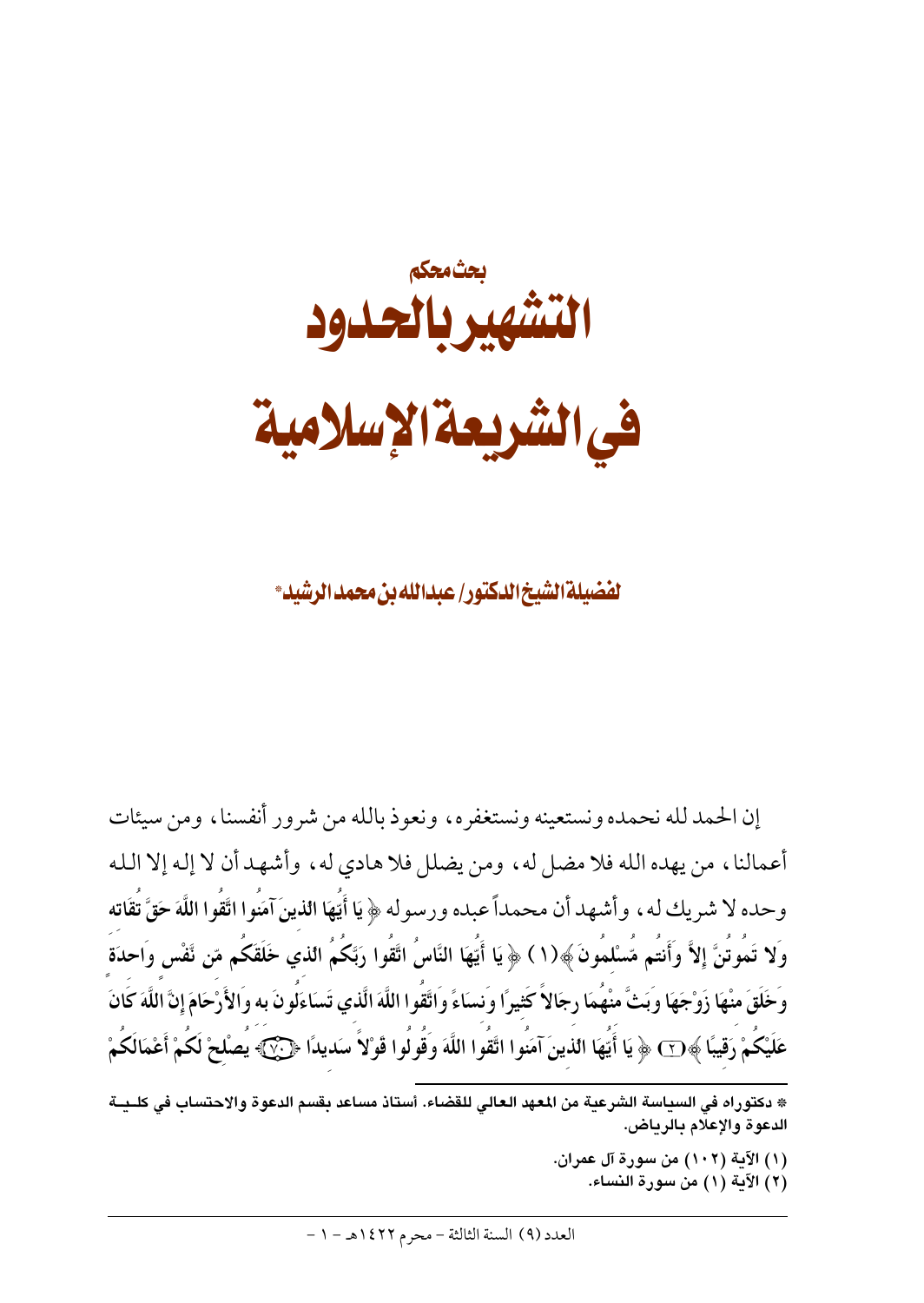وَيَغْفرْ لَكُمْ ذُنُوبَكُمْ وَمَن يُطع اللَّهَ وَرَسُولَهُ فَقَدْ فَازَ فَوْزًا عَظيمًا ﴾( ٣ )( ٤ ).

أما بعد فأن الله شرع إقامة الحدود من أجل حفظ الضروريات الخمس وهي الدين والنفس والنسل والمال والعقل .

وقد أمر الشارع الحكيم، بإقامة هذه الحدود علانية حتى يتحقق الغرض من مشروعيتها .

ونظراً لأهمية هذه المسألة عزمت على الكتابة فيها حتى تتبين الأثار الإيجابية التي ينشدها الإسلام لإقامة المجتمع الصالح .

والله أسأل أن يجعل أعمالنا خالصة لوجهه الكريم .

والتشهير الذي نحن بصدده :

١ – الإشاعة : مصدر شاع يشيع شيعاً وشيعاناً وشيوعاً، ويقال : شاع الخبر في الناس إذا انتشر وذاع وظهر ، ويقال : هذا خبر شائع ، وقد شاع في الناس، ومعناه : أنه اتصل بكل أحد فاستوى علم الناس به فلم يكن علمه عند بعضهم دون بعض(٥) .

( ٣ ) الآية ( ٧٠, ٧١) من سورة الأحزاب.

(٤) هذه الخطبة تسمى عند العلماء (خطبة الحاجة) وهي تشرع بين يدي كل خطبة، سواء كانت خطبة جمعة أو عيد أو نكاح أو درس أو محاضرة، وقد كان رسول الله ۖ يعلمها أصحابه.

انظر: خطبة الحاجة ص ١٠وما بعدها للشيخ محمد ناصر الدين الألبانـي وقد أخرج هذا الحديث الإمام أحمد بن حنبل في مسنده (١ /٣٩٢, ٣٩٣) وأخرجه أبو داود في كتاب النكاح باب خطبة النكاح ح (٢١١٨) وســـــــــــــــــــــ أبي داود (٢ /٥٩١ , ٥٩٢) للإمام الحافظ أبي داود سليمان بن الأشعث السجستاني الأزدي ـ إعداد وتعليق عزة عبيد الدعاس.

وأخرجه الترمذي في كتاب النكاح باب ما جاء في خطبة النكاح ح (١١٠٥) وقال حديث حسن الجامع الصحيح (سنن الترمذي) ٤٠٤/٣ كلإمام الحافظ أبي عيسى محمد بن عيسى بن سورة الترمذي تحقيق أحمد محمد شاكر وآخرين.

وأخرجه ابن ماجه في كتاب النكاح باب خطبة النكاح ح ( ١٨٩٢) سنن ابن ماجه ( ١ / ٦٠٩, ٦٠١) للحافظ أبي عبد الله محمد بن يزيد القزويني بن ماجة ــ حقق نصوصه ورقم كتبه وأبوابه وأحاديثه الشيخ محمد فؤاد عبد الداقى.

وأخرجه الدارمي في كتاب النكاح باب في خطبة النكاح، سنن الدارمي (٢ / ١٤٢) للإمام الحافظ أبي محمد عبد الله بن عبد الرحمن بن الفضل بن بــهرام الدارمي.

قال الهيثمي: قلت رواه أبو داود وغيره خلا حديث أبي موسى رواه أبو يعلي والطبراني في الأوسط والكبيـر باختصار ورجاله ثقات .. مجمع الزوائد ومنبع الفوائد ( ٤ /٢٨٨) للحافظ على بن أبي بكر الهيثمي .

(٥) انظر لسان العرب ٢ /٤٩٣ للعلامة محمد بن مكرم بن علي بن أحمد الأنصاري المعروف بــان مــنــظــور ، والمصباح المنير في غريب الشرح الكبير ٣٥٣/١ للعلامة أحمد بن محمد بن على المقري الفيومي بتصــــــــح مصطفى السقا.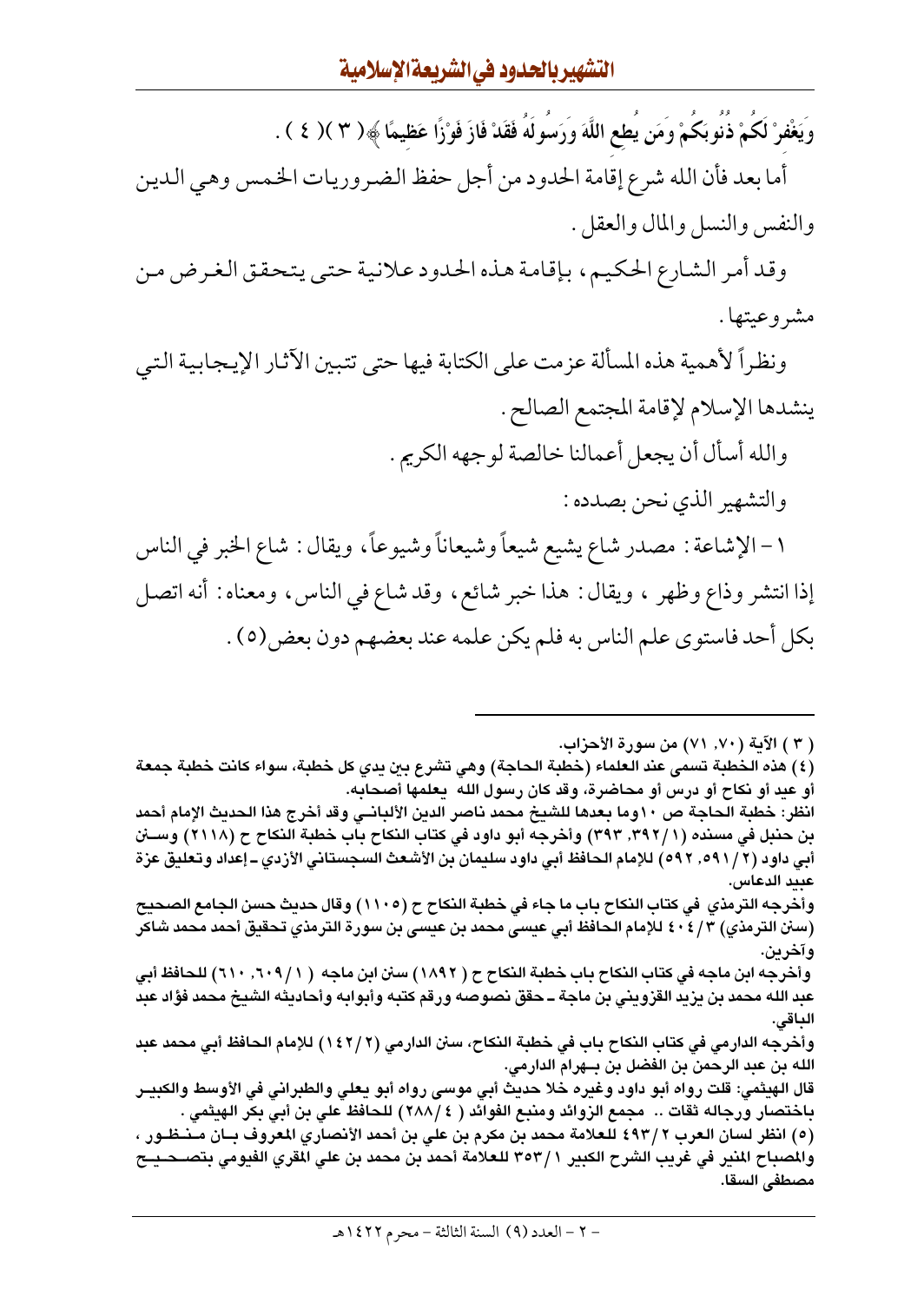٢- الإظهار : مصدر ظَهِرَ الشيء يظهر ظهوراً إذا برز بعد الخفاء ، ومن ذلك قولك : ظهر لي رأى إذا علمتَ ما لم تكن علمتَ من قبلِ، ومنه قولهم : ظهر الحَملُ، أي تبين وجوده(٦).

٣- الإعلام : مصدر أعْلَمَهُ يعلمه إعلاماً، يقال : أعلمه إياه فتعلم وهو صريح في أن التعليم والإعلام شيء واحد.

وفرّق سيبويه بينهما فقال : عَلمْت كأذنْت وأعلمت كاّذنت، وقال الراغب : إلا أن الإعلام اختص بما كان بإخبار سريع، والتعليم اختص بما يكون بتكرير(٧) .

٤- الإعلان : في اللغة مصدر مشتق من عَلَن الأمر يعْلُن عُلوناً ويعلن ، وعَلن يعلَن علَناً وعلانية فيهما إذا شاع وظهر ، والإعلان المجاهرة وهو في الأصل : إظهار الشيء(٨).

٥- الإفشاء : مصدر فشا الشيء يفشو فشوّاً وفُشياً، انتشر وذاع، وهو عـام في كـل شيء ومنه إفشاء السِّر ، أي إظهاره(٩) .

وأما الفرق بين الإظهار والإفشاء فهو أن الإفشاء كثرة الإظهار ، ومنه أفشى القومُ إذا كثر مالهم، ولهذا يقال : فشا الخبر في القوم أو فشا الشر إذا ظهر بكثرة، وفشا فيها الحرب إذا ظهر وكثر ، والإظهار مستعمل في كل شيء، أما الإفشاء فإنه لا يصح إلا فيما تصح فيه الكثرة ألا ترى أنك تقول: هو ظاهر المروءة ولا تقول هو كثير المروءة(١٠).

- (٧) انظر: تاج العروس من جواهر القاموس ٤٠٥/٨. ٤٠٦.
- (٨) انظر: لسان العرب ٢ / ٨٧٢ والمصباح المنير في غرب الشرح الكبير ٧٨/١.

(٩) انظر: لسان العرب ٢ / ١٠٩٩ والمصباح المنير في غريب الشرح الكبير ٢ / ١٢٨.

(١٠) انظر: الفروق اللغوية ص ٦٣٣ لأبي هلال العسكري تحقيق حسام الدين القدسي.

<sup>(</sup>٦) انظر تاج العروس من جواهر القاموس ٤٠٥/٥ تأليف محمد مرتضى الزبيدي، والمصباح المنير في غريب الشرح الكبير ٢/ ٤٣.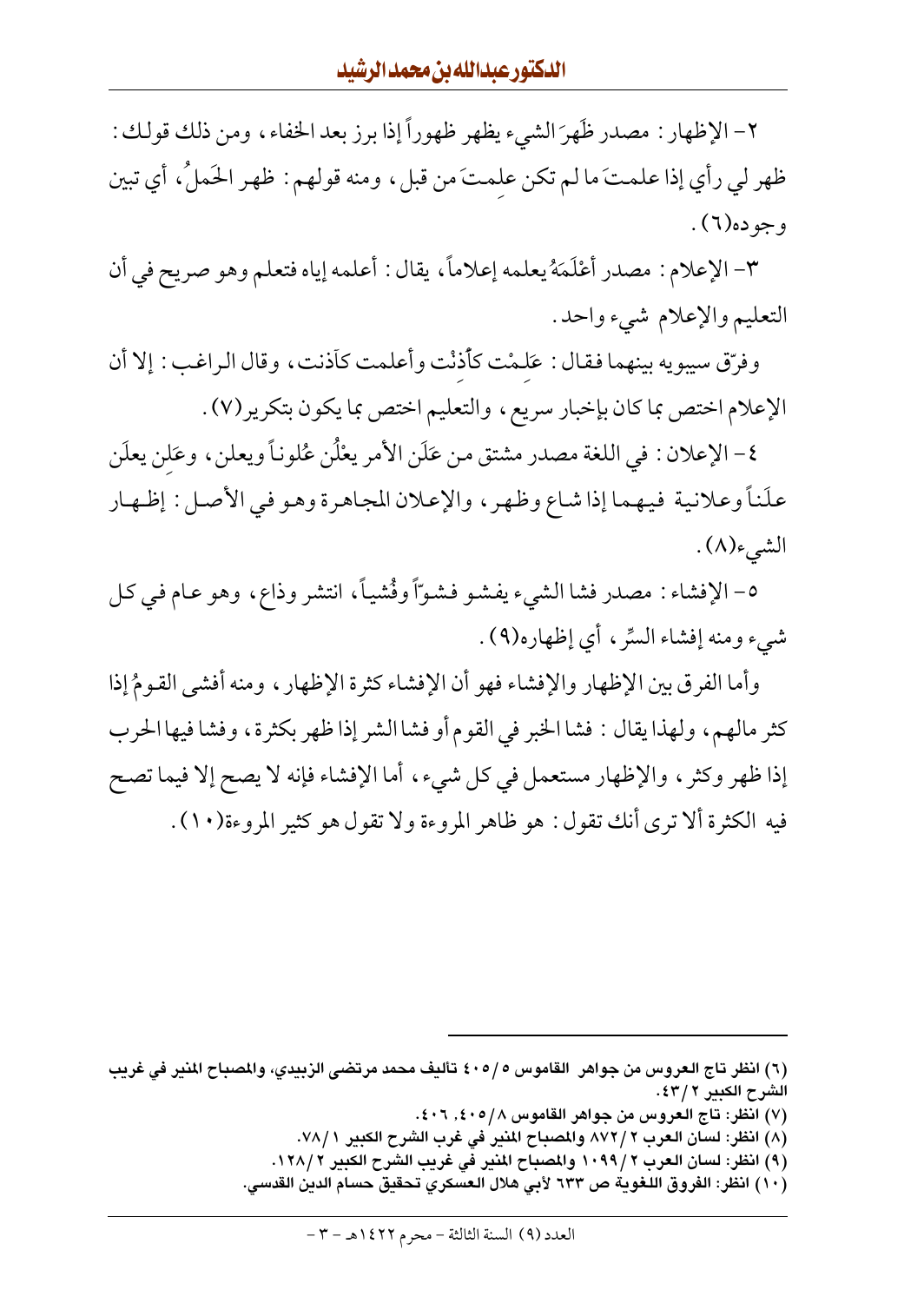المبحث التمهيدي تعريف مفردات عنوان البحث

# المطلب الأول تعريف التشهير في اللغة والاصطلاح والألفاظ ذات الصلة به

الفرع الأول: تعريف التشهير في اللغة والاصطلاح

تعريف التشهير في اللغة : التشهير مصدر شهَر يشهَر شهراً وشُهرة فاشتهر ، وشهَّره تشهيرأ واشتهره فاشتهر ، ورجل شهير ومشهور معروف المكان مذكور ، والشهرة ظهور الشيء في شنعة حتى يشتهر بين الناس(١١) .

تعريف التشهير في الاصطلاح : هو الإعلان عن جريمة إنسان والمناداة عليه بذنبه على رؤوس الأشهاد وخاصة في الجرائم التي يعتمد فيها المجرم على ثقة الناس به حتى يعرفوه فيحذروه(١٢).

الفرع الثاني : تعريف الألفاظ ذات الصلة بالتشهير

ذكر أهل العلم ألفاظاً لها صلة بلفظ التشهير ، وهذه الألفاظ هي : الإشاعة ، والإظهار ، والإعلان، والإفشاء، والمجاهرة، وسوف أعرف بهذه الألفاظ ثم أذكر ما قاله علماء اللغة في الفر ق بين هذه الألفاظ .

٦ ـ المجاهرة : في اللغة مصدر جهر يجهر جهراً، والجهر : العلانية، تقول : جهرت الشيء إذا كشفته وأظهرته، وجهرت بالقول أجهر به إذا أعلنته، وكل إعلان فهو جهر (۱۳).

(١٣) انظر: لسان العرب ٢١/١٥ والمصباح المنير في غريب الشرح الكبير ١٢٢/١٢٣. ١٢٣.

<sup>(</sup>١١) انظر لسان العرب ٢ /٣٧٦ للعلامة محمد بن مكرم بن علي بن أحمد الأنصاري المعروف بابن منــظـور، إعداد وتصنيف يوسف خياط، والوسيط 1 /٤٩٨ إصدار مجمع اللغة العربية بالقاهرة وإعداد الدكتور إبراهيم أنيس وآخرين.

<sup>(</sup>١٢) انظر التشريع الجنائي الإسلامي مقــارنــاً بالقانون الوضعي ، للشيخ عبدالقادر عودة ٧٠٤/١ فلســفــة العقوبة في الشريعة الإسلامية والقانون للدكتور فكري أحمد ص ٣٦٣ .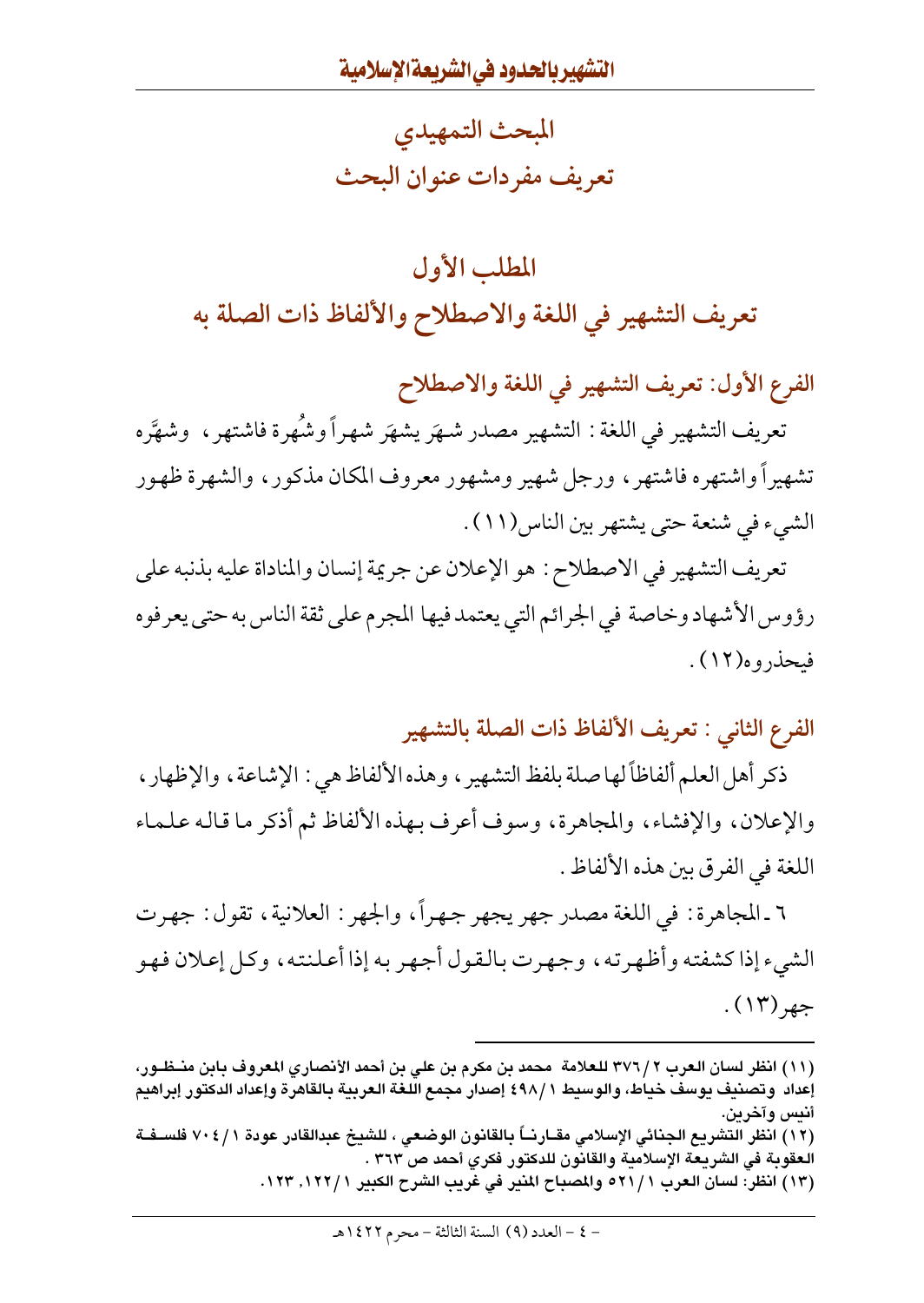وقد ذكر أبو هلال العسكري الفرق بين الإظهار والجهر وبين الإعلام والجهر والفرق بين الإظهار والإفشاء .

فذكر أن الجهر هو عموم الإظهار والمبالغة فيه، فإذا كشفت الأمر للرجل والرجلين قلتَ: أظهرته لهم ولا تقول : جهرت به إلا إذا أظهرته للجماعة الكثيرة فيزول الشك؛ ولهذا قال الله على لسان نبي إسرائيل لموسى عليه السلام ﴿ أَرنَا اللَّهَ جَهْرَةً … ﴾(١٤) أي عياناً لا شك معه، وأصله رفع الصوت يقال : جهر بالقراءة إذا رفع صوته بها .

وأصل الجهر إظهار المعنى للنفس، وإذا خرج الشيء من وعاء أو بيت لـم يكن ذلك جهراً وكان إظهاراً، وقد يحصل الجهر نقيض الهمس؛ لأن المعنى يظهر للنفس بظهور الصو ت .

أما الفرق بين الإعلان والجهر ؛ فهو أن الإعلان خلاف الكتمان وهو إظهار المعنى للنفس، ولا يقتضي رفع الصوت به والجهر يقتضي رفع الصوت به، ومنه قولهم : رجل جهير وجهوري إذا كان رفيع الصوت(١٥) .



الحدود في اللغة جمع حد وهو الفصل بين الشيئين، وحدَّ الشيء من غيره يحده حداً وحدده ميَّزه وحدّ كل شيء منتهاه لأنه يرده ويمنعه عن التمادي . وحدود الله تعالى الأشياء التي بين تحليلها وتحريمها وهي ضربان : الضرب الأول : حدود حدّها للناس في مطاعمهم ومشاربهم ومناكحهم وغيرها مما أحل وحرم وأمر بالانتهاء عما نهى عنه منها ونهى عن تعديها .

<sup>(</sup>١٤) جزء من الآية (١٥٣) من سورة النساء.

<sup>(</sup>١٥) انظر: الفروق اللغوية ص ٢٣٧ للإمام الأديب اللغوي أبي هلال العسكري، طبعه وحققه حسام الـديـن القدسي.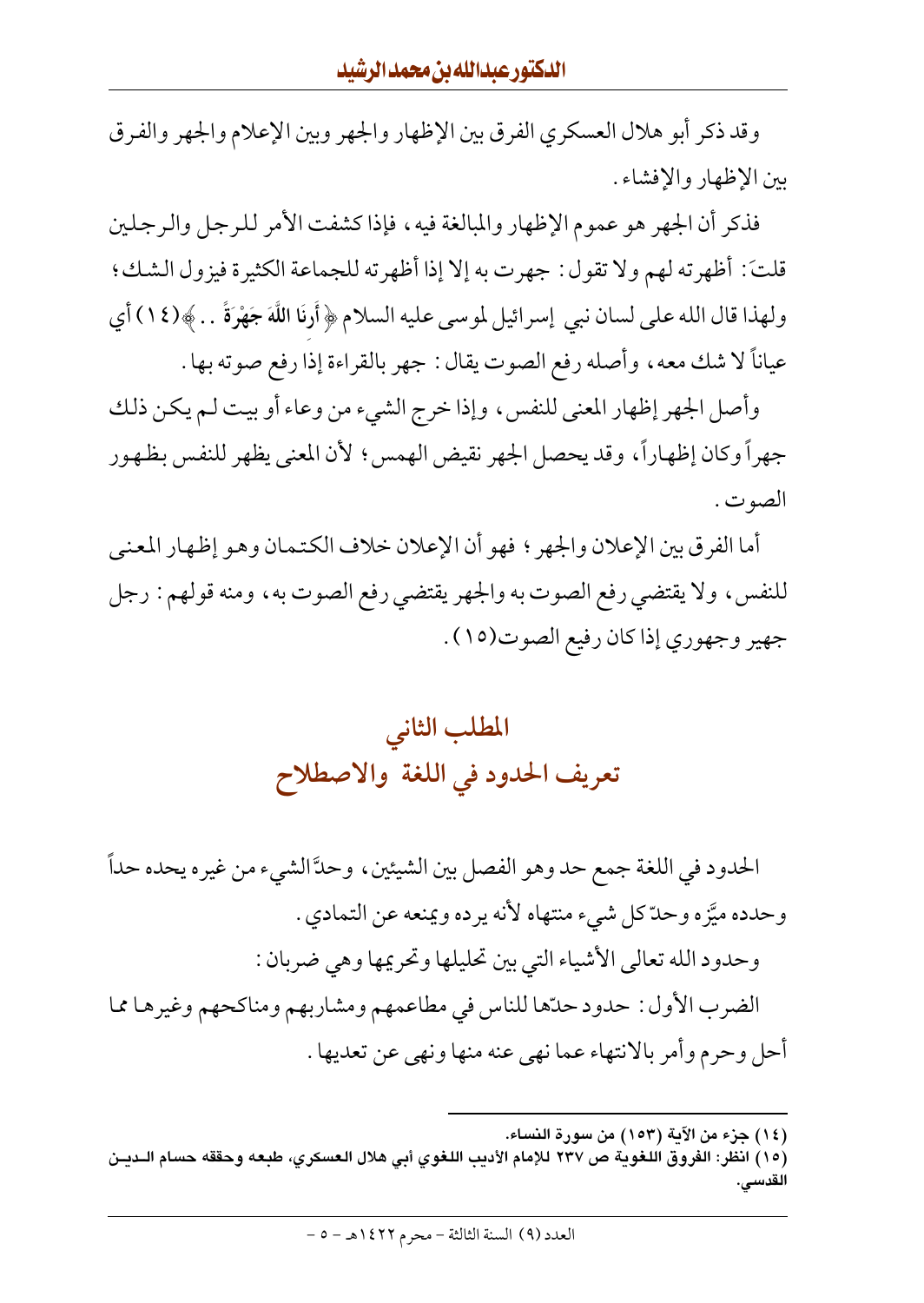الضرب الثاني : عقوبات جعلت لمن ركب ما نهى عنه كحد السارق وهو قطع يمينه في ربع دينار فصاعداً وكحد الزاني البكر وهو الجلد والمحصن وهو الرجم، وهكذا بقية الحدود . (١٦)

تعريف الحدود في الاصطلاح:

عرف الفقهاء ـ رحمهم الله الحدود بعدة تعريفات ، أقربها إلى الصواب تعريف البعلي ـ رحمه الله ـ بقوله : وشـرعـاً عقوبة مقدرة من الشارع في معصية من زنـا وقـذف وشـرب وقطع طريق وسرقة ، ثم عقب على ذلك بقوله : وأما البغي على إمام المسلمين والردة فقد علَّهما قوم فيما يوجب الحدَّ لأنه يقصد بقتالهم المنع من ذلك ولم يعدهما قوم منها لأنه لم يقصد فيها الزجر عما سبق والعقوبة عليه»(١٧)

### المطلب الثالث:تعريف الشريعة الإسلامية في اللغة والاصطلاح

الشريعة في اللغة من شرع يشرع تشريعاً ويراد بها معنيان : الأول : مشرعة الماء وهي مورد الماء التي يشرعها الناس فيشربون منها ويستقون وربما شرعوها دوابهم حتى تشرعها وتشرب منها . (١٨)

الثاني : نهج الطريق الواضح ومنه قول العرب : شرعتُ له طريقاً قال الله تعالى : ﴿ شَرَعَ لَكُم مّنَ الدّينِ مَا وَصَّىٓ به نُوحًا واَلَّذي أَوْحَيْنَا إِلَيْكَ وَمَا وَصَّيْنَا به إِبْرَاهيمَ وموسَىٓ وَعيسَىٓ أَنْ أَقيموا الدّينَ ولا تَتَفَرَّقُوا فيه كَبَرَ عَلَى المَشْرِكينَ مَا تَدْعُوهُمْ إِلَيْه اللَّهُ يَجْتَبي إِلَيْه مَن يَشَاءَ وَيَهْدي إِلَيْهِ مَن يَنِيبَ ﴾ (١٩)

<sup>(</sup>١٦) انظر : لسان العرب ٥٨٣/١ .0٨٣ ومختار الصحيح ص ١٢٥. ١٢٦، تأليف محمد بن أبي بكر بن عبدالقادر الرازي. (١٧) انظر: كشف المخدرات والرياض المزهرات ص ٤٥٨ تأليف الشيخ عبدالرحمن بن عبدالله بن أحمد البعلي الدمشقى. (١٨) انظر: لسان العرب ٢ /٢٩٩ والمصباح المنير في غريب الشرح الكبير للرافعي ١ /٢٩٠ للعلامة أحمد بـن محمد بن على المغربي الفيومي – تصحيح مصطفى السقا. (١٩) الآية (١٣) من سورة الشورى.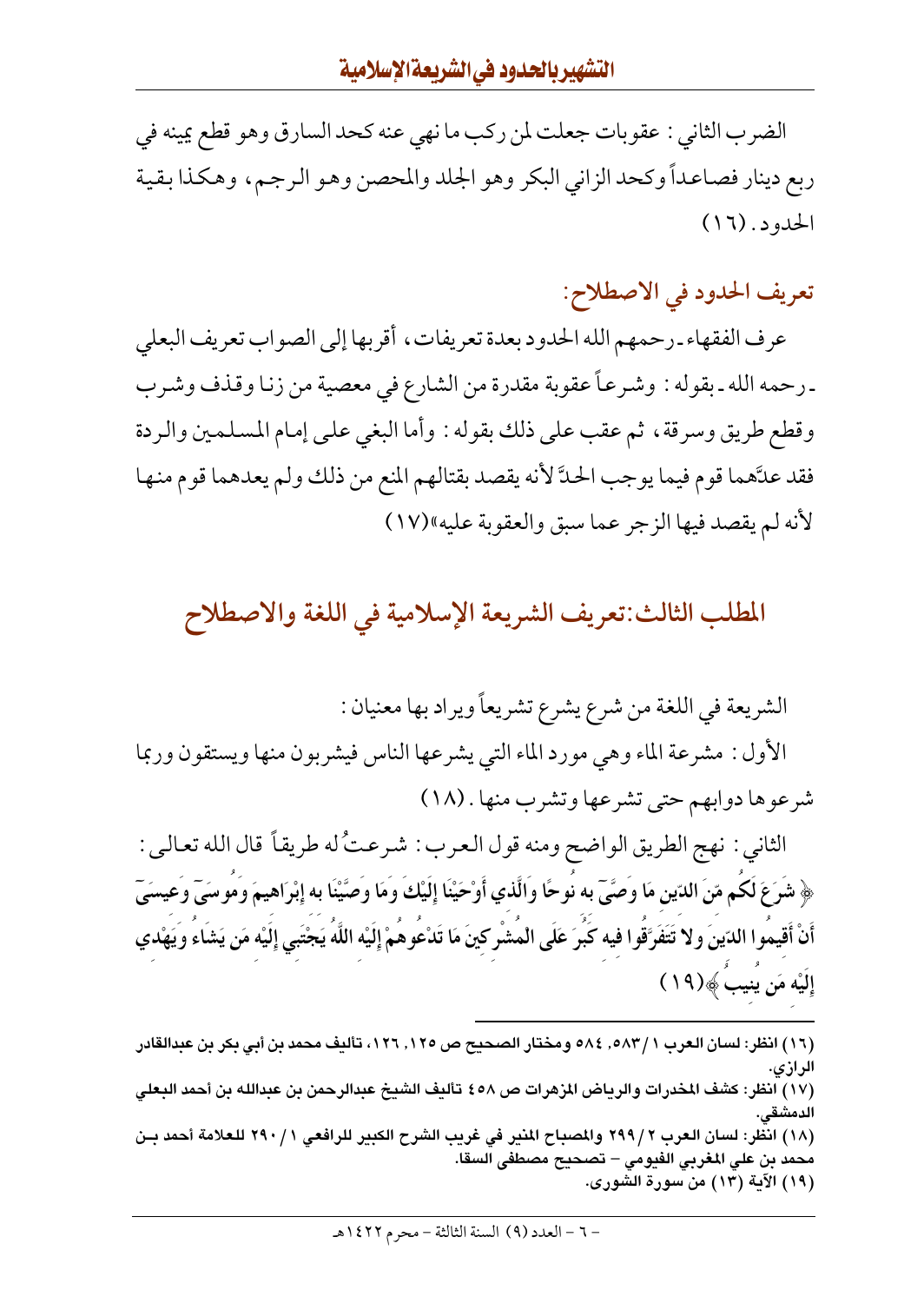والإسلامية نسبة إلى الإسلام وهو مطلقُ والاستسلام والانقياد، والإسلام من الشريعة إظهار الخضوع والتزام ما أتبي به النبي ﷺ، وبذلك يحقن الدم ويستدفع المكروه . (٢٠)

تعريف الشريعة الإسلامية في الاصطلاح:

عرفت الشريعة الإسلامية في الاصطلاح بأنها ما شرعه الله لعباده من العقائد والعبادات والأخلاق والمعاملات ونظم الحياة في جميع شعبها المختلفة لتحقيق سعادتهم في الدنيا والآخرة . (٢١)

### المطلب الرابع: الغرض من عقوبة التشهير

لتطبيق عقوبة التشهير أغراض متعددة تتلخص فيما يلي : قد يكون الغرض من هذه العقوبة ردع العاصي وتأديبه .

وقد يكون الغرض منها ردع الآخرين وتأديبهم فحسب كما هو الشأن في صلب قاطع الطريق والمرتد والساعي في الأرض بالفساد .

وقد يكون الغرض من هذه العقوبة زجر العاصي وتأديبه وردع الأخرين وتأديبهم كما هو الشأن في الزاني البكر وكذا القواد والقوادة ومن يغش في المكيال والميزان ونحوهم، فالتشهير بهؤلاء يجعل كل من تسول له نفسه ارتكابَ مثل هذا الإجرام يفكر مرات عديدة قبل الإقدام على هذه الفعلة ، بل قد يدفعه ذلك إلى ترك هذا التفكير خوفاً من أن ينال جزاءً رادعاً من جراء فعله(٢٢) .

ويذكر الإمام ابن القيم –رحمه الله– الغرض من إيقاع العقوبات الشرعية فيقول :

(٢٢) انظر التدابير الزجرية الوقائية ص ١٠١, ١٠٢، تأليف توفيق على وهبة.

<sup>(</sup>٢٠) انظر: لسان العرب ١٩٢/٢.

<sup>(</sup>٢١) انظر: التشريع والفقه في الإسلام تاريخاً ومنهجاً ص ١٥ لفضيلة الشيخ الأستاذ مناع بن خليل القطان.

<sup>(</sup>٢٣) إعلام الموقعين عن رب العالمين ٢ / ٩٥ للإمام أبي عبدالله محمد بن أبي بكر المعروف بابن قيم الجوزية – تحقيق وضبط عبدالرحمن الوكيل.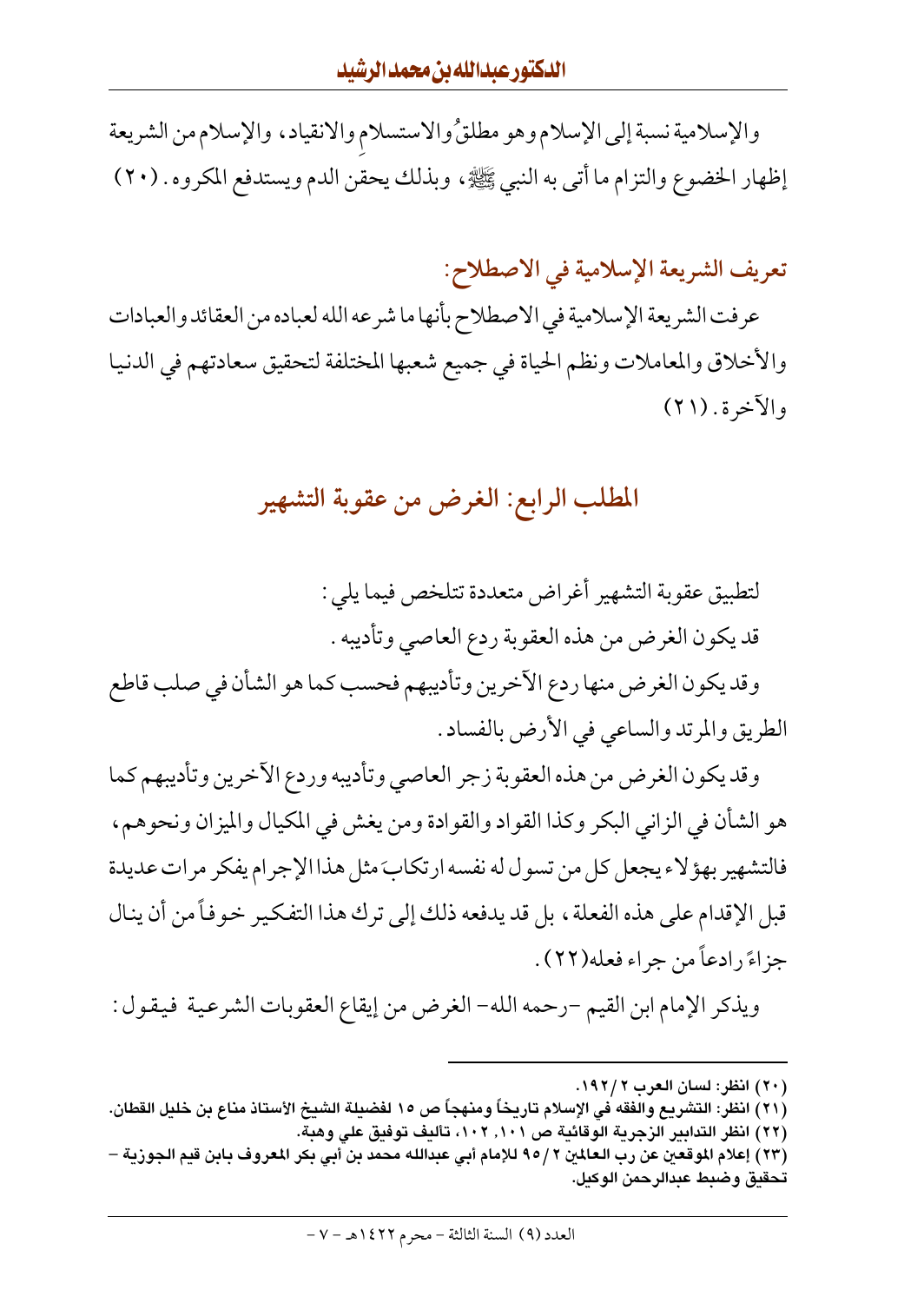وليس مقصود الشارع مجرد الأمن من المعاودة ليس إلا ، ولو أريد هذا لكان قتل صاحب الجريمة فقط؛ وإنما المقصود الزجر والنكال والعقوبة على الجريمة ، وأن يكون إلى كف عدوانه أقرب، وأن يعتبر به غيره، وأن يحدث له ما يذوقه من الألم توبة نصوحاً، وأن يذكِّره ذلك بعقوبة الآخرة إلى غير ذلك من الحكم والمصالح(٢٣) .

### المطلب الخامس: وسائل التشهير قديماً وحديثاً

النوع الأول: وسائل التشهير قديماً

تختلف وسائل التشهير في القديم عنها في العصر الحاضر ، فوسائل التشهير في العصور القديمة تتمثل فيما يأتي :

أولاً : إركاب المذنب حماراً أو جملاً مع إلباسه الطرطور(٢٤) ويوضع هذا الطرطور بصفته القبيحة اللافتة للأنظار على رأس المذنب عند التشهير به والتسميع به بين الناس، كما أن هذه الآلة تكون معلقة على دكة المحتسب يشاهدها الناس فتر تعد منها قلوب المفسدين .

وكان ولاة الحسبة يأمرون من يطوف بالمذنب –على هذا النحو في الأسواق وينادي عليه قائلاً : هذا فلان قد فعل كذا– ويذكر ما دعا إلى التشهير به– فاحذروه(٢٥) .

ثانياً : من هذه الوسائل ما ذهب إليه بعض الفقهاء من جواز حلق شعر ۖ رأس الجـانبي وتسويد وجهه –كما في شاهد الزور– حتى يشتهر أمره عند الناس فيحذوره(٢٦) .

الدين محمد بن يعقوب الفيروزبادي. (٢٥) انظر: نــهاية الرتبة في طلب الحسبة ص ١٠٩, ١٠٨, ١٠ للشيخ عبدالرحمن بن نصر الشيزري –أشرف على نشره محمد مصطفى زيادة.

(٢٦) انظر: الأحكام السلطانية والولايات الدينية ص ٢٨٣ لأبي الحسن علي بن محمد بن حبيـب الـبـصـري المارودي، وفتح العلي المالك في الفتوى على مذهب الإمام مالك ٢٠٤/٢ وبهامشه تبصرة الحكــام فــي أصــول الأقضية ومناهج الأحكام لابن فرحون المالكي.

<sup>(</sup>٢٤) الطرطور: قلنسوة للأعراب دقيقة الرأس كان يصنع قديماً من اللبد وينقش بالخرق الملونة ويكلل بالجزع والودع والأجراس وبضعة من أذناب الثعالب والسنانير. انظر: مختار الصحيح ص ٣٨٩ لأبي بكر بن عبدالقادر الرازي والقاموس المحـيـط ١٢٤٧/ ٣,٢٧/ ٩٥ لجـد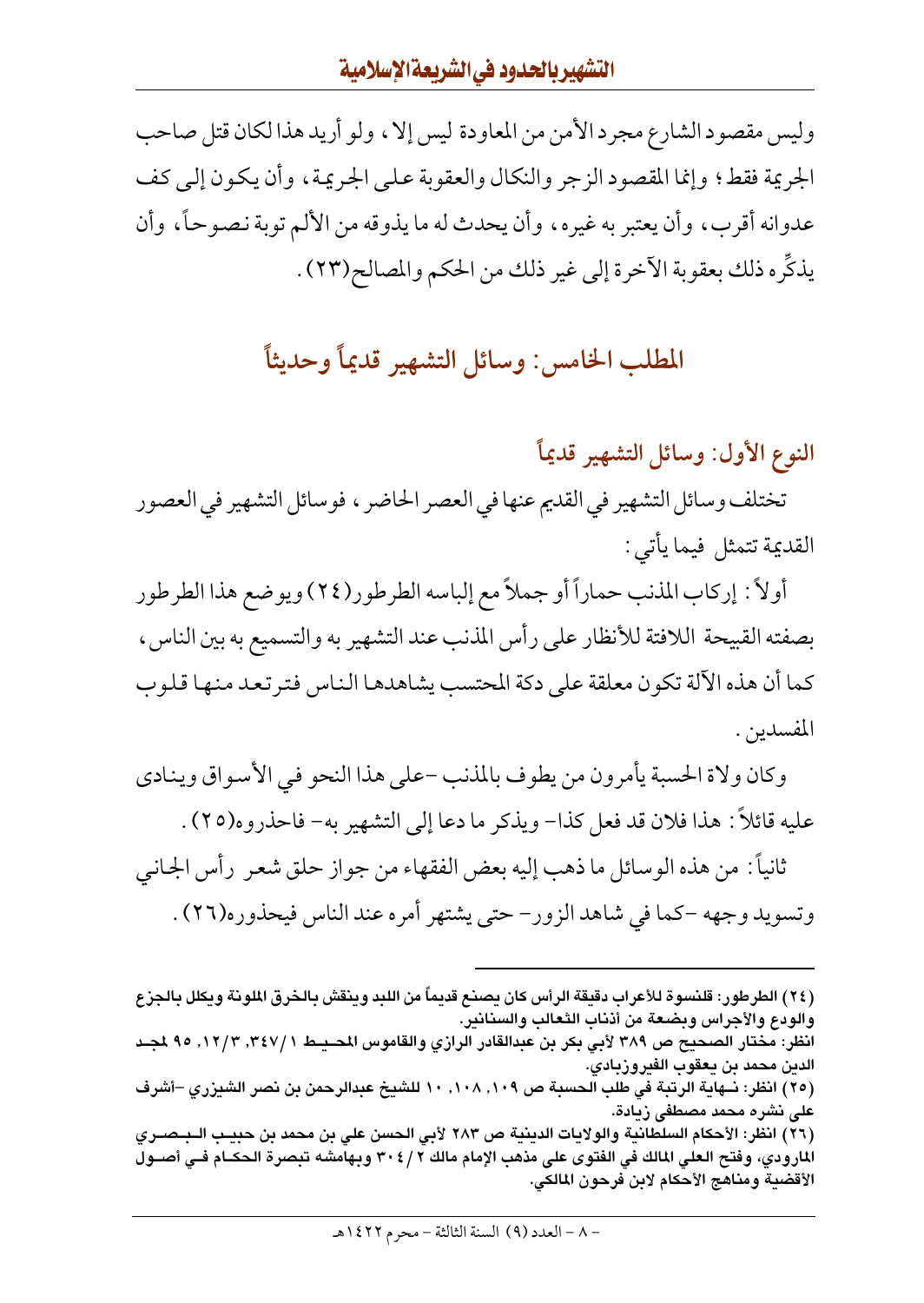ثالثاً : إركاب الجاني دابة مقلوباً وتسويد وجهه(٢٧) واختلف في جواز تسويد الوجه فجوزه الأكثرون، ومنعه الأقلون(٢٨).

رابعاً : تجريد المعزر من ثيابه (إلا ما يستر عورته)، وإشهاره في الناس والنداء عليه بذنبه عند تكرره وعدم إقلاعه عنه(٢٩).

> خامساً : الطواف بالمشهر به بين الناس في الأسواق حتى يروه(٣٠) . سادساً : إخراج المشهر به من السوق(٣١) . سابعاً: إقامة المعزر على قدميه أمام الناس حتى يروه(٣٢) . ثامناً : جمع ثياب المشهر به عند نحره كما ورد ذلك في شاهد الزور(٣٣) .

تاسعاً: نزع عمامة الجانبي حتى يراه الناس ويشتهر أمره إذا كان في عرف(٣٤) أهل بلده يعدّ هو انأ(٣٥) .

عاشراً : صلب المعزر –حياً– لما لا يزيد عن ثلاثة أيام ثم يرسل ولا يمنع في تلك المدة من أداء الصلاة والطعام والشراب وقضاء الحاجة(٣٦) .

(٢٨ ) انظر : الأحكام السلطانية والولايات الدينية ص ٢٣٩ . ومعالم القربة في أحكام الحسبة ص ٧٨٢ لمحمد بن محمد بن أحمد القرشي المعروف بابن الأخوة.

(٢٩) انظر: الأحكام السلطانية والولايات الدينية ص ٢٣٩ وفتح العلي المالك في الفتوى على مذهب الإمام مالك وبهامشه تبصرة الحكام في أصول الأقضية ومنهاج الأحكام ٣١٥/٢.

(٣٠) انظر: الأحكام السلطانية ص ٢٨٣ لأبي يعلي.

(٣١) انظر: المعيار المغرب والجامع المغرب عن فتاوى علماء إفريقية والأندلس والمغــرب ٤١٢/٦ لأحــمــد بــن يحيى الونشريسي –خرجه جماعة من الفقهاء بإشراف د. محمد حجي.

(٣٢) انظر: جواهر الإكليل شرح مختصر العلامة خليل على مذهب الإمام مالك ٢ /٢٩٢ للشـيــخ صــالــح بــن عبدالسميع الأبي الأزهري.

(٣٣) انظر المغنى ١٤/ ٢٦٢.

(٣٤) إنما قيد نزع العمامة بالعرف حتى يعدّ تشهيراً بمن فعل به ذلك؛ لأن أعراف البلدان تختلف من بلد إلى بلد، ويقرر الإمام القرافي هذه الحقيقة فيقول: »إن التعزير يختلف باختلاف الأعصار والأمصار، فرب تعزير في عصر يكون إكراماً في عصر آخر، ورب تعزيز في بلاد يكون إكراماً في بلد آخر، فقلع الطيلسان بمصر تعَزيز وفي الشام إكرام، وكشف الرأس في الأندلس ليس هواناً وبالعراق ومصر يُعَدُّ هواناً، الفروق ٢٠٩/٤، وانظر: السياسة الشرعية والفقه الإسلامي ص ٨٣ للشيخ عبدالرحمن تاج.

- (٣٥) انظر تبصرة الحكام بهامش فتح العلي المالك في الفتوى علي مذهب الإمام مالك ٢ /٢٩٥, ٢٩٦.
	- (٣٦) انظر: مغني المحتاج إلى معرفة معاني ألفاظ المنهاج ١٩٢/٤.

<sup>(</sup>٢٧) انظر: الحسبة أو (وظيفة الحكومة الإسلامية) ص ٦٣ لشيخ الإسلام أحمد بن عبدالحليم بن عبدالسلام بن تيمية.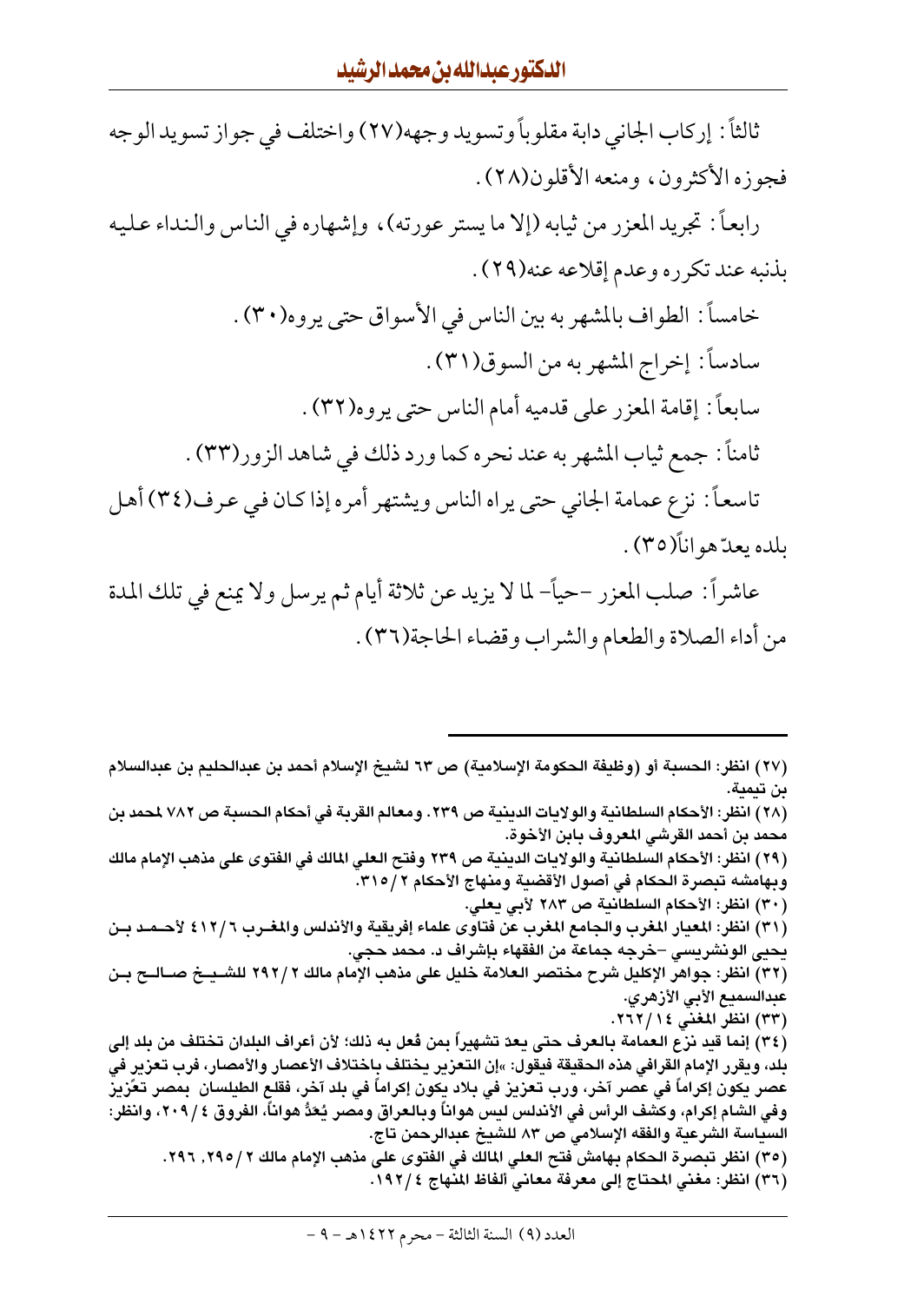النوع الثاني: و سائل التشهير في العصر الحاضر

الفرع الثالث:ضوابط التشهير في وسائل الإعلام الحديثة

لما كان التشهير من الأمور التي تتحقق فيها المصالح والمفاسد فإن التشهير عامة وفي وسائل الإعلام خاصة لا بد أن تكون له ضوابط حتى تتحقق المصلحة الشرعية وتندفع المفسدة التي يمكن أن تقع في غياب هذه الضوابط ويمكن تلخيص هذه الضوابط فيما يأتي : أولاً : أن يكون التشهير بعد ثبوت الجريمة ثبوتاً قطعياً عن طريق القضاء الشرعي . ثانياً: أن يكون التشهير محصوراً في نطاق الجريمة دون زيادة أو نقصان . ثالثاً: أن يركز التشهير على مواطن العبرة والعظة عند ذكر الخبر . رابعاً: أن يكون الجدُّ والصرامة طابع الأخبار . خامساً: أن لا يتجاوز الحد المشروع كالإساءة إلى المجرمين، وأن لا تضفي عليهم أوصاف المهابة والتبجيل .

سادساً : أن يكون وصف الحدث حال التشهير في مستوى الجريمة وفي الحدود التبي تحقق الغرض من الإخبار عنها .

<sup>(</sup>٣٧) انظر: التعزير في الشريعة الإسلامية ص ٤٥٩ للدكتور / عبدالعزيز عامر، وانظر: نظام الحــسـبــة فــي الإسلام دراسة مقارنة للشيخ عبدالعزيز بن محمد المرشد ص ١٧٣...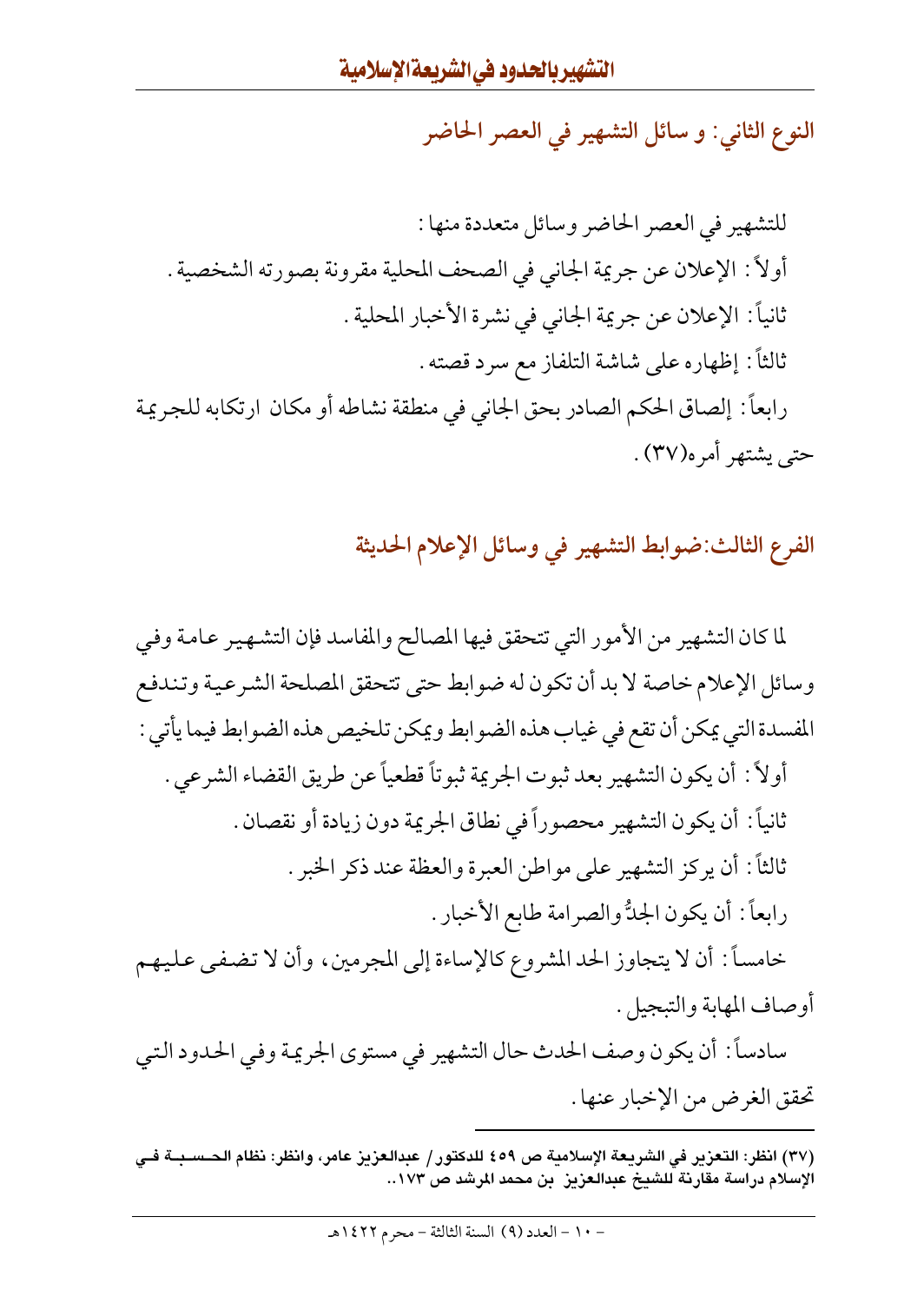سابعاً : أن يذكر ـ حال التشهير ـ، الجريمةُ وعلاجُها وطبيعة الحكم الصادر بحقها من القضاء الشرعي بشكل مجمل . (٣٨)

## المحث الأول التشهير بالزانى عند إقامة الحلِّ عليه

حرَّم الله – سبحانه وتعالى– الزنا في كتابه وسنة رسوله ﷺ لما فيه من اختلاط الأنساب وضياعها .

والمحافظة على ذلك أحد مقاصد الشريعة(٣٩) الإسلامية الضرورية التبي جاءت بالمحافظة عليها، ولما كان من حكمة مشروعية إقامة الحدود ردع الجاني وزجر غيره عن ارتكاب هذه الجرائم شُرعَ إظهار العقوبة وإشهارها .

قال الله تعالى في كتابه العزيز : ﴿الزَّانِيَةُ وَالزَّاني فَاجْلدُوا كُلَّ وَاحد مّنْهُمَا مائَةَ جَلْدَة وَلا تَأْخُذْكُم بهمَا رَأَفَةٌ في دين اللَّه إِن كُنتُمْ تُؤْمنُونَ باللَّه وَالْيَوْم الآخر وَلْيَشْهَدْ عَذَابَهُمَا طَائفَةٌ مّنَ المؤْمنينَ ﴾ (٤٠) .

قال ابن كثير في تفسير قوله تعالى: ﴿ وَلْيَشْهَدْ عَذَابَهُمَا طَائِفَةٌ مّنَ الْمُؤْمِنينَ﴾ هذا فيه تنكيل للزانيين إذا جلدا بحضرة الناس، فإن ذلك يكون أبلغ في زجرهما وأنجع في ردعهما، فإن في ذلك تقريعاً وتوبيخاً إذا كان الناس حضوراً (٤١)، فإن التفضيح قد ينكل أكثر مما ينكل التعذيب (٤٢)، وبهذا تتبين الحكمة من أمر ه –سبحانه وتعالى–بشهادة

(٤٠) الآية ( ٢ ) من سورة النور .

(٤١) تفسير القرآن العظيم ٢٦٢/٣ للإمام الحافظ أبي الفداء إسماعيل بن عمر بن كثير القرشي الــدمـشــقـي، وانظر أحكام القرآن ١٣١٥/٣ لأبي بكر محمد بن عبد الله المعروف بابن العربي، تحقيق محمد علي البجاوي. (٤٢) إرشاد العقل السليم إلى مزايا الكتاب الكريم ٢٩/٤ للعلامة محمد بن محمد بن مصطفى أبو السعود .

<sup>(</sup>٣٨) انظر: بحوث في الإعلام الإسلامي ص ١٠٧ ــ ١١٥ للدكتور محمد فريد عزت وضوابط الإعلام الإسلامي وأنظمة الملكة العربية السعودية، ص ١٥٠ ــ ١٥٥ للدكتور يوسف محمد قاسم والإعلام الإسلامي المنهج ص ١٤٧ ــ ١٥٢ للأستاذ الدكتور سيد محمد ساداتي الشنقيطي.

<sup>(</sup>٣٩) انظر المستصفى من علم الأصول ١ /٢٨٨ للإمام أبي حامد محمد بن محمد الغزالي وبذيله فواتح الرحموت بشرح مسلم الثبوت والمقاصد العامة للشريعة الإسلامية ص ١٦٣ للدكتور يوسف حامد العالم.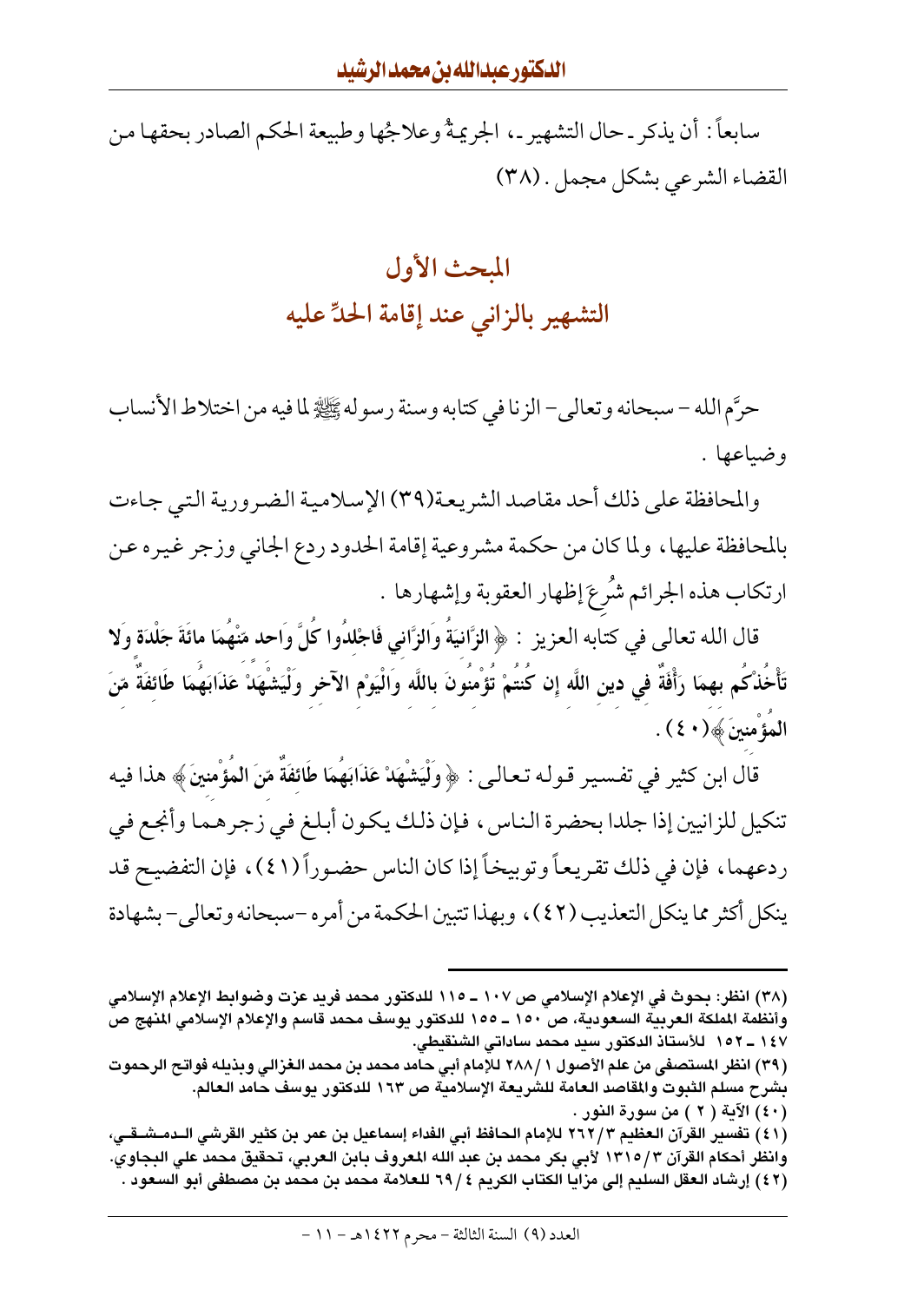طائفة يحصل بها التشهير لمن أقيم عليه الحدّ بخلاف الواحد والاثنين فإنه لا يحصل بهما هذا الغرض، واختصاص المؤمنين بالشهود لأن ذلك أفضح والفاسق بين صلحاء قومه أخجل (٤٣) .

ثم إن الحضور ينزجرون بأنفسهم بالمعاينة والغائبين ينزجرون بإخبار الحضور فيحصل الزجر للكل (٤٤).

وأما دليل إشهار هذه العقوبة من السنة :

فعن أبي سعيد أن رجلاً من أسلم يقال له ماعز بن مالك أتي رسول الله ( فقال : إني أصبت فاحشة فأقمه علىّ فردّه النبي ﷺ مراراً، قـال ثم سأل قومه فقـالوا : ما نعلم به بأساً إلا أنه أصاب شيئاً يرى أنه لا يخرج منه إلا أن يقام فيه الحد ، قال فرجع إلىي النبي ﷺ فأمرنا أن نرجمه، قال : فانطلقنا به إلى بقيع الغرقد، قـال : فما أوثقناه ولا حفرنا لـه، قال : فرميناه بالعظم والمدر(٤٥) والخزف(٤٦) قال فاشتد واشتددنا خلفه حتى أتى عرض الحرة فانتصب لنا فرميناه بجلاميد(٤٧) الحرة حتى سكت، قال : ثم قام رسول الله ﷺ خطيباً من العشي فقال : أو كلما انطلقنا غزاة في سبيل الله تخلف رجـل في عيـالـنا لـه نبيب(٤٨) كنبيب التيس على أن لا أوتى برجل فعل ذلك إلا نكلت به قال فما استغفر له ولا سبه»(٤٩).

(٤٦) الخزف: هو الطين الذي يشوى بالنار ويصبح فخاراً وتصنع منه الأواني وغيرها. انظر لسان العرب ١ / ٨٢٦ ومعجم لغة الفقهاء ص ١٩٤ تأليف الدكتور محمد رواس قلعه جي، والدكتور محمد صادق قنيبي.

(٤٨) نبيب : النبيب هو صوت التيس عند السِّفاد، انظر : النهاية في غريب الحديث والأثر ٥ / ٤ لأبي السعادات المبارك بن محمد بن الجزري المعروف بابن الأثير، تحقيق محمود محمد الطناحي، وطاهر أحمد الزاوي.

(٥٩) الحديث بهذا اللفظ أخرجه مسلم في كتاب الحدود باب من اعترف على نفسه بالزنا ، ح (١٦٩٤) صحيح مسلم ١٣٢٠/٣ للإمام أبي الحسين مسلم بن الحجاج القشيري النيسابوري حقق نصوصه ورقمه وعـدّ كتبه وأبوابه وأحاديثه وعلق عليه الشيخ محمد فؤاد عبدالباقي.

<sup>(</sup>٤٣) انظر الكشاف عن حقائق التنزيل وعيون الأقاويل في وجوه التأويل ٤٨/٣ لأبي القاسم جار الله محمود بن عمر الزمخشري الخوارزمي.

<sup>(</sup>٤٤) انظر بدائع الصنائع في ترتيب الشرائع ٦٠/٧, ٦١ للإمام أبي بكر بن مسعود الكاساني الحنفي وتبصرة الحكام في أصول الأقضية ومناهج الأحكام ٢ / ١٨٣ لأبي الوفاء إبراهيم بن محمد بن فرحون اليعمري المالكي. (٤٥) المدر: جمع مدرة وهو الطين اليابس المتماسك . انظر لسان العرب ٤٥٤/٣ والنهاية في غريب الحـديـث والأثر ٢٠٩/٤.

<sup>(</sup>٤٧) الجلاميد: جمع مفرده جلمود والجلمد والجلمود هو الصخر وهو أصغر من الجندل بقدر ما يـرمـى بـه القاذف. انظر لسان العرب ٤٩٠/١، ومختار الصحاح ص ١٠٨ لمحمد بن أبي بكر بن عبدالقادر الرازي.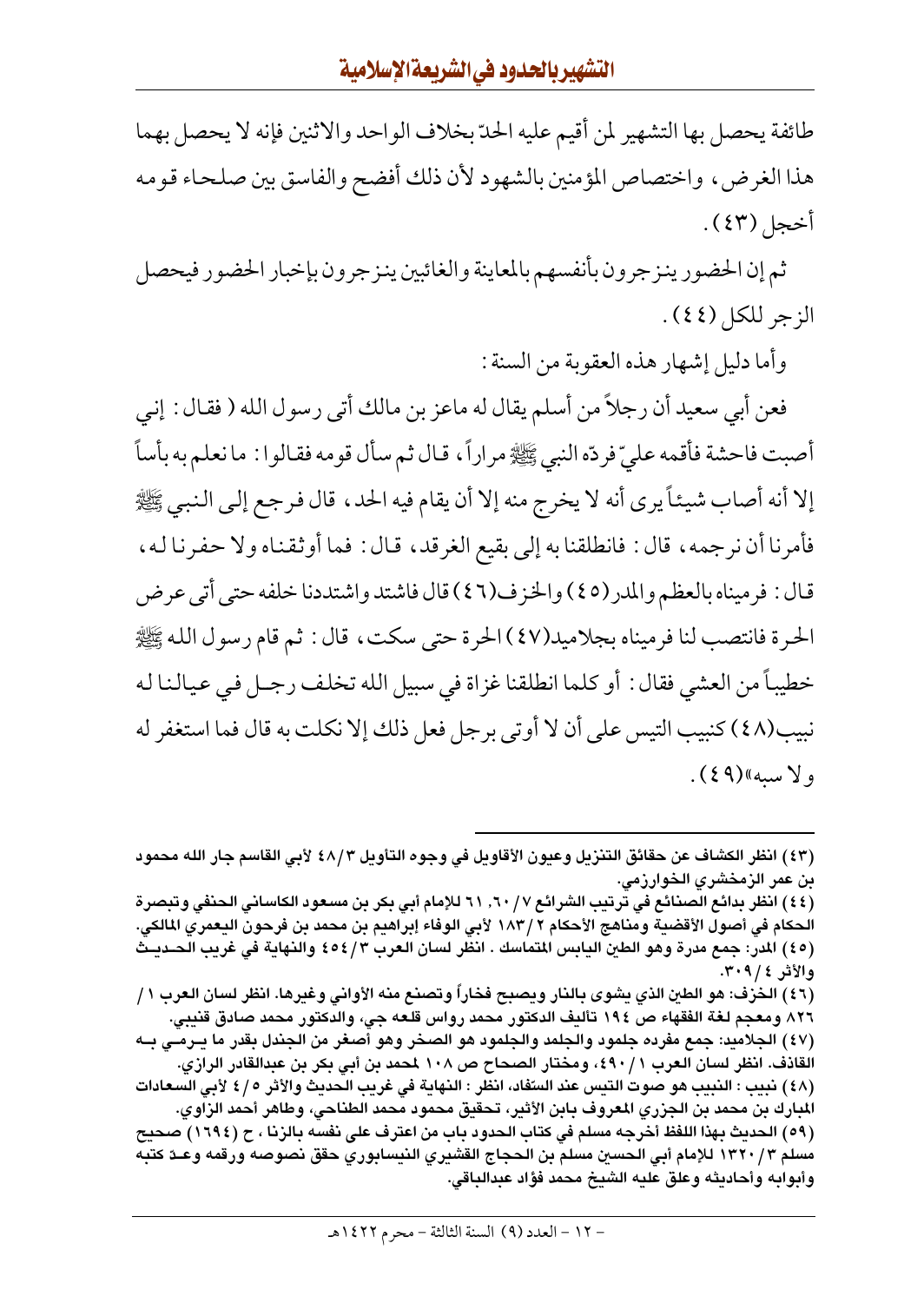والرجل والمرأة في إشهار العقوبة سواء، وقد استظهر سماحة الشيخ محمد ابن إبراهيم (مفتى المملكة العربية السعودية سابقاً) –رحمه الله– إشهار جلد النساء الزانيات المحكوم عليهن فقال : »فإنَّ أخْذَ أناس ليشهدوا أدب من ذكر داخل السجن : شيء لا يحصل به مصلحة الزجر والردع لأهل الفساد ما يحصل من الفائدة في إشهار ضرب من أمر الله بإشهار تعذيبه ولا سيما في هذه الأوقات التي كثر فيها فشو هذه الجرائم .

كما لا نعلم أحداً – من أهل العلم – بإقامة ذلك داخل السجن أو القول بعدم إعلانه لمخالفة مراد الله ـ عز وجل ـ وهو كونه علناً .

لذلك، الذي نراه ونؤكده هو إشهار جلد الزانيات علناً امتثالاً لأمر الله، وردعاً لأهل الفساد، وحفظاً للأعراض، وصيانة للمجتمع، وتقوية للأمن، وقطعاً لدابر الشرور، سواء كان ذلك أمام كثرة من الناس أو قلة ، لأن القصد هو إعلان الجلد ، ولا يخفي أن الشريعة الإسلامية كفيلة بإصلاح الناس وتقويمهم وتطهير أخلاقهم . وتطبيقها على الوجه الصحيح هو عين الرأفة بالمجتمع والرحمة بالناس ويحقق المصالح العامة ويدرأ المفاسد (٥٠)».

المبحث الثانى التشهير بالسَّارق بعد قطع يده

إذا أقيم الحدّ على السارق فقطعت يده فإنه يعزر –أيضاً بتعليق يده في عنقه– حتى يراه الناس وهو ضرب من النكال والتشهير به . وقد دلّ على مشروعية هذا الفعل ما يلي : ١- ما رواه عروة عن أبي حميد الساعدي أنه أخبره »أن رسول الله ﷺ استعمل عاملاً فجاءه العامل حين فرغ من عمله فقال : يا رسول الله ، هذا لكم وهذا أهدى لي ،

<sup>(</sup>٥٠) فتاوى ورسائل سماحة الشيخ محمد بن إبراهيم بن عبد اللطيف آل الشيخ ٢٠/٢١، جمع وترتيب محمد بن عبد الرحمن بن قاسم.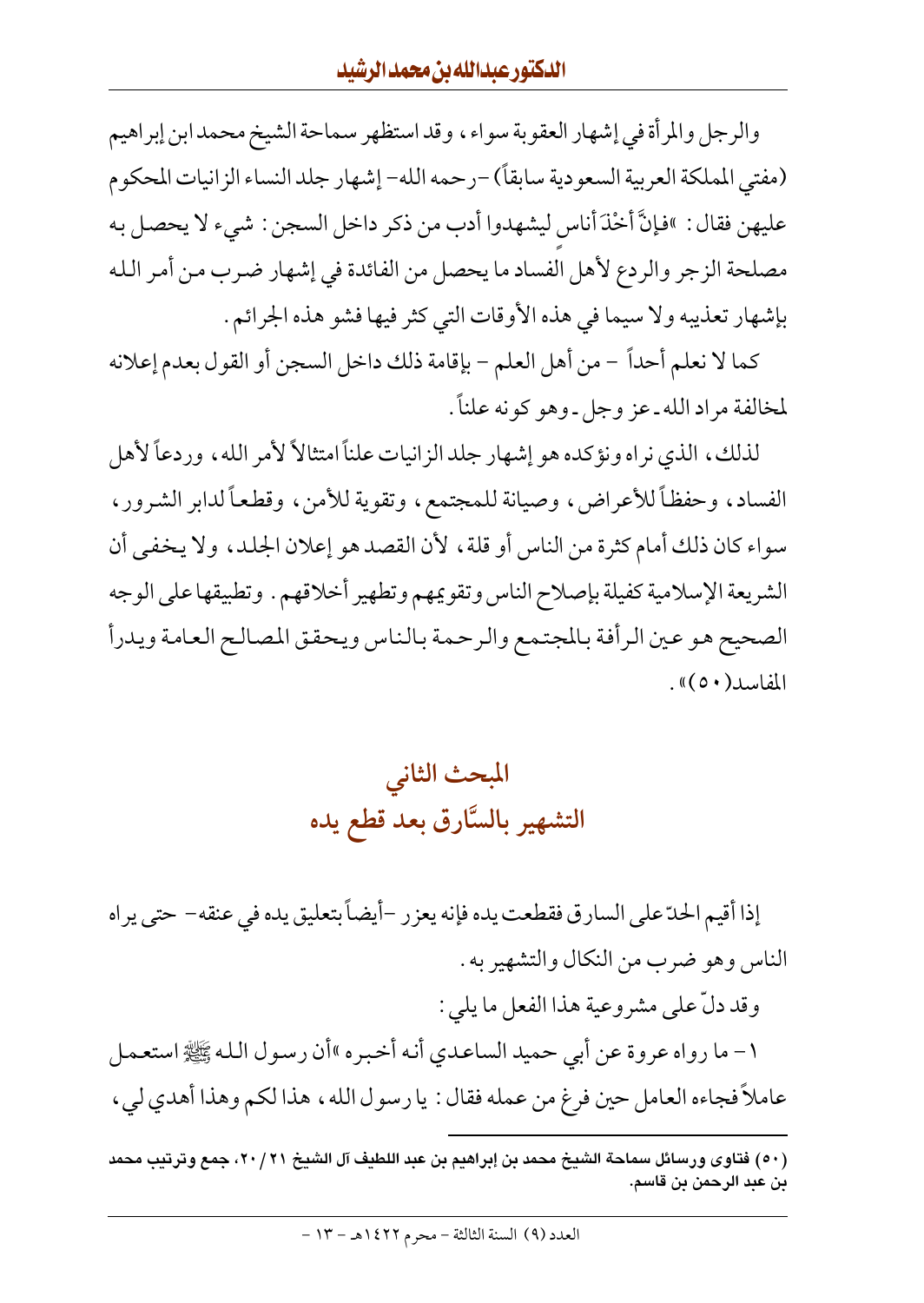فقال له : أفلا قعدت في بيت أبيك وأمك فنظرت أيهدي لك أم لا؟ ثم قام رسول الله عشية بعد الصلاة فتشهد وأثنى على الله بما هو أهله ثم قال : أما بعد فما بال العامل نستعمله فيأتينا فيقول : هذا من عملكم وهذا أهدي ليي ، أفلا قعد في بيت أبيه وأمه فنظر أيهدي له أم لا؟ ، فو الذي نفس محمد بيده لا يغل أحدكم منها شيئاً إلا جاء به يوم القيامة يحمله على عنقه، إن كان بعيراً جاء به له رغاء، وإن كانت بقرة جاء بها لها خوار ، وإن كانت شاة جاء بها تيعر ، فقد بلغت ، فقال أبو حميد ثم رفع رسول الله ﷺ يده حتى إنا لننظر إلى عفرة إبطيه ، قال أبو حميد وقد سمع ذلك معي زيد بن ثابت من النبي ﷺ فسلوه» (٥١).

فقد دلِّ هذا الحديث على أن من رأى متأولاً أخطأ في تأويل يضر من أخذ به أن يشهر القول للناس حتى يتبين خطؤه ليحذر الناس من الاغترار به . (٥٢)

٢ – ما رواه عبد الرحمن بن محيريز قال : سألنا فضالة بن عبيد عن تعليق اليد في عنق السارق أمن السنة ؟ قال : أتى رسول الله ﷺ بسارق فقطعت يده ثم أمر بها فعلقت في عنقه(٥٣).

فقد دلِّ هذا الحديث على مشروعية تعليق يد السارق ـ بعد قطعها ـ في عنقه وهو تشهير به؛ لأن في ذلك من الزجر ما لا مزيد عليه ، فإن السارق ينظر إليها مقطوعة معلقة فيتذكر السبب لذلك وما جر إليه ذلك الأمر من الخسارة بمفارقة ذلك العضو النفيس .

وكذلك غيره يحصل له بمشاهدة اليد على تلك الصورة من الإنزجـار مـا تنقطع به

(٥١) الحديث بهذا اللفظ أخرجه البخاري في كتاب الإيمان والنذور، باب كيف كانت يمين النبي ﷺ وقال سعد قال النبي (: »والذي نفسي بيده» ح (٦٦٣٦) فتح الباري شرح صحيح البخاري ٢٤/١١ للإمام الحافظ أحمد بن على بن حجر العسقلاني –أشرف على مقابلة بعض نسخه المطبوعة والمخطوطة المفتى العام للـمـمـلـكـة العربية السعودية –سابقاً– سماحة الشيخ عبدالعزيز بن عبدالله بن باز ــ رحمه الله ــ، ورقم كتبه وأبوابــه وأحاديثه واستقصى أطرافه الشيخ محمد فؤاد عبدالباقى. (٥٢) انظر فتح الباري شرح صحيح البخاري ١٣/١٧/ ١.

(٥٣) الحديث بهذا اللفظ أخرجه الترمذي في كتاب الحدود باب ما جاء في تعليق يد السارق ورقمه (١٤٤٧) قال أبو عيسى: هذا حديث حسن غريب لا نعرفه إلا من حديث عمر بن على المقدمي عـن الـحــجــاج بــن أرطــأة وعبدالرحمن بن محيريز هو أخو عبدالله بن محيريز الشامي. الجامع الصحيح – (سنن الترمذي) ١/٤٩ لأبي عيسى محمد بن عيسى بن سورة الترمذي –تحقيق وتعليق أحمد محمد شاكر وآخرين، وأخرجه البيهقي فـي كتاب السرقة باب ما جاء في تعليق اليد في عنق السارق. السنن الكبرى ٨ / ٢٧٥ للإمام الحافظ أبي بكر أحمد بن الحسين بن علي البيهقي.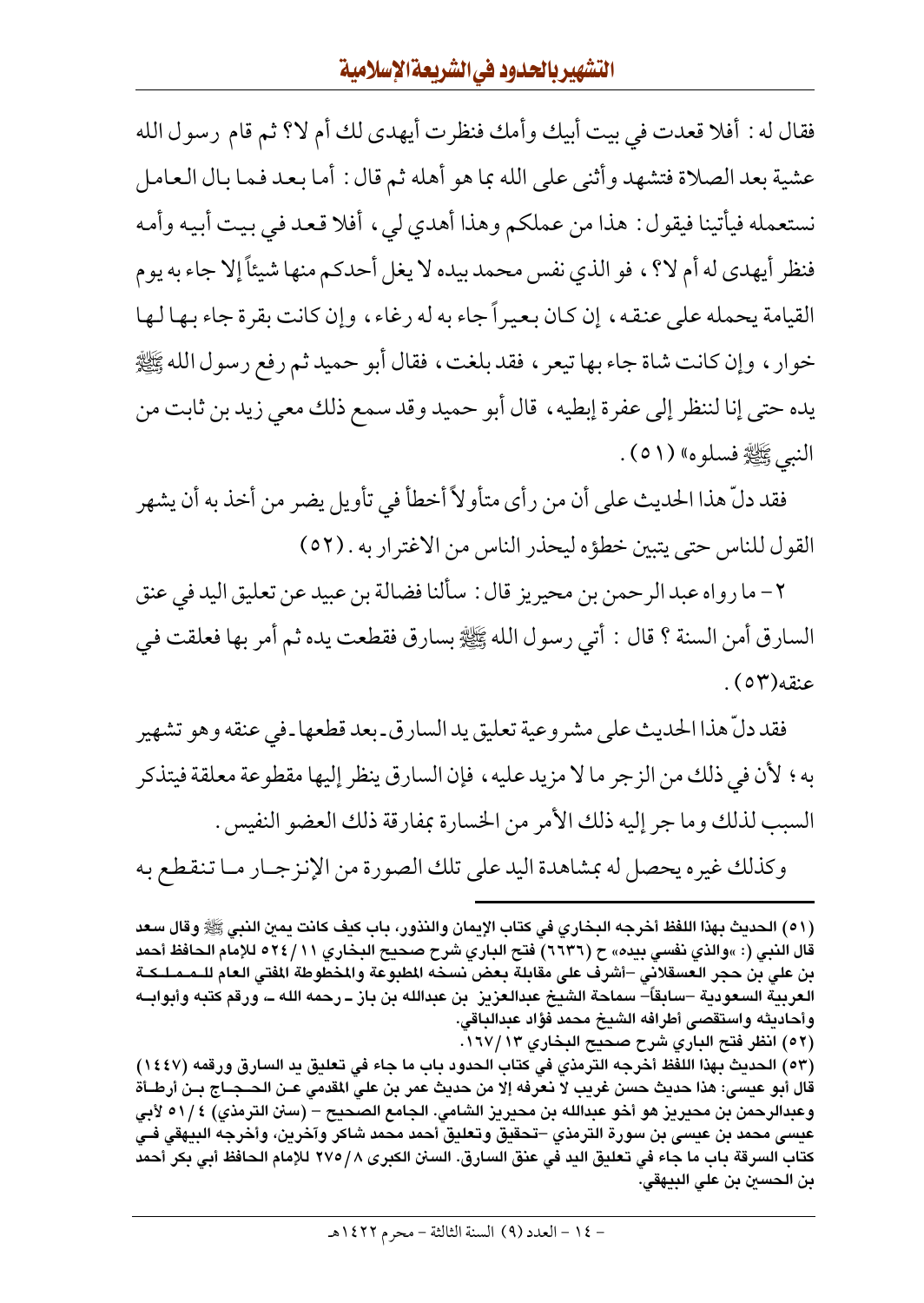#### وساوسه الرديئة(٥٤).

قايماز الذهبي .

وقد ذكر ابن حجر ـ رحمه الله ـ عند شرحه لهذا الحديث أن ابن المنير قال : أظن الأمر اء فهموا تجريس(٥٥) السارق ونحوه من هذا الحديث . (٥٦)

٣- عن سلمة بن حجية بن عدى أن علياً رضي الله عنه قطع أيديهم من المفصل وحسمها فكأني أنظر إلى أيديهم كأنها أيور الحمر»(٥٧) .

وهذا دليل من فعل الخلفاء الراشدين –رضي الله عنهم– علىي مشروعية التشهير بالسارق بعد قطع يده .

ولهذا ذهب الفقهاء –رحمهم الله– إلى أنه يندب التشهير بالسارق وذلك بتعليق يده -بعد قطعها- في عنقه ؛ لأن في ذلك ردعاً للناس عن السرقة(٥٨) .

#### المحث الثالث

### التشهير بالسكران بعد إقامة الحد عليه

شرب المسكر كبيرة من كبائر الذنوب التي جاء تحريمها في كتاب الله وسنه رسوله ﷺ.(٥٩)

(٥٤) انظر: نيل الأوطار شرح منتقى الأخبار من أحاديث سيد الأخيار ( ١٥٢/٧, ١٥٣ للإمام المجتهد محمد بن على بن محمد الشوكاني. (٥٥) التجريس من الجرس وهو الصوت والمراد به النداء على رؤوس الأشهاد فضيحة له وتشهيراً به، انظر: لسان العرب ١ / ٤٤٠. (٥٦) انظر فتح الباري شرح صحيح البخاري ١٨٦/٦ وحاشية ابن عابدين ١٩٢/٣ لمحمد أمين الشهير بابن عابدين. (٥٧) الأثر بـهذا اللفظ أخرجه البيهقي في كتاب السرقة باب السارق يسرق أولاً فتقطع يده اليمني من مفصل الكف ثم تحسم بالنار، السنن الكبرى ٢٧١ / ٢ وأخرجه الدارقطني في كتاب الحدود والديات وغيره برقم (٣٨٨). التعليق المغني على سنن الدارقطني للإمام على بن عمر الدارقطني. وأخرجه ابن أبي شيبة. قال الحافظ ابن حجر في ترجمة حجية ابن عدي : صدوق يخطئ، انــظـر : تــقــريــب التهذيب ١ /١٥٥ للحافظ أحمد بن علي بن حجر العسقلاني حققه وعلق على حواشيه الشيخ عبدالوهاب عبد اللطيف، وقال الشيخ الألباني ــ رحمه الله : ورجاله ثقات غير حجية هذا، انظر : إرواء الغليل فـي تــخــريــج أحاديث منار السبيل ح (٢٤٣٣) ٨٥/٨ . (٥٨) انظر المهذب في فقه الإمام الشافعي ٢ /١٣٧ لأبي إسحاق إبراهيم بن علي بن يوسف الفيروزآبــادي الــشــيــرازي ومغني المحتاج إلى معرفة معاني ألفاظ النهاج ٤ / ١٧٩، شرح الشيخ محمد الخطيب الشربيني على متن منهاج الطالبين للإمام أبي زكريا يحيى بن شرف النووي، والمغني ١٦٢/٨ لموفق الدين أبي محمد عبدالله بن أحمد بن محمد بن قدامــة المقدسي الجماعيلي الصالحي الحنبلي –تحقيق الدكتور عبدالله بن عبدالمحسن التركي، والدكتور عبدالفتاح محمد الحلو. (٥٩) انظر كتاب الكبائر ص ٨٧ وما بعدها ، للإمام الحافظ المحدث أبي عبد الله محمد بن أحمد بن عثمان بن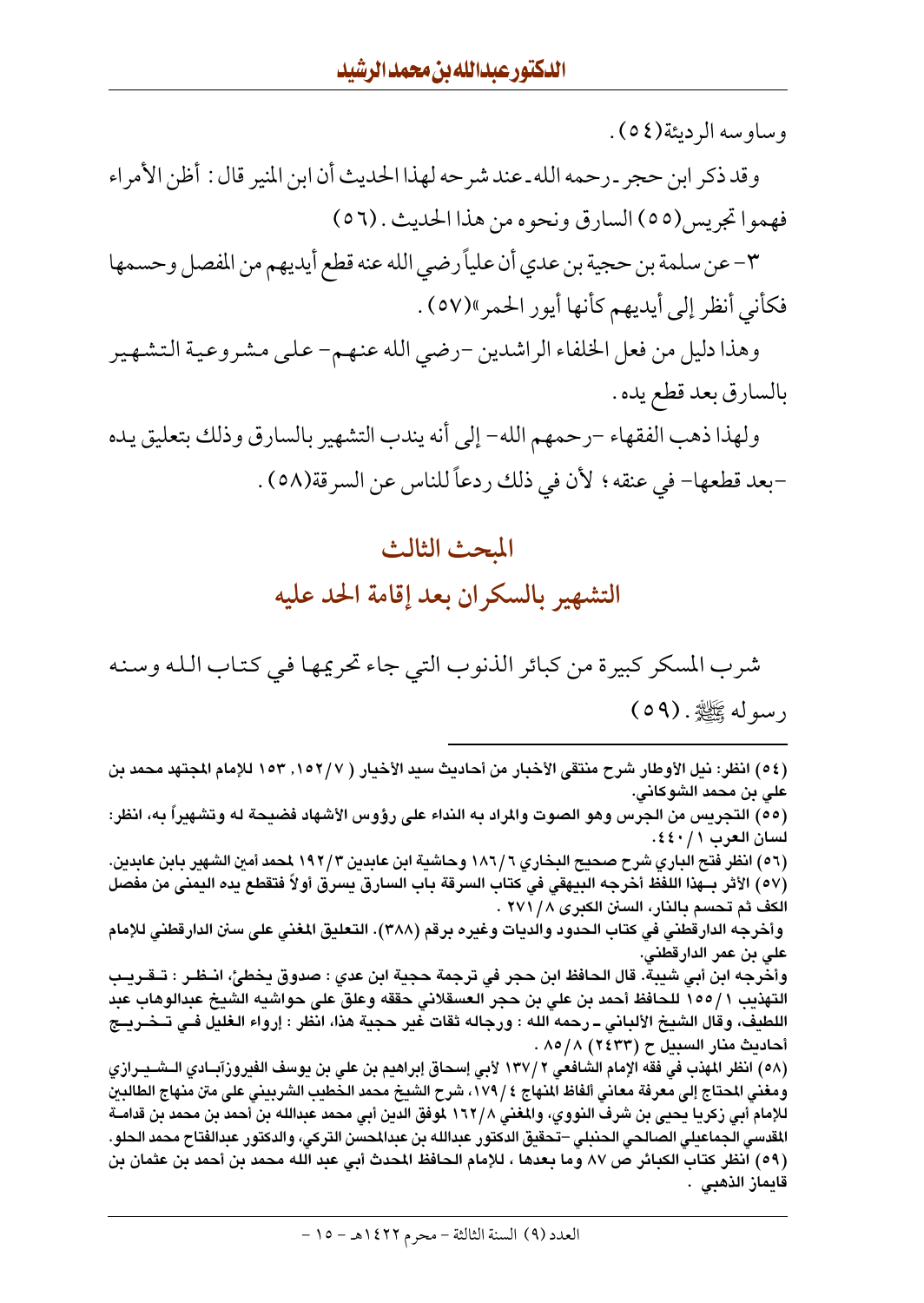قال الله تعالى : ﴿ يَا أَيُّهَا الذينَ آمَنُوا إِنَّمَا الْخَمْرُ وَالَمِيْسِرُ وَالأَنصَابُ وَالأَزْلامُ رجْسٌ مّنْ عَمَل الشَّيْطَان فَاجْتَنبُوهُ لَعَلَّكُمْ تَفْلحُونَ ﴿ ۚ ﴾﴾ إِنَّمَا يُرِيدُ الشَّيْطَانُ أَن يُوقعَ بَيْنكُمُ العَدَاوَةَ وَالْبَغْضَاءَ في الْخَمْرِ وَالْمَيْسرِ وَيَصَلَّكُمْ عَن ذكْرِ اللَّه وَعَنِ الصَّلاة فَهَلْ أَنتُم مَّنتَهُونَ ﴾ ( ٦٠) فقد قــرن الـله ـ سبحانه وتعالى ـ شرب الخمر باتخاذ الميسر والأنصاب والأزلام، وهذا يدل على تحريمها . و أما السنة :

فعن أنس رضيي الله عنه أن النبي ﷺ أتي برجل قد شرب الخمر فجَلده بجريدتين نحو أربعين، وفعله أبو بكر ، فلما كان عمر استشار الناس فقال عبد الرحمن : أخفَّ الحدود ثمانين، فأمر به عمر(٦١).

ومن العقوبات التعزيرية التي تنال شارب الخمر عقوبة التشهير به عند إقامة الحد عليه وذلك بحضور طائفة من المؤمنين جلده .

وهـذه العقوبة وإن لـم يرد فيها نص خاص كما مرّ في إقامة حد الزنا إلا أن من حكمة إقامة الحدود –كما ذكره الكاساني– زجر العامة (٦٢) وهي لا تتحقق إلا بتشهير العقوبة وإعلانها .

وقد روى ابن أبي شيبة بسنده عن عقاب بن سلمة قال : سألنى عمر بن الخطاب عن رجلِ، قال : رأيتَه يشربها؟ فقلت : لم أره يشربها ولكن رأيته يقيئها فضَرب الحدَّ ونصبه للناس (٦٣).

ثم إن المرء إذا اعتاد شرب المسكر فإنه يشهر به عند بعض الفقهاء .

قال ابن حبيب –رحمه الله– عند ذكره عقوبة السكر ان : ولا يطاف به ولا يسجن إلا المدمن المعتاد المشهور بالفسق، فلا بأس أن يطاف به ويفضح، ومثل ذلك روى أشهب عن مالك حين سئل -رحمه الله- عن المجلود في حد الخمر هل يطاف به ؟ فأجاب -

- (٦٠) الآية (٩٠) من سورة المائدة.
- (٦١) الحديث بهذا اللفظ أخرجه مسلم في كتاب الحدود باب حد الخمر ح ( ١٧٠٦) صحيح مسلم ١٣٣٠/٣. (٦٢) انظر بدائع الصنائع في ترتيب الشرائع ٦٠/٧, ٦٠١. (٦٣) هذا الأثر أخرجه ابن أبي شيبة في كتاب الحدود باب في الرجل يضرب في الشراب يطاف به أو ينصب للناس ورقمه ( ٨٩٩٧) الكتاب المصنف في الحديث والآثار ١٢٨/٠١, ١٢٩ للحافظ عبدالله بن محمد بن أبــي شيبة الكوفي العبسي حققه وصححه عامر العمري الأعظمي.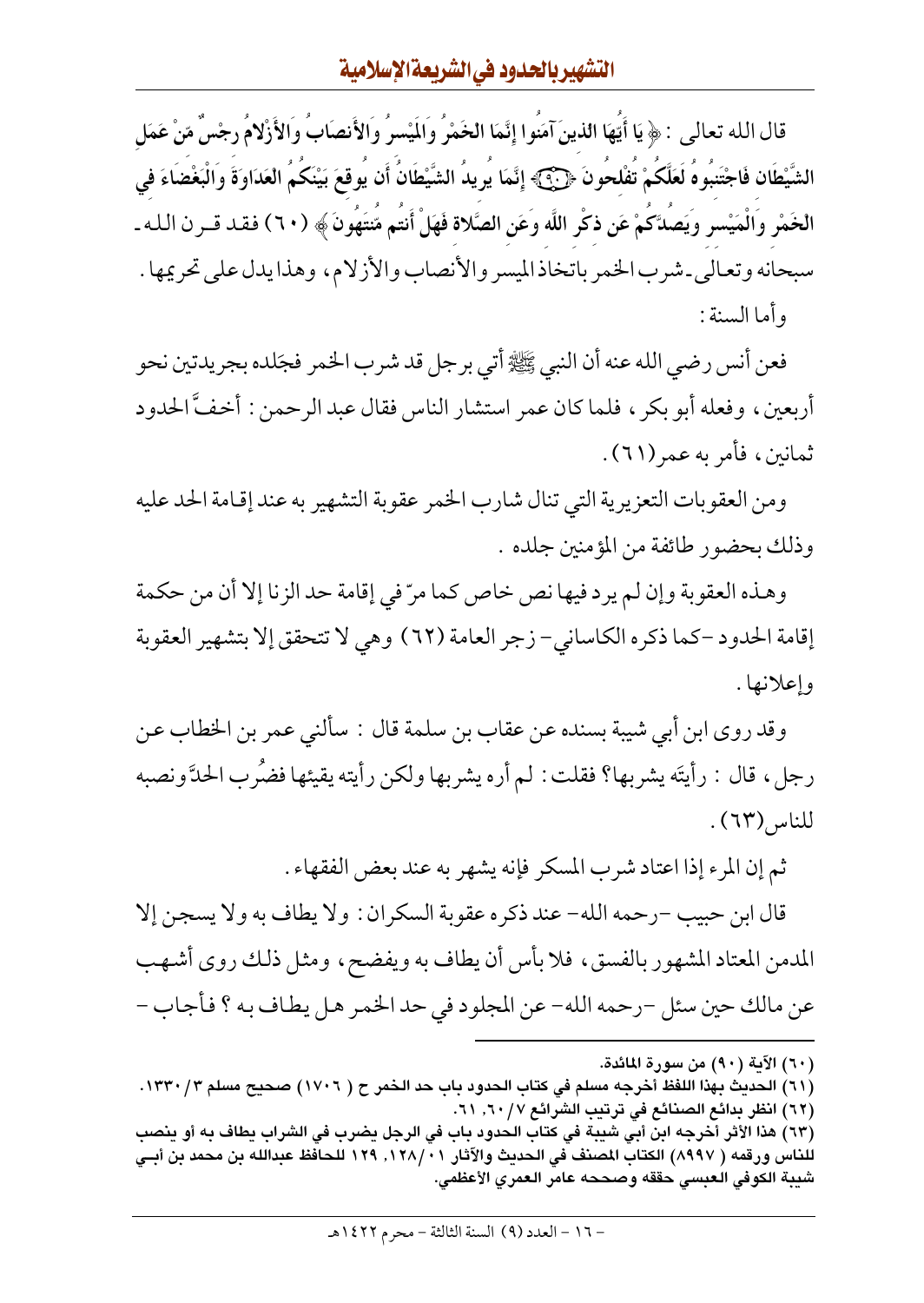رحمه الله- أنه إذا كان فاسقاً فأرى أن يطاف بهم ونعلن أمرهم ويفضحون(٢٤) .

ويقول أبو الوليد الباجي في وجه التشهير بهذا الفاسق : إنه إذا بلغ هذا الحد من الفسق والفجور فواجب أن يفضح ؛ لأن في ذلك ردعاً وإذلالاً له في ما هـو فيه وإعلاماً للناس بحاله فلا يغتر به أحد من أهل التقوى في نكاح ولا غيره (٦٥) .

ومن هذا الباب –أيضاً– التشهير بمن سكر في نهار رمضان لاستخفافه بحرمة الشهر .

قال الإمام النووي –رحمه الله– : وإذا شرب مسكراً في نهار رمضان فيعزر بعشرين مع الحد ولا بأس بتسويد وجهه والمناداة عليه(٦٦).

وقد روى الإمام البخاري – رحمه الله– في صحيحه حديثاً، وأشار في ترجمة الباب إلى وقوع الخلاف في هذه المسألة .

عن عقبة بن الحارث قال جيء بالنعيمان أو بابن النعيمان شارباً فأمر النبي ﷺ من كان بالبيت أن يضربوه ، قال : فضربوه وكنت أنا فيمن ضربه بالنعال(٦٧) . فهذا الحديث مخالف لمن قال لا يضرب الحدَّ سرأ (٦٨) ومعنى هذا أنه لا يشهر به .

وقد روى عبد الرزاق بسنده عن ابن عمر ـ رضي الله عنهما ـ قال : شـرب أخـي عـبد الرحمن (٦٩) بن عمر وشرب معه أبو سروعة عقبة بن الحارث وهما بمصر في خلافة عمر فسكرا، فلما أصبحا انطلقا إلى عمرو بن العاص وهو أمير مصر فقالا : طهرنا فإنا قدسكرنا من شراب شربناه ، قال عبدالله : فذكر لي أخي أنه سكر فقلت : ادخل أَطَهِّرْك . فلم أشعر أنهما أتيا عمراً فأخبرني أخي أنه قد أخبر الأمير بذلك فقال عبد الله : لا يحلق القوم على رؤوس الناس، ادخل الدار أحلقك . وكانوا إذ ذاك يحلقون مع الحدود فحلقتُ

(٦٨) انظر فتح الباري شرح صحيح البخاري ٦٥/١٢. (٦٩) هو الابن الثاني لعمر بن الخطاب رضي الله عنه ولعمر رضي الله عنه ثلاثة أبناء كلهم يسمـون عـبـد الرحمن وهذا يكنى أبا شحمة . انظر الإصابة فى تمييز الصحابة ٢ /٤٠٥ , ٤٠٦ للحافظ أحمد بن علي بن حجر العسقلاني.

<sup>(</sup>٦٤) انظر تبصرة الحكام في أصول الأقضية ومناهج الأحكام ٢ /١٦٧ لأبي الوفاء إبراهيم بن محمد بن فرحون اليعمري.

<sup>(</sup>٦٥) المنتقى شرح الموطأ ١٤٥/٣ لأبي الوليد سليمان بن خلف بن سعد بن أيوب الباجي الأندلسي.

<sup>(</sup>٦٦) المجموع شرح مهذب الشيرازي ٢٠/ ١٢٤.

<sup>(</sup>٦٧) الحديث بـهذا اللفظ أخرجه ابخاري في كتاب الحدود باب من أمـر بضرب الحد في البيت ورقمه (٢٧٧٤) فتح الباري شرح صحيح البخاري ١٢/ ٦٤, ٦٥.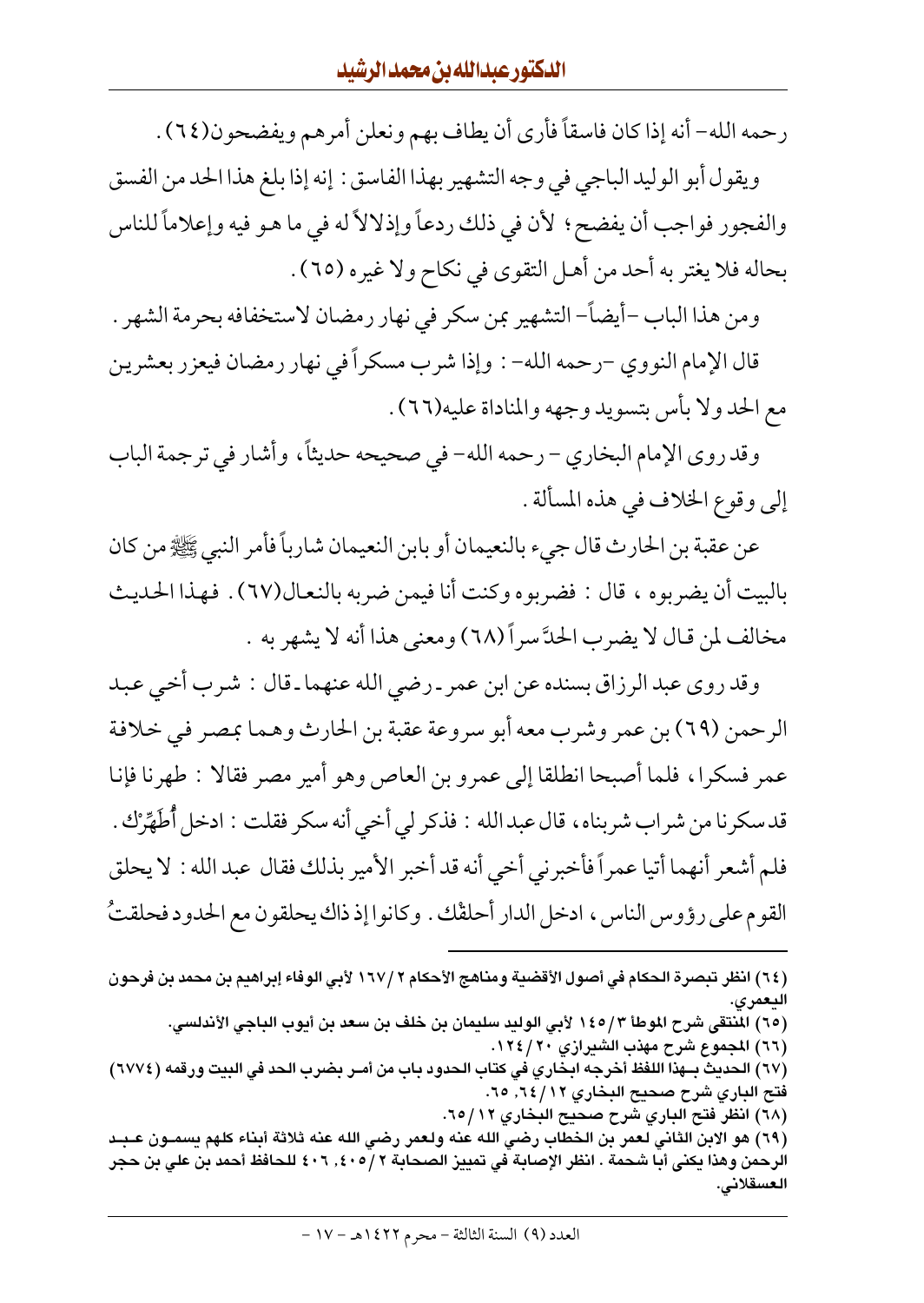أخي بيدي ثم جلدهم عمرو ، فسمع بذلك عمر فكتب إلى عمرو أن ابعث إلىّ بعبد الرحمن على قتب، ففعل ذلك، فلما قدم على عمر جلده وعاقبه لمكانه منه ثم أرسله فلبث شهراً صحيحاً ثم أصابه قدره فمات، فيحسب عامة الناس إنما مات من جلد عمر ولم يت من جلد عمر (٧٠) .

وقـد علَّق شيخ الإسلام ابن تيمية ـرحمه الله ـ على هـذه الحادثة بقوله : ولم يعتدَّ عمر بذلك الجلد حتى أرسل إلى ابنه فأقدمه المدينة فجلد الحد علانية ولم ير الوجـوب سقط بالحد الأول(٧١).

وفعل عمر ـرضي الله عنه في هذه الحادثة من التشهير بمن شرب مسكراً ـ دليل على أن الأصل في إقامة حدّ السكر هو التشهير به حتى تتحقق الحكمة من إقامة الحدّ وهي فضح الجاني وارتداع غيره عن هذا الفعل .

ومن الوقائع التي شُهر فيها بمدمني شرب الخمر ما حدث في سنة ٦٦٧هـ حيث أمر الملك الظاهر بيبرس البندقاري بإراقة الخمور فأغلقت الحانات التي كانت مخصصة لذلك وأمر بنفي القائمين بـها وكتب إلى جميع البلاد بمثل ذلك .

وفي ذلك الوقت أحضر إلى السلطان شخص يدعى (ابن الكازورني) فأمر بصلبه بعد إقامة الحدّ عليه وعلقت الجرة والقدح في عنقه ، فلما عاين المستهترون من محبى الخلاعة والمجون ما أصاب ابن الكازورني امتثلوا أمر السلطان . وقد صوّر الأديب شمس الدين ابن دانيال هذه الحادثة بقوله :

خفيف الأذى إذ كان في شرعنا حدًّا لقد كان حدّ الســكر من قبل صلبه ألاتب فإن الحدّ قد جاوز الحدا(٧٢) فلما بدا المصلوب قلت لصاحبي ومن الوقائع في التشهير بالسكران ما كان يفعله أبو بكر البحتري أمير المدينة أنه إذا أتى

<sup>(</sup>٧٠) هـذا الأثر أخرجه عبد الرازق في كتاب الشـرب باب الشـرب في رمضان وحلق الرأس ورقمه (١٧٠٤٧) المصنف ٢٣٢/ ٢٣٣. ٦٣٣ للحافظ أبي بكر عبدالرزاق بن همام الصنعاني –تحقيق حبيب الرحمن الأعظمي. (٧١) مجموع فتاوى شيخ الإسلام ابن تيمية ٢٨٧/١٥ جمع وترتيب الشيخ عبدالرحمن بن محمد بن قـــاســم العاصمي النجدي الحنبلي. (٧٢) انظر البداية والنهاية ٢٦٨/١٣ للحافظ أبي الفداء إسماعيل بن عمر بن كثير القرشي الدمشقي تحقـيـق أحمد أبو ملحم وآخرين.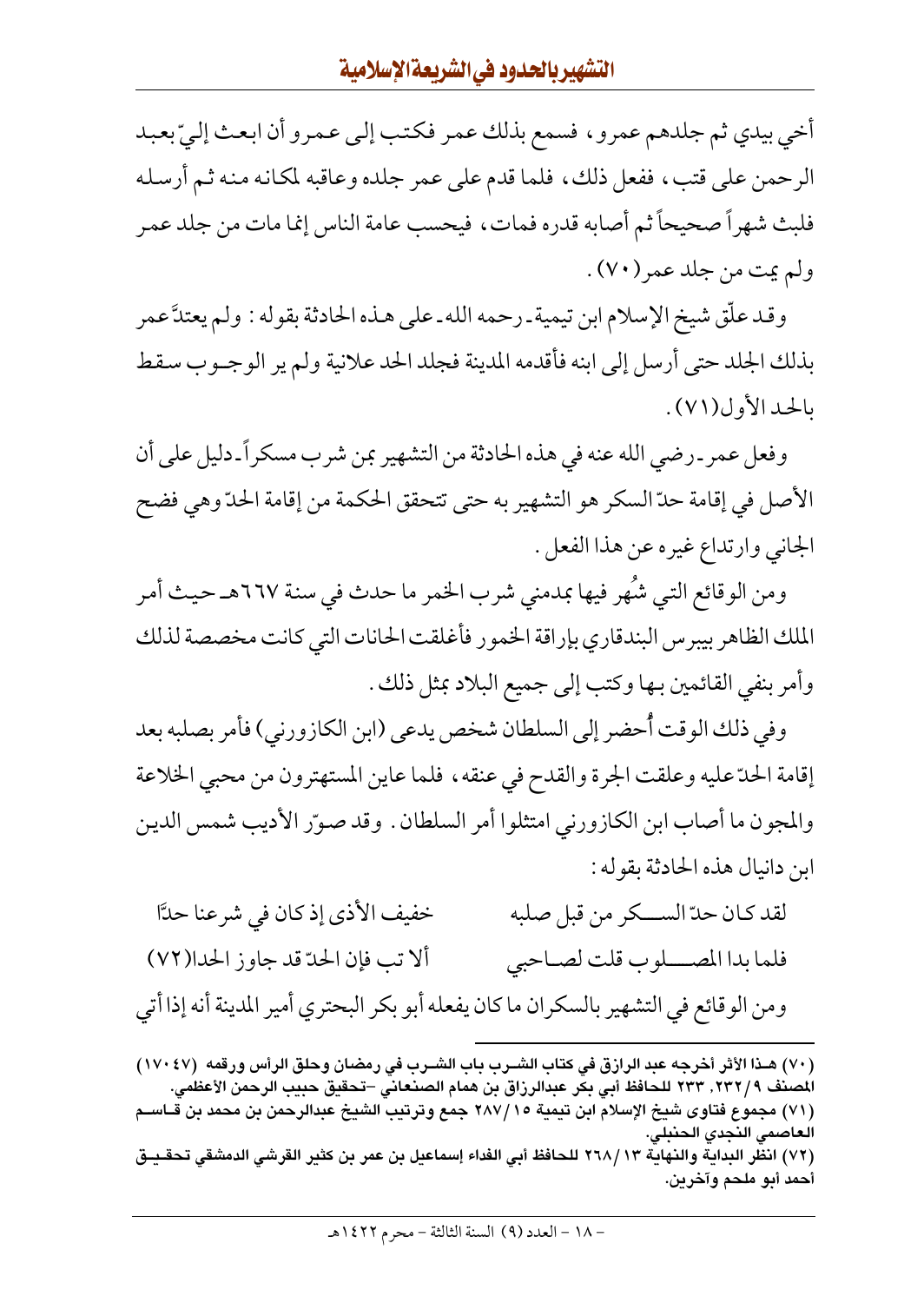برجل قد أخذ معه الجرة من المسكر أمر به فصب على رأسه عند بابه كيما يعرف بذلك ویشهر به (۷۳) .

## المبحث الرابع التشهير بقطاع الطريق بعد إقامة الحدِّ عليهم

من مقاصد الشريعة الإسلامية المحافظة على الأنفس والأموال(٧٤) ولهذا شُرعَ حد الحرابة .

ومن العقوبات التي تنال قطاع الطريق التشهير بهم .

وقد ثبتت مشروعية ذلك بالكتاب قال الله تعالى : ﴿ إِنَّمَا جَزَاءُ الذينَ يُحَارِبُونَ اللَّهَ وَرَسُولَهُ ويَسْعَوْنَ في الأَرْضِ فَسَادًا أَن يُقَتَّلُوا أَوْ يُصَلِّبُوا أَوْ تُقَطَّعَ أَيْديهمْ وَأَرْجُلُهُم مّنْ خلاف أَوْ يُنفَوْا منَ الأَرْضِ ذَلكَ لَهُمْ خرْيٌ في الدُّنْيَا ولَهُمْ في الآخرَة عَذَابٌ عَظيمٌ ﴾ (٧٥) .

فقد دلت هذه الآية الكريمة على أن قاطع الطريق يعاقب بعدة عقوبات منها الصلب زمناً يحصل فيه اشتهار أمره لأن في صلبه ردعاً لغيره(٧٦) .

والكلام على صلب قاطع الطريق يندرج تحته ثلاثة أمور :

الأول: في وقته:

وقت الصلب بعد القتل، وإلى ذلك ذهب الإمام الشافعي، فقد قال-رحمه الله- : وأحبِّ إلىِّ أن يبدأ بقتله قبل صلبه ، لأن في صلبه وقتله على الخشبة تعذيباً له يشبه المثلة (٧٧)(٧٧).

- (٧٣) انظر تبصرة الحكام في أصول الأقضية ومناهج الأحكام ١٣٢/٢ .
	- (٧٤) انظر المستصفى من علم الأصول ١ /٢٨٧ .
		- (٧٥) الآية ( ٣٣ ) من سورة المائدة .
- (٧٦) انظر أضواء البيان في إيضاح القرآن بالقرآن ٢ / ٨٩ للشيخ محمد الأمين بن محمد المختار الجكني الشنقيطي. (٧٧) المثلة : اسم مصدر مشتقة من قولهم مثلـــتُ بالـحيوان أمثل به مثلاً إذا قطعت أطرافه وشوهت به وتقول
	- مثلت بـالقتيل إذا جدعت أنفه أو أذنه أو مذاكيره أو شيئًا من أطرافه انظر: لسان الـعرب ٢٨/٣٤.
		- (٧٨) الأم ١٦٤/٦ للإمام أبي عبدالله محمد بن إدريس الشافعي.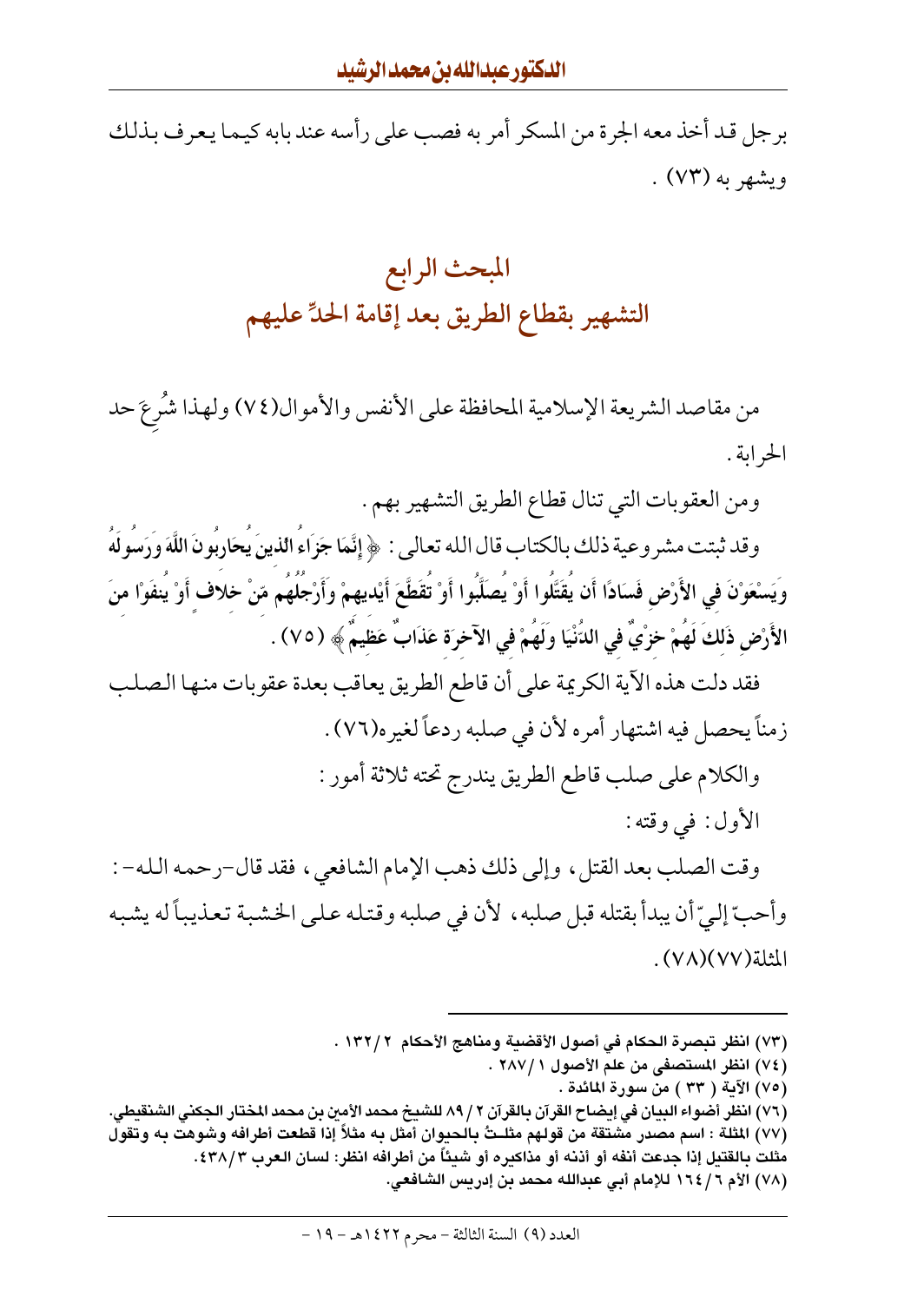وذهب الأوزاعي (٧٩) ومالك (٨٠) والليث بن سعد (٨١) وأبو حنيفة (٨٢) وأبو يوسف (٨٣) والإمام أحمد (٨٤) وهو وجه عند الشافعية (٨٥) إلى أنه يصلب حياً ثـم يقتل مصلوباً يطعن بالحربة . وحجة هؤلاء ما يأتي : أولاً : أن الصلب عقوبة وإنما يعاقب الحي لا الميت . ثانياً : أن الصلب جزاء على المحاربة فيشرع في الحياة كسائر الأجزية . ثالثاً : أن الصلب بعد قتله يمنع تكفينه ودفنه . (٨٦) . والراجح -والله أعلم- ما ذهب إليه الجمهور : إن الصلب يكون بعد القتل لقوة حجتهم . الثاني : في قدره : ليس للصلب قدر معين إلا بقدر ما يشتهر أمره، وقد ذهب أبو حنيفة -رحمه الله-إلى أنه يقدر بثلاثة أيام . قال السرخسي -رحمه الله- : وفي الصحيح من المذهب يتركهم على الخشب ثلاثة أيام ثم يخلي بينهم وبين أهليهم لينزلوهم فيدفنوهم(٨٧) . كما ذهب إلى ذلك الإمام الشافعي -رحمه الله-(٨٨) . وذهب الإمام أحمد ـ رحمه الله ـ إلى عدم التوقيت في الصلب . والصحيح في المذهب (٧٩) انظر : الإشراف على مذاهب أهل العلم ٢٤/١ مالإمام الحافظ محمد بن إبراهيم بن المنذر النيسابــوري، تحقيق محمد نجيب سراج الدين. (٨٠) انظر المدونة الكبرى ٦ / ٢٩٩ للإمام مالك بن أنس الأصبحي، وبداية المجتهد ونهاية المقـتـصــد ١٠٣/٤، للقاضي أبي الوليد محمد بن أحمد بن رشد القرطبي الشهير بابن الحفيد، تحقيق عبدالمجيد طعمه حلبي. (٨١) انظر الإشراف على مذاهب أهل العلم ٢ / ٥٣٤. (٨٢) انظر الهداية شرح بداية المبتدي ٢ / ٤٢٤ لأبي الحسين علي بن أبي بكر بن عبد الجليل الرشداني المرغيناني والفتاوى الهندية في مذهب الإمام الأعظم أبي حنيفة النعمان ٢ /١٨٦ للشيخ نظام وجماعة من علماء الهند. (٨٣) انظر المبسوط ١٩٥/٩, ١٩٦لأبي بكر محمد بن أحمد بن أبي سعد السرخسي، وبدائع الصنائع في ترتيب الشرائع ٩٥/٥٩. (٨٤) انظر المغني ٤٧٨/١٢ لابن قدامة، ومجموع الفتاوى ٣١٤/٢٨ لشيخ الإسلام أحمد بن تيمـيــة ــ جــمــع وترتيب عبد الرحمن بن محمد بن قاسم. (٨٥) انظر: روضة الطالبين وعمدة المفتين ١٥٧/٠١ لأبي زكريا يحيي بن شرف النووي الدمشقي. (٨٦) انظر: المغنى ١٢/ ٤٧٨. (٨٧) المبسوط ١٩٦/٩. (٨٨) انظر: أسنى المطالب شرح روض الطالب ٤ /١٥٥، لأبي يحيى زكريا الأنصاري الشافعي وبهامشه حاشية الشيخ أبي العباس / أحمد الرملي الكبير الأنصاري.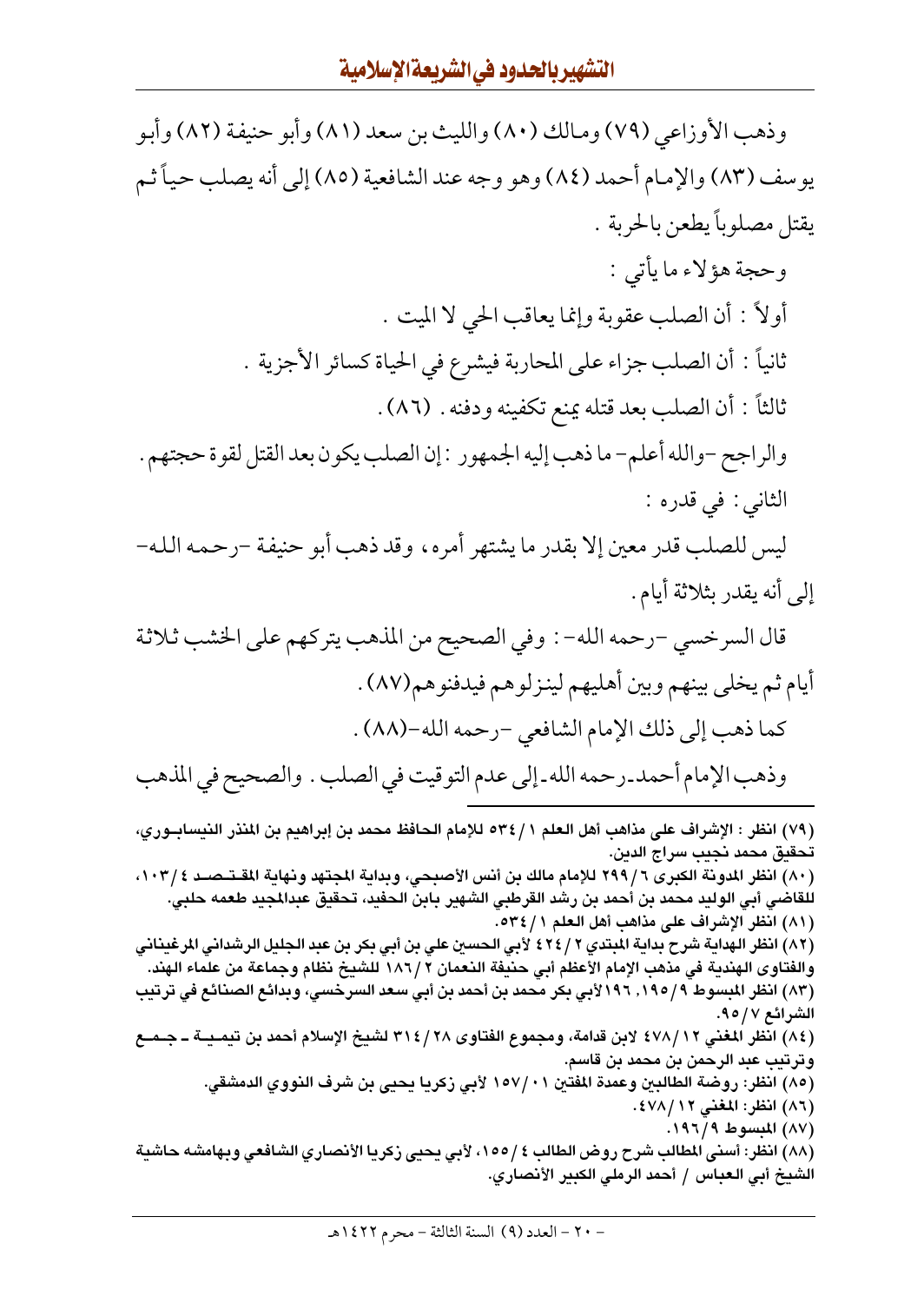أنه يصلب بقدر ما يقع عليه الاسم ويشتهر أمره بين الناس(٨٩) . الثالث: في وجوبه: اختلف الفقهاء في ذلك على قولين : فذهب الحنفية إلى أن الإمام مخير ؛ إن شاء صلب وإن شاء لـم يصلب(٩٠) وهي كذلك رواية عن إبراهيم النخعي(٩١).

وقد استدل أصحاب هذا القول بظاهر (أو) في قوله تعالى : ﴿ إِنَّمَا جَزَاءُ الذينَ يُحَارِبُونَ اللَّهَ وَرَسُولَهُ ويَسْعَوْنَ في الأَرْضِ فَسَادًا أَن يُقَتَّلُوا أَوْ يُصَلِّبُوا أَوْ تُقَطَّعَ أَيْديهمْ وأَرْجُلُهُم مّنْ خلاف أَوْ يُنفَوْا منَ الأَرْضِ ذَلكَ لَهُمْ خزْيٌ في الدُّنْيَا ولَهُمْ في الآخرَة عَذَابٌ عَظيمٌ ﴾(٩٢)

فظاهر (أو) يفيد التخيير وله نظائر في كتاب الله تعالى كما في جزاء الصيد(٩٣) وفي كفارة الفدية(٩٤) وكفارة اليمين(٩٥)(٩٦) .

وذهب الشافعية والحنابلة إلى وجوب الصلب في حق من قتل وأخذ المال ولا يسقط ىعفو أوغيره(٩٧).

واستدلوا بما يلي :

أولاً : حديث ابن عباس –رضي الله عنهما– : وادع رسول الله ﷺ أبا برزة الأسلمي فجاء ناس يريدون الإسلام فقطع عليهم أصحابه ، فنزل جبريل ـ عليه السلام ـ بالحدّ فيهم ،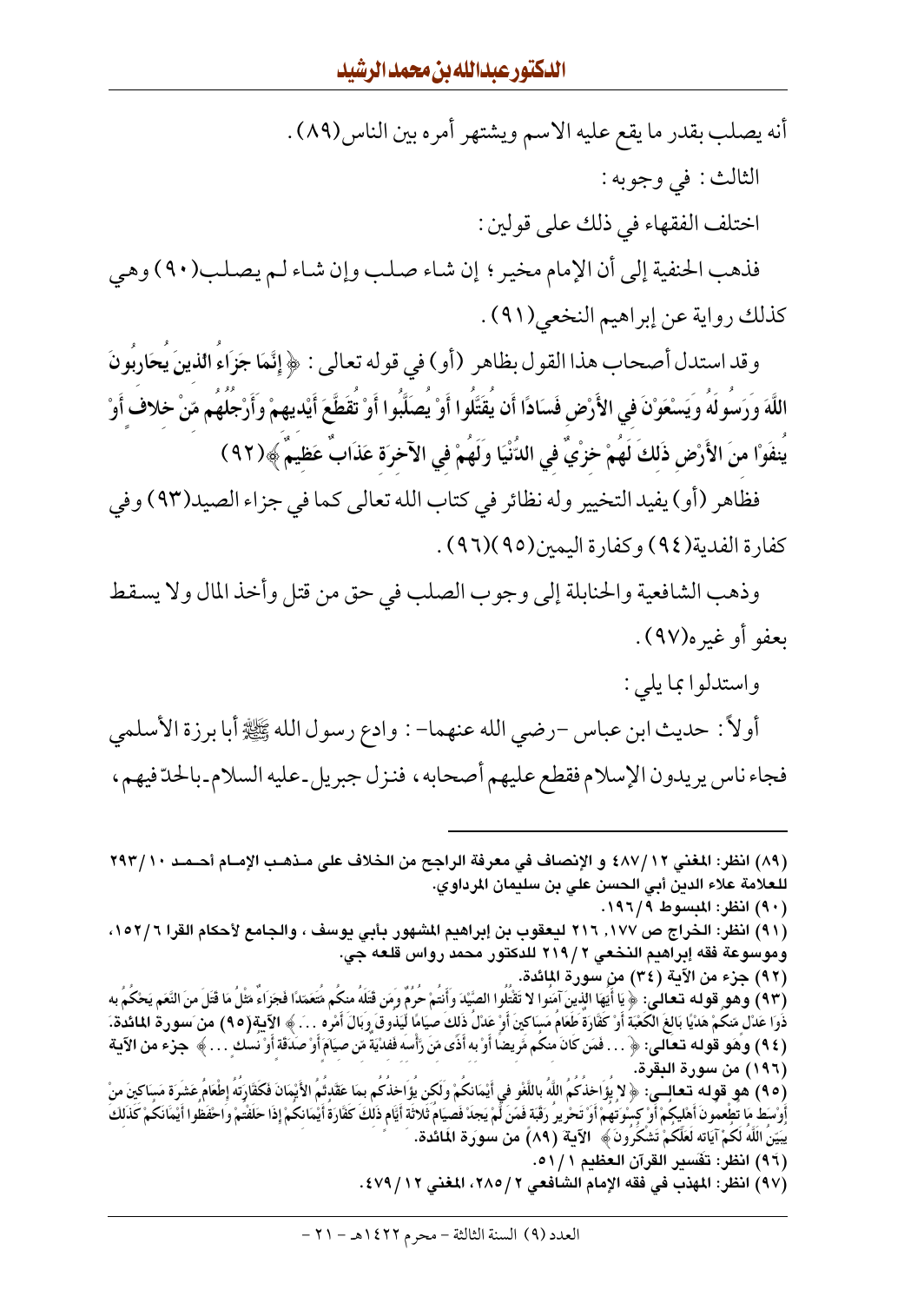أن من قتل وأخذ المال قُتل وصلب ، ومن قتل ولم يأخذ المال قُتل ومن أخذ المال ولم يقتل قطعت يده ورجله من خلاف»(٩٨).

فقد دلِّ هذا الحديث على أن قاطع الطريق لا يخلو من حـالات خمس ، الأولى منهـا أنه إذا قتل وأخذ المال فإنه يقتل ويصلب حتى يشتهر أمره بين الناس(٩٩) .

ثانياً : أن الصلب شرع حداً، فلم يتخير بين فعله وتركه كالقتل وسائر الحدود . والراجح - والله أعلم - القول الثاني لقوة أدلته .

وإذا ثبت وجوبه فإنه إذا اشتهر أُنزلَ ودُفعَ إلى أهله فيغسل ويكفن ويصلى عليه ويدفن(١٠٠).

وهنا تساؤل وهو ما حكم التشهير بجثث الموتبي وعرضها في حالة تشمئز منها النفوس؟ ، وللإجابة على ذلك يقال : إن أصول الشريعة الإسلامية تقضى بالمحافظة على كرامة الإنسان وتمنع من إهانته حياً أو ميتاً، حتى جعل الرسول ﷺ حرمة الميت كحرمة الحى .

فعن عائشة -رضي الله عنها- أن رسول الله ﷺ قال : "كسر عظم الميت ككسره حياً»(١٠١).

(٩٨) هذا الحديث ذكره ابن قدامة – رحمه الله – في المغنى ١٢/ ٤٧٧ وقد بحثت عن تخريجه في مظانه من كتب الحدىث فلم أجده.

قال محققاً المغنى في تخريجه »انظر ما أخرجه البيهقي في باب قطاع الطريق من كتاب السرقة. السنن الكبرى ٢٨٣/٨، وانظر – أيضاً ما ذكره السيوطي في تفسير آية جزاء المحاربين. الدر المنثور في التفسير بالمأثور ٢ / ٢٧٧ –٢٨٠ وقد رجعت إلى هذين المصدرين فلم أقف على هذا الحديث بهذا النص وله شواهد تقويه منها مــا رواه عكرمة عن ابن عباس قال: نزلت هذه الآية في المحارب (إنما جزاء الذين يحاربون الله ورسولــه) وقـد أخرجه البيهقي في كتاب السرقة باب قطاع الطريق. السنن الكبرى ٢٨٣/٨. (٩٩) انظر المغنى ١٢/ ٤٧٧ .

(١٠١) الحديث بهذا اللفظ أخرجه أبو داود في كتاب الجنائز باب في الحفار يجد العظم هـل ينكب ذلك المكان؟ ورقمه ( ٣٢٠٧) سنن أبي داود ٥٤٣/٣، ٥٤٤ وأخرجه ابن ماجه في كتاب الجنائز باب في النهي عن كسر عظام لليت ورقمه ( ٦١٦١ ) سنن ابن ماجة ٦١٥/١ . وأخرجه الإمام مالك في كتاب الجنائز باب ما جاء في الاختفاء ورقمه (٤٥) الموطأ ٨٣٢/١. .

وأخرجه الإمام أحمد في مسنده ٦ /٥٨, ١٦٨, ١٦٩, ٢٠٠, ٢٠٤, ٣٦٤.

(١٠٠) انظر المغنى ١٢/ ٤٧٩ .

قال الألباني ــ رحمه الله ــ وفي رواية لأحمد ١٠٠ / ١٠٠ عن محمد بن عبد الرحمن الأنصاري قالت لي عمرة: أعطني قطعة من أرضك أدْفَن فيها فإنى سمعت عائشة تقول : كسر عظم الميت مثل كسر عظم الحي، قال محمد: وكان مولى من أهل المدينة يحدثه عن عائشة ــ عن النبي ﷺ .

وسنده صحيح وظاهره أن محمد بن عبد الرحمن الأنصاري ( وهو أبو الرجال ) لا يعرفه عن عمرة مرفوعاً وإلا \_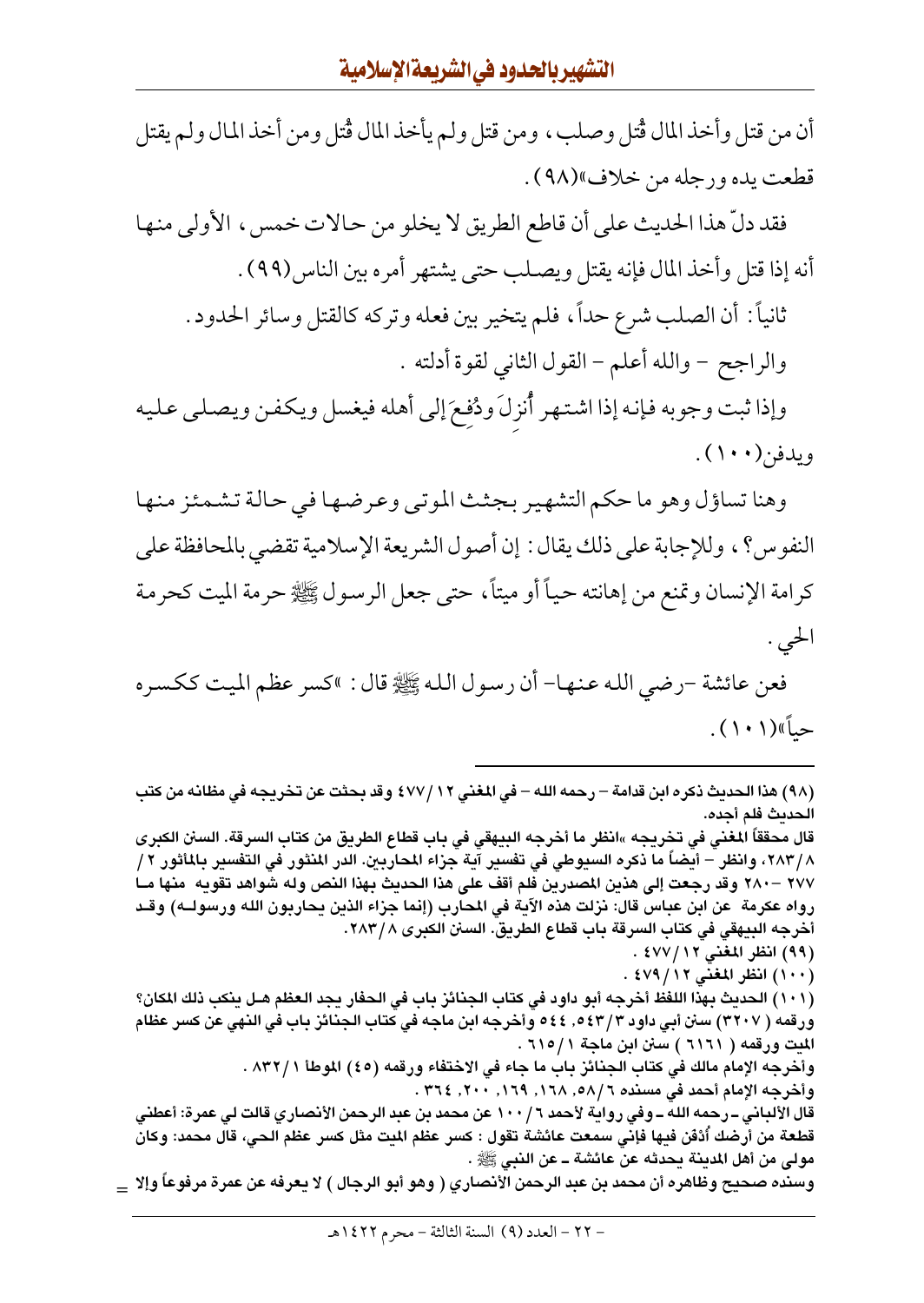«إلا أن الشريعة الإسلامية المطهرة التي وضعت الإنسان في هذا الموضع من التكريم وحثت على احترامه حياً وميتاً رأت أنه إذا خرج عن إنسانيته وسعى في الأرض فساداً وحارب الله ورسوله ﷺ فأغار على الآمنين وأزهق أرواحهم وسلب أموالهم فإن جزاءه أن يفعل به ما يردع غيره ويحفظ للناس أرواحهم وأموالهم وأعراضهم . فإذا رأى ولي الأمر أن في التشهير بالمفسد بعد قتله زجراً لغيره ومنعاً له من أن يفسد في الأرض جاز أن يشهر بما يراه محققاً لهذه المصلحة(١٠٢) . هذا في حق الرجل .

أما صلب المرأة فقد اختلف فيه الفقهاء على قولين :

فذهب الحنفية والمالكية إلى أنها لا تصلب(١٠٣) وحجتهم أن المرأة عورة فلا تترك لنظر الأجانب إليها(١٠٤) وأنها ليست من أهل المحاربة كالرجل فأشبهت الصبي والمجنون(١٠٥).

> وذهب الشافعية والحنابلة إلى أنها تصلب(١٠٦). واستدل هؤلاء بالكتاب والسنة والمعقول :

أما الكتاب فهو آية الحرابة وهي قوله تعالى: ﴿ إِنَّمَا جَزَاءُ الذينَ يُحَارِبُونَ اللَّهَ وَرَسُولَهُ وِيَسْعَوْنَ في الأَرْضِ فَسَادًا أَن يُقَتَّلُوا أَوْ يُصَلِّبُوا أَوْ تُقَطَّعَ أَيْديهمْ وَأَرْجُلُهُم مّنْ خلاف أَوْ يُنفَوْا منَ الأَرْضِ ذَلِكَ لَهُمْ خرْيٌ في الدُّنْيَا ولَهُمْ في الآخرَة عَذَابٌ عَظِيمٌ ﴾(١٠٧) . فقد دل عموم هـذه

= لم يحتج إلى ذكر رواية المولى المرفوعة، فهذه الرواية تعل الرواية الأولى وتبين أن رفع الحديث عن أبى الرجال وهم من بعض الرواة عنه والله أعلم، لكن الحديث صحيح رفعه من الطرق الأخرى. إرواء الغليل في تخريــج أحاديث منار السبيل ح (٧٦٣) ٣ /٢١٣ –٢١٦ وأخرجه الطحاوي في باب بيان مشكل ما روي عن رسول الله ( في كسر عظم الميت. مشكل الآثار ١٠٨/٢ للإمام الحافظ أبي جعفر أحمد بن محمد بن سلامة الطحاوي. وأخرجه الدارقطني في كتاب الحدود والديات وغيره ورقمه (٣٦٧) سنن الدارقطني ١٨٨/٣ . وأخرجه البيهقي في كتاب الجنائز باب من كره أن يحفر له قبر غيره إذا كان يتوهم بقاء شيء منه مخافــة أن يكسر له عظم، السنن الكبرى ٤ /٥٨ . (١٠٢) انظر : من حقيبة المفتى ص ١٤٦–١٤٧ لأحمد بن عبدالحليم العسكري. (١٠٣) انظر تبيين الحقائق شرح كنــز الدقائق ٣/ ٢٣٩ للـعلامة عثمان بن على الزيلـعي الـحنفي. وحاشية رد المحتار ﴾ /١١٧ وحاشية الدسوقي على الشرح الكبير ﴾ / ٣٥٠ للعلامة الشيخ محمد عرفة الدسوقي على الشرح الكبير لأبي البركات أحمد الدردير مع تقريرات الشيخ محمد عليش . (١٠٤) انظر شرح منح الجليل على مختصر العلامة خليل ٤٥/٤ للعلامة الشيخ محمد عليش . (١٠٥) انظر : المغنى ١٢/ ٤٨٦، ٤٨٧ . (١٠٦) انظر مغني المحتاج إلى معرفة معانى أفاظ المنهاج ١٨٠/٤ والمغنى ١٦/ ٤٨٦ . (١٠٧) الآية رقم (٣٣) من سورة المائدة .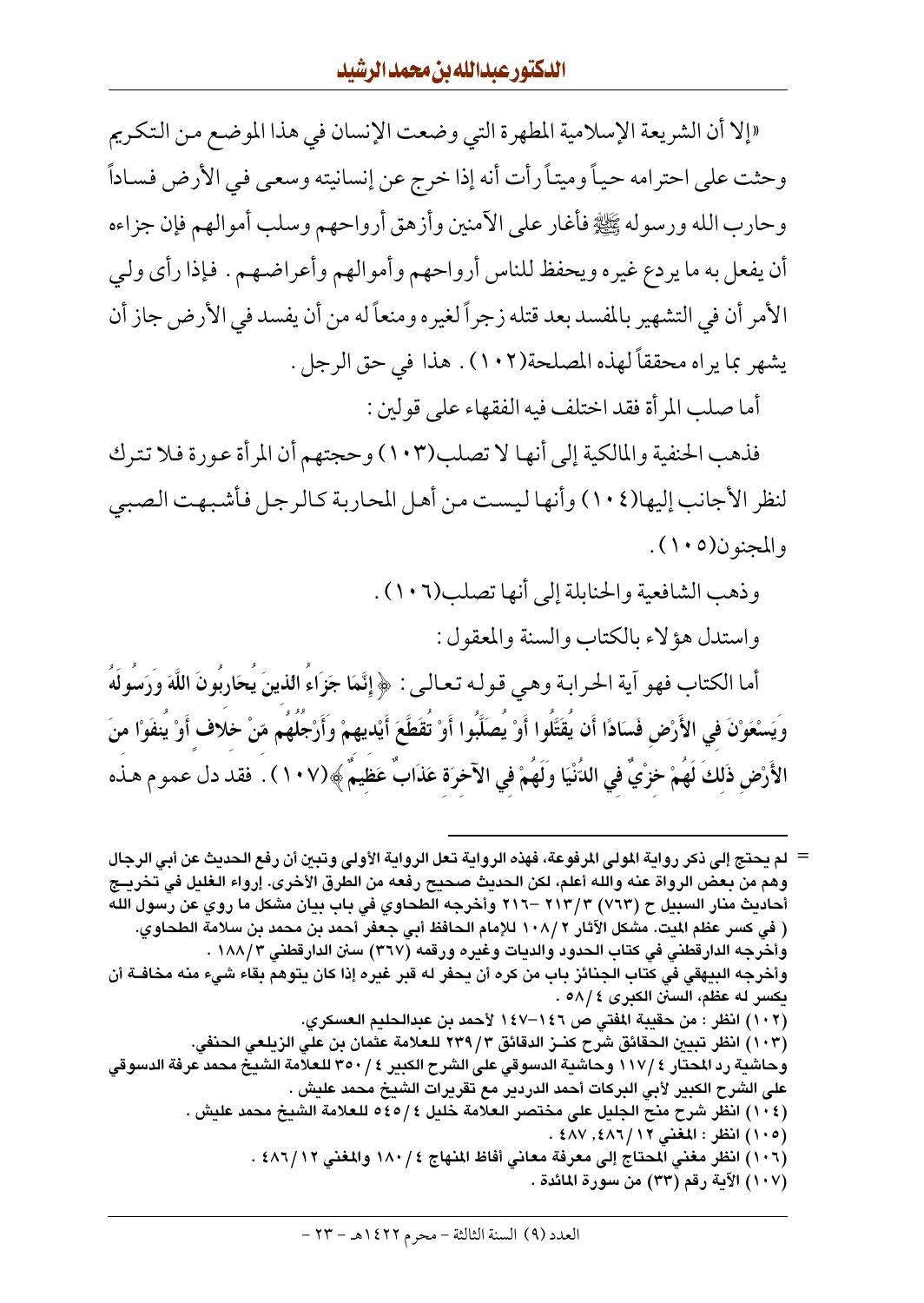الآية على صلب المرأة المحاربة كما يفعل ذلك بالرجل(١٠٨) .

أما السنة فهو ما رواه يحي بن عبد الرحمن بن أبي لبيبة عن جده «أن رسول الله ﷺ يوم خيبر أُتي بشاة مسمومة مصْليَّة(١٠٩) أهدتها له امرأة يهودية فأكل منها رسول الله يَّيَّالِيُّهُ هو وبشر بن البراء فمرضا مرضاً شديداً منها ، ثم إن بشراً توفي فلما توفي بعث رسول الله ﷺ إلى اليهودية فأتي بها فقـال : ويحك ماذا أطعمتنا؟ قالت أطعمتك السُّم، عرفت إن كنت نبياً أن ذلك لا يضرك فإن الله تعالى سيبلغ منك أمره وإن كنت غير ذلك فأحببت أن أريح الناس منك ، فأمر بها رسول الله ﷺ فصُّلبت»(١١٠) . فقد دلّ هذا الحديث على جواز صلب المرأة .

وأما المعقول فهو كما يلي :

أولاً : أن من وجب عليه الحد فبي غيبر الحرابـة فـإنـه يـجب عـلـيـه حـدالحرابـة كالرجل(١١١).

ثانياً: أن حد الحرابة كسائر الحدود التبي تجب على الرجال والنساء على حد  $(115)$ وليواء

الترجيح :

الراجح – والله أعلم– أنها تصلب كالرجل لعموم أية الحرابة ولوجود الدليل المخصص من السنة المذكور آنفاً .

وأما ما علل به المانعون للصلب من كون المرأة عورة فلا تترك لنظر الأجانب إليها فإنه يمكن أن يجاب عنه بأن حد الثيب الزانية هو الرجم وهي في هذه الحالة تتعرض لنظر الأجانب إليها فكذا الصلب . وتجنباً لهذا المحظور يستر جميع بدنها ثم تصلب(١١٣) .

(١٠٨) انظر: كشاف القناع عن متن الإقناع ١٥٢/٦.

(١١٣ انظر: الفروق بين الرجل والمرأة في الحدود ص ٢٨٥ للشيخ محمد بن عبدالرحمن البعيجان.

<sup>(</sup>١٠٩) مصلية أي مشوية تقول: صليتُ اللحم بالتخفيف أي شويته فهو مصلي وأما إذا أحرقته وألقيته في النار قلت: صَلَّيته –بالتشديد– وأصليته. انظر: النهاية في غريب الحديث والأثر ٥٠/٣.

<sup>(</sup>١١٠) الحديث بهذا اللفظ أخرجه الدارقطني في كتاب الحدود والديات وغيره ورقمه (١٣٠) التعليق المغنــي على سنن الدارقطني ١٢٠/ ١٢٠, ١٢١ .

<sup>(</sup>١١١) انظر : الحاوي الكبير في فقه مذهب الإمام الشافعي ١٣ /٢٧٥ لأبي الحسن على بن محمد بن حـبـيـب الماوردي البصري ــ تحقيق وتعليق الشيخ على محمد معوض والشيخ عادل أحمد عبد الموجود . (١١٢) انظر المغنى ١٢/٤٨٧ وكشاف القناع عن متن الإقناع ١٥٢/٦.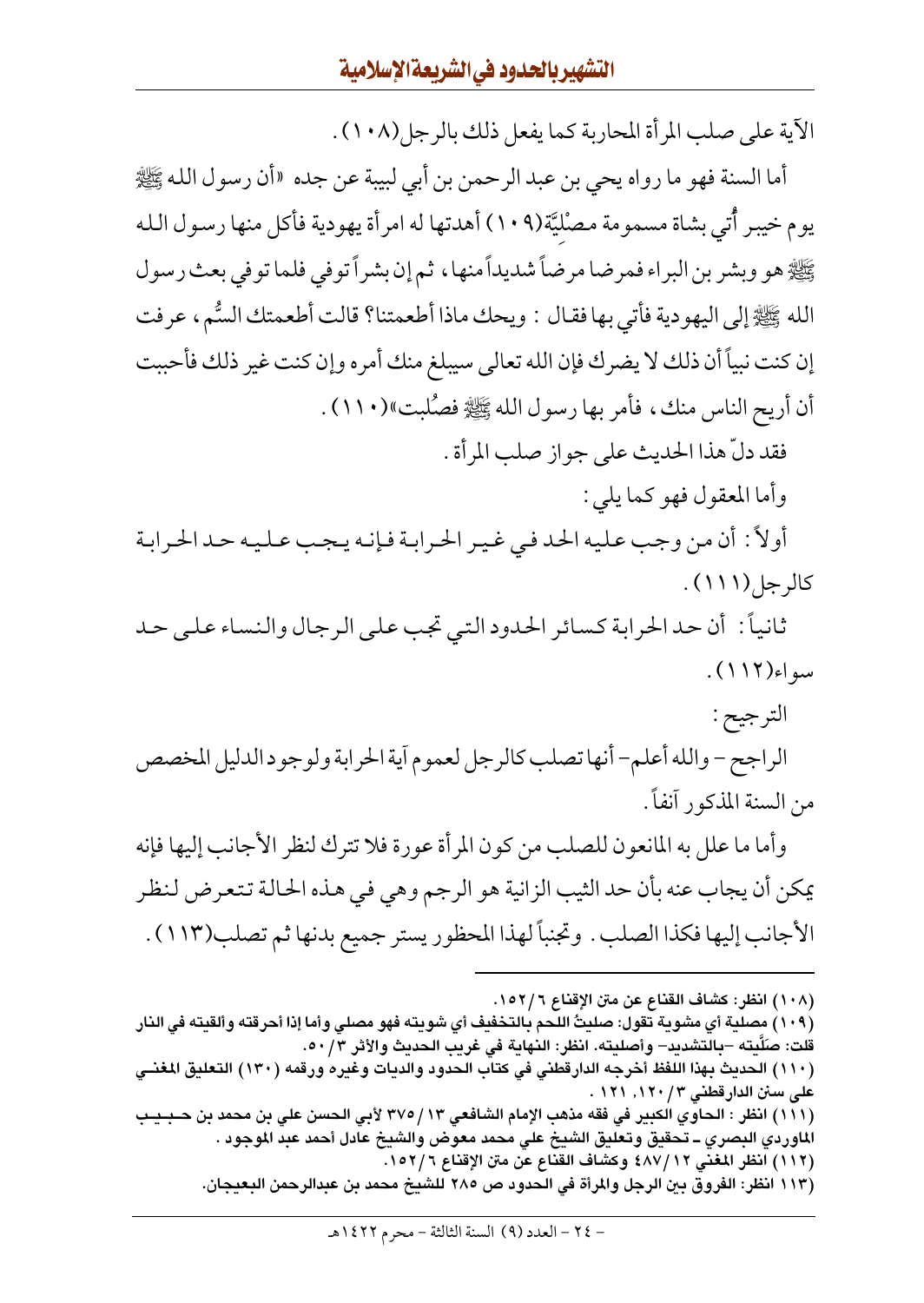المبحث الخامس التشهير بالقاذف عند إقامة الحد عليه

حرّم الله – سبحانه وتعالى – القذف ونحوه(١١٤) لما فيه من إلحاق الأذى بالمقذوف ولهذا أوجب الله –سبحانه وتعالى– إقامة الحدّ على القاذف لما فيه من صيانة الأعراض وحفظ النسل.

وإذا ثبت الجلد في حق القاذف فإنه يكون علناً حتى يكون ذلك رادعاً للقاذف وزاجراً لغيره إذ إنَّ هذا الحد كغيره من الحدود الأخرى، وفي ذلك يقول العلامة الكاساني : ينبغي أن تقام الحدود كلها في ملأ من الناس لقوله تعالى عز اسمه- : ﴿ وَلَّيَشْهَدْ عَذَابَهَمَا طَائِفَةً مّنَ المؤْمنينَ ﴾ ، والنص وإن ورد في حد الزنا لكن النص الوارد يكون وارداً في سائر الحدود دلالة لأن المقصود من الحدود كلُّها واحدٌ وهو زجر العامة وذلك لا يحصل إلا أن تكون الإقامة على رأس العامة؛ لأن الحضور ينزجرون بأنفسهم بالمعاينة والغُيَّب ينزجرون بإخبار الحضور فيحصل الزجر للكل(١١٥).

ومن الوقائع التي طُبِّق فيه حد القذف علانية تلك الحادثة المشهورة في الإسلام، حادثة الإفك التي جَلَدَ فيها النبي ﷺ الذين قذفوا أم المؤمنين عائشة رضى الله عنها .

روى البخاري ـ رحمه الله ـ بسنده عن عائشة ـ رضى الله عنها ـ حين قال لها أهل الإفك ما قالوا، قالت : ودعا رسول الله ﷺ علي بن أبي طالب وأسامة بن زيد – رضي الله عنهما– حين استلبث الوحي يسألهما وهو يستشيرهما في فراق أهله، فأما أسامة فأشار بالذي يعلم من براءة أهله، وأما علي فقال : لم يضيِّق الله عليك والنساءُ سواها كثير

(١١٥) بدائع الصنائع في ترتيب الشرائع ٦٠/٧. ٦١، وانظر: وتبصرة الحكام في أصول الأقضية ومنــاهــج الأحكام ٢ / ١٨٣.

<sup>(</sup>١١٤) القذف لغة : مصدر قذف بالشيء يقذف قذفاً فانقذف أي: رمي، والقذف: الرمي بالسهم والحصي والكلام وكل شيء، والقذف: الرمي بقوة ويقال: قذف المحصنة أي سبها، وأصل القذف في لغة العرب الرمي، ثم استعمل في رمي الرجل أو المرأة بالزني حتى غلب عليه، انظر لسان العرب ٤٠/٣. وأما اصطلاحاً: فهو نسبة آدمي مكلف غيره حراً عفيفاً مسلماً بالغاً عاقلاً أو مطيقاً للزنى أو قطع نسب مسلم، انظر: حاشية الدسوقي على الشرح الكبير ٤ / ٤٢٤.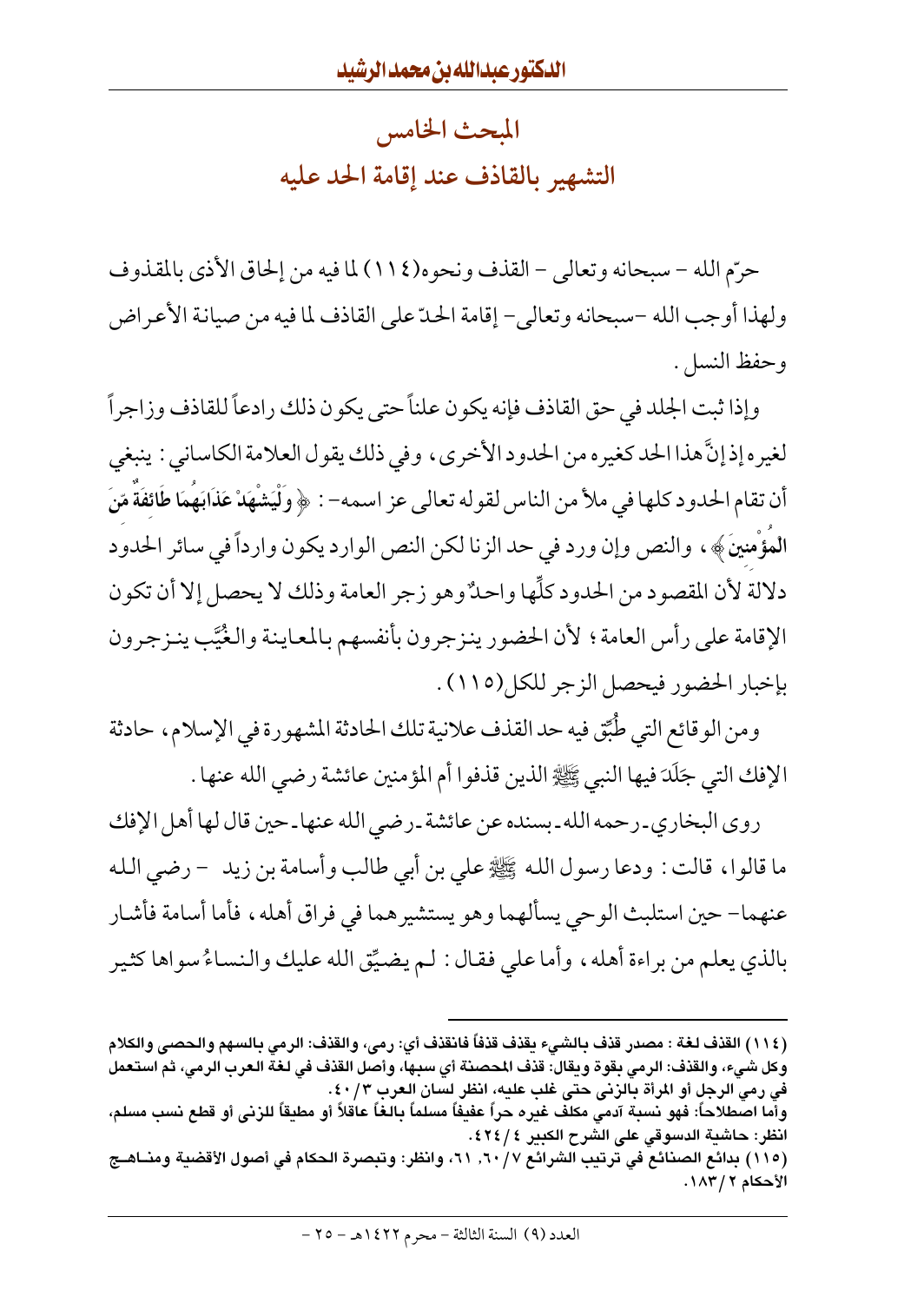وسل الجارية تصدڤك فقال : هل رأيت من شيء يريبك ، قالت : ما رأيت أمراً أكثر من أنها جارية حديثة السن تنام عن عجين أهلها فتأتي الداجن(١١٦٦) فتأكله ، فقام على المنبر فقـال : يا معشر المسلمين من يعذرني من رجل بلغني أذاه في أهلي ، والله ما علمت علي أهلي إلا خيراً فذكر براءة عائشة»(١١٧).

وحينئذ قام النبيي ﷺ خطيباً في الناس ثم نزل من المنبر فأمر برجلين وامرأة فجلدوا الحدّ.

وعن عائشة –رضي الله عنها– أنها قالت »لما تلا رسول الله ﷺ القصة التي نزل بها عذري على الناس نزل رسول الله ﷺ فأمر برجلين وامرأة ممن كان باء بالفاحشة في عائشة فجلدوا الحدّ، قال وكان رماها عبد الله بن أُبي ومسطح بن أثاثة وحسان بن ثابت وحمنة بنت جحش أخت زينب بنت جحش رموها بصفوان بن المعطل السلمي(١١٨) .

وهـذا الحديث أورده أبو داود من طريق ابن أبي عدي بسنده عن عائشة –رضي الـله عنها- قالت : «لما نزل عذري قام النبي ﷺ على المنبر فذكر ذاك وتلا –تعني القرآن- فلما نزل من المنبر أمر بالرجلين والمرأة فضربوا حدهم»(١١٩).

فهذا الحديث بهاتين الروايتين صريح في أن النبي ﷺ أقام حد القذف على هذين الرجلين والمرأة عقب انتهائه من الخطبة ، وقد أقام الحد علانية أمام الناس . وهذا دليل على مشروعية تشهير إقامة حد القذف .

(١١٦) الداجن : هي الشاة التي يعلفها الناس في منازلهم يقال شاة داجن والمداجنة حسن المخالطة وقد يقع ذلك على غير الشاة من كل ما يألف البيوت من الطيور وغيرها، انظر النهاية في غريب الحديث والأثر ٢ / ٢ ٠ ١ . (١١٧) الحديث بهذا اللفظ أخرجه البخاري في كتاب الاعتصام بالكتاب والسنة باب قول الله تعالى : ﴿وشاورهم في الأمرِ﴾، ﴿ وأمرهم شوري بينهم﴾ ورقمه (٧٣٦٩) فتح الباري شرح صحيح البخاري ٢٤١ / ٣٤٩. ٤٠٠. (١١٨ ) الحديث بهذا اللفظ أخرجه البيهقي في كتاب الحدود باب ما جاء في حد القذف، وقال: وكذلك رواه محمد بن عدي عن محمد بن إسحاق، السنن الكبرى ٢٥٠/٨. (١١٩) الحديث بهذا اللفظ أخرجه أبو داود في كتاب الحدود باب في حد القذف ح ( ٤٤٧٤ ) سنن أبي داود ٤ /

وأخرجه الترمذي مطولاً في كتاب التفسير باب ما جاء في تفسير سورة النور ح ( ٣١٨٠ ) وقال الترمذي: هذا حديث حسن صحيح غريب من حديث هشام بن عروة.

وقد رواه يونس بن يزيد ومعمر وغير واحد عن الزهري عن عروة بن الزبير وسعيد بن المسيب وعلقمــة بــن وقاص الليثي وعبيد الله عن عائشة. وهذا الحديث أطول من حديث هشام بن عروة وأتم. الجامع الصحيح (سنن الترمذي) ٢١٠/٥- ٣١٤.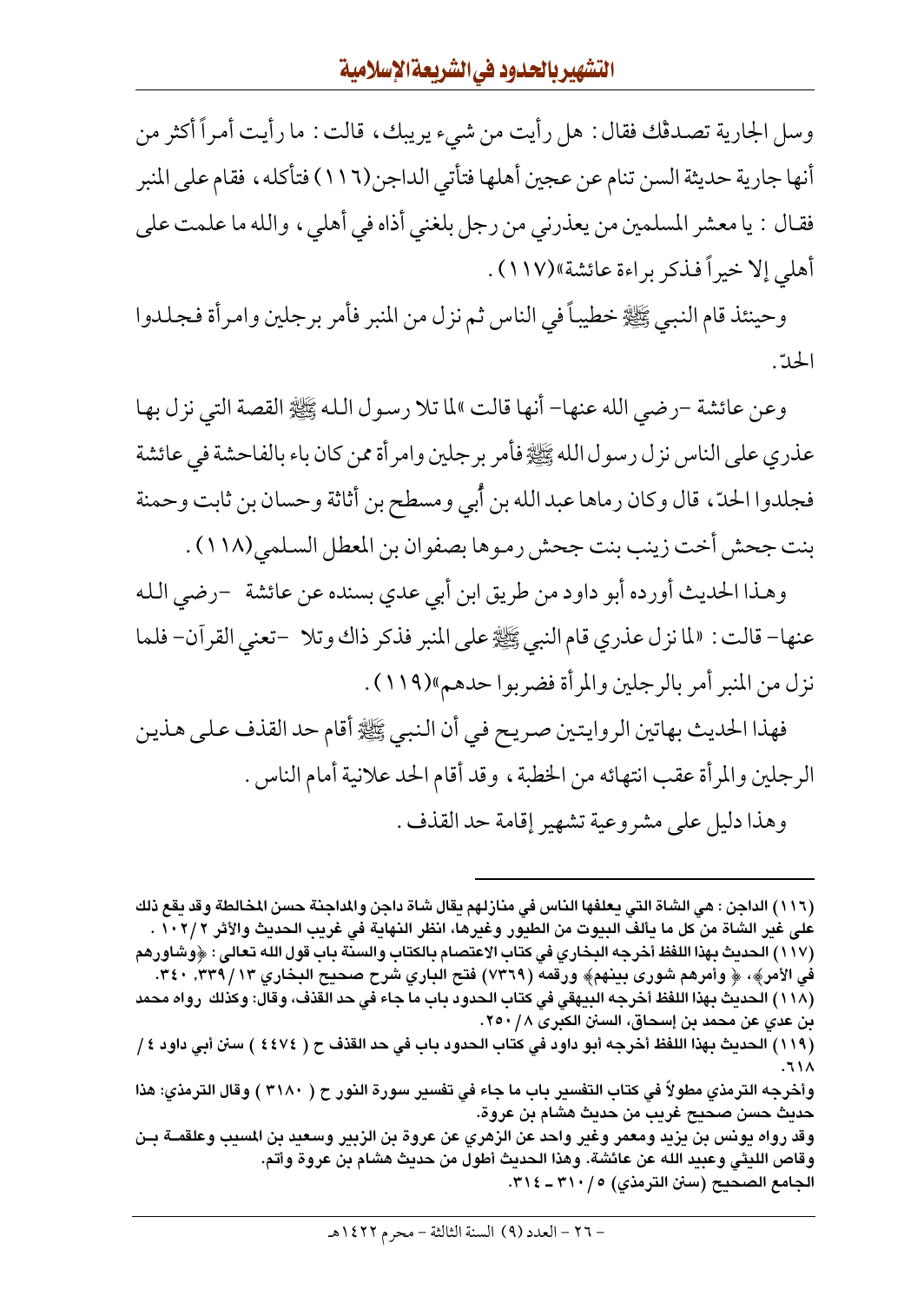المبحث السادس التشهير بالمرتد

أجمع أهل العلم(١٢٠) – رحمهم الله – على وجـوب قتل المرتـد(١٢١)بعد استتابته وإصراره على الكفر .

لما ثبت في الحديث عن عبدالله بن مسعود –رضي الله عنه – قال : قال رسول الله – صَّلِيَّةِ - «لا يحل دم امرئ مسلم يشهد أن لا إله إلا الله وأنى رسول الله إلا بإحدى ثلاث : النفس بالنفس، والثيب الزاني، والمفارق لدينه التارك للجماعة»(١٢٢).

فقد دلَّ قو له ( : المفارق لدينه التارك للجماعة) على أن الر دة من أسباب إباحة الدم في حق الرجل بالإجماع وفي حق المرأة على قول الجمهور(١٢٣) .

وإذا أقيم حد الردة بقتل المرتد أو المرتدة فإنه يشهر بهم ؛ لأن الحضور ينزجرون بأنفسهم عندما يعاينون جزاء من ارتكب مثل هـذا الجرم والغائبين ينزجرون بإخبار الحضـور لـهـم فيحصل الانزجار للكل(١٢٤).

(١٢١) المرتد في اللغة اسم فاعل من الردة وهي الرجوع عن الشيء ومنه الردة عن الإسلام، انظر جمهرة اللغة ١ / ٧٢ لأبي بكر محمد بن الحسين الأزدي البصري المعروف بابن دريد..

وقِد ارتد وآرتدٍ عنه أي: تُحول، ومنه قولَه تعالى : ﴿ وَمَن يَرْتَدَدْ مَكُمْ عَنْ دينه فَيَمُتْ وَهُوَ كَافرٌ فأوْلئكَ حَطَتْ أعْمَالُهُمْ في الدَنْيَا والأخرَة وأُوَّلئك أصْحَاب النَّار همْ فيهَا خالدون ﴾ جزء من الآية رَقَمَ (٢١٧) مَنْ سورة البقرة، وردّ عليه الشيء إذا لم يقبله، وكذلك: شَطَّأه، وتقـول : رده إلى منزله وردّ إليه جواباً ۖ أي: رجع، والارتداد: الرجوع ومنه المرتـد، انظر: لسان العرب ١١٥٠/١.

والردة في الاصطلاح : هي قطع الإسلام والرجوع إلى الكفر سواء أكان ذلك نيــة أم قــولاً أم فعلاً أم استهزاء، وسواء أكان عناداً أم اعتقاداً كنفي وجود الله تعالى أو نفي نبي أو تكذيبه أو جحد أمر مجمع عليه مما هو معلوم من الدين بالضرورة، بلا عذر أو تردد في كفر أو إلقاء مصحف في قاذورة أو سجود لمخلوق، انظر فتح الوهاب شرح منهج الطلاب ٢ /١٥٥ لأبي يحيى زكريا الأنصاري.

(١٢٢) الحديث بِهذا اللفظ أخرجه البخاري في كتاب الديات باب قول الله تعالى : ﴿ أَنَّ النَّفْسَ بالنَّفْس والْبَيْنَ بالْعَيْن والأَنفِ بالأَنف والأَذنَ بالأَذن والسّنَّ بالسّنّ والْجروحَ قصَاصَ فَمَن تَصَدَّقَ به فَهَوَ كَقَارَةَ لَهُ وَمَن لَّمْ يَحْكم بمَا أَنزَلَ اللَّهُ فَأَوْلَئكَ هُمُ الظَّالمونَ﴾ الآية رقم (٤٥) من َسوَرة اَلمائدة ح ( ٦٨٧٨ ) فتح البَاري شرح صحيح البخاري ٢٠١/١٢. وأخرجه مسلم في كتاب القسامة باب ما يباح به دم المسلم ح (١٦٧٦) صحيح مسلم ١٣٠٢/٢.

(١٢٣) انظر: إحكام الأحكام شر عمدة الأحكام ٤ / ٨٤ لأبي الفتح الشهير بابن دقيق العيد، وفتح الباري شرح صحيح البخاري ٢٠٢/١٢.

(١٢٤) انظر: بدائع الصنائع في ترتيب الشرائع ٦٠/٧, ٦٠١.

<sup>(</sup>١٢٠) انظر: بداية المجتهد ونهاية المقتصد ٢٠٤/٤، والمغني ٢٦٤/١٢، ومراتب الإجماع ص ١٢٧ لأبي محمد علي ابن أحمد بن سعيد بن حزم.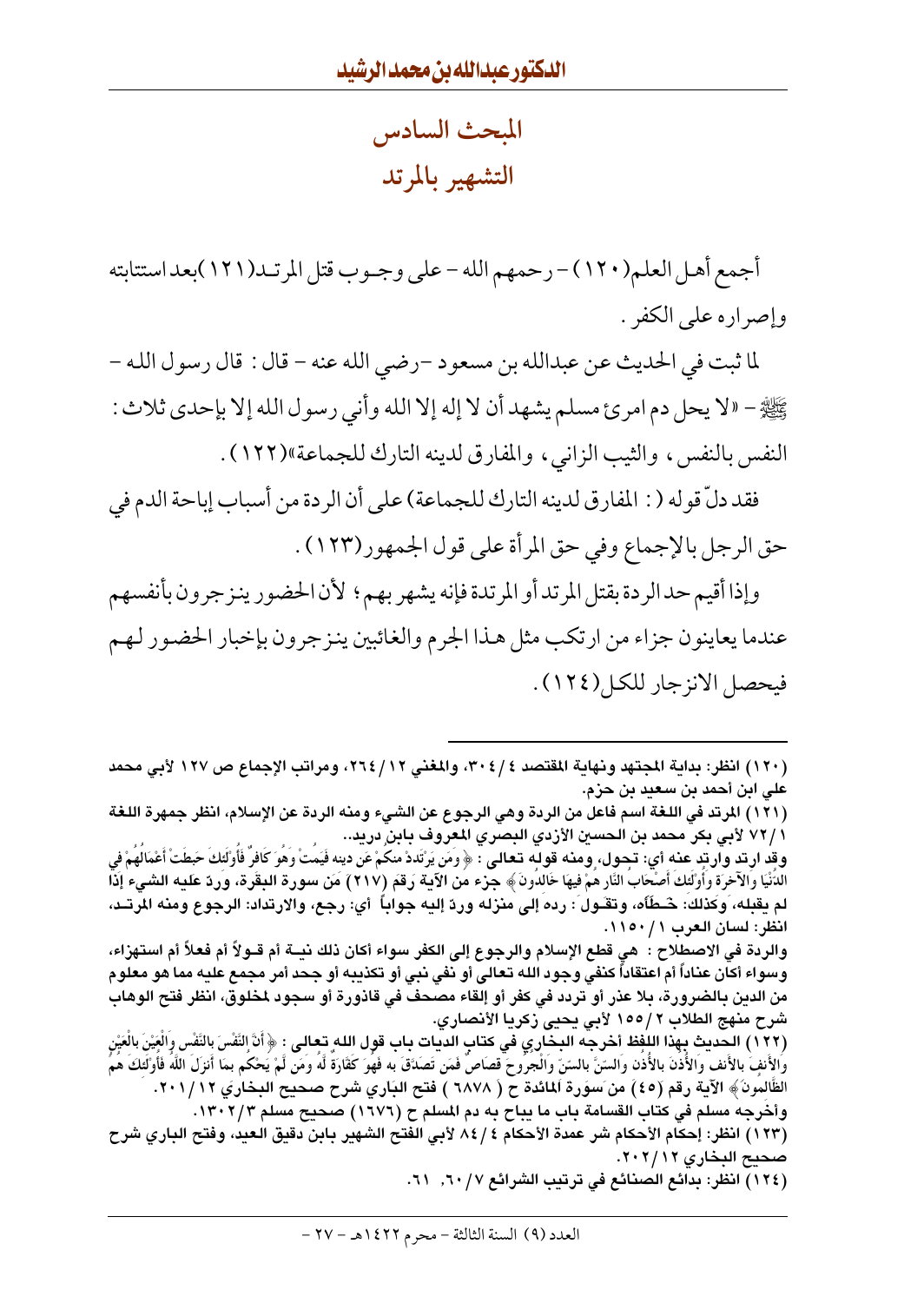وقائع في التشهير بالمرتدين:

الواقعة الأولى : ذكر العلامة ابن كثير أنه في يوم الاثنين الرابع والعشرين من شهر ربيع الأول عـام (٧٠١هـ) ثبت عند القاضي زين الدين بن مخلوف المالكي أن الفتح أحمد بن الثقفي بالديار المصرية ينتقص الشريعة الإسلامية ويستهزئ بالأيات المحكمات ويعارض المشتبهات بعضها ببعض كما ثبت عنه أنه يحل المحرمات من اللواط والخمر وغير ذلك، وكان يجتمع إليه أناس من الفسقة والجهلة، فأمر القاضي بأن تضرب عنقه، فضربت وطيف برأسه في البلد ونودي عليه : هذا جزاء من طعن في الله ورسوله(١٢٥) .

الواقعة الثالثة : ذكر العلامة ابن كثير – رحمه الله– أنه في يوم الثلاثاء الحادي عشر من ربيع الأول سنة ٦٢٧هـ ضُربت عنق رجل مرتد يدعى ناصر بن الشرف أبي الفضل بن إسماعيل بن الهيتميّ بسوق الخيل في دمشق وذلك بسبب كفره واستهتاره بأيات الله والتلاعب بدين الإسلام والاستهانة بالنبوة .

وقد حضر قتله العلماء والأمراء وأعيان الدولة، وكان ممن حضر يومئذ من العلماء شيخ الإسلام ابن تيمية والعلامة ابن كثير –رحمهما الله– وكان في قتله عزٌّ للإسلام وأهله وذلَّ للزنادقة وأهل البدع والفجور(١٢٦) .

الواقعة الثالثة : في يوم الأربعاء التاسع من شهر ربيع الأول سنة ( ٨٤٤ هـ) عقد مجلس القضاء – وحضره قضاة المذاهب الثلاثة وغاب القاضي الحنبلي لمرضه – بناءً على دعوى رفعت إلى السلطان على شخص يدعى »علياً» ابن أخي قطلوخجا حيث سبَّ الله تعالى ووقع في حق النبي ﷺ بكلام فاحش يتضمن السبّ والتنقيص ووصف الدين الإسلامي بأنه باطلٍ وقام بسب الصحابة وخاطب جماعة من المسلمين بقوله : يا خنازير .

وقد سئل القاضي عن الحكم الذي يتوجه إلى هذا الشخص فتأمل جميع ما قامت به البينة فرأى أنها لا تصدر من صحيح الإيمان بل من غير متمسك بملة من الملل ، وأنه يستحق بذلك إراقة دمه وعدم قبول توبته فأمر بإراقة دمه هدراً فأركب جملاً وأمر أن يطاف به في

- (١٢٥) انظر: البداية والنهاية ١٨/١٤.
- (١٢٦) انظر: البداية والنهاية ١٢٢/١٤.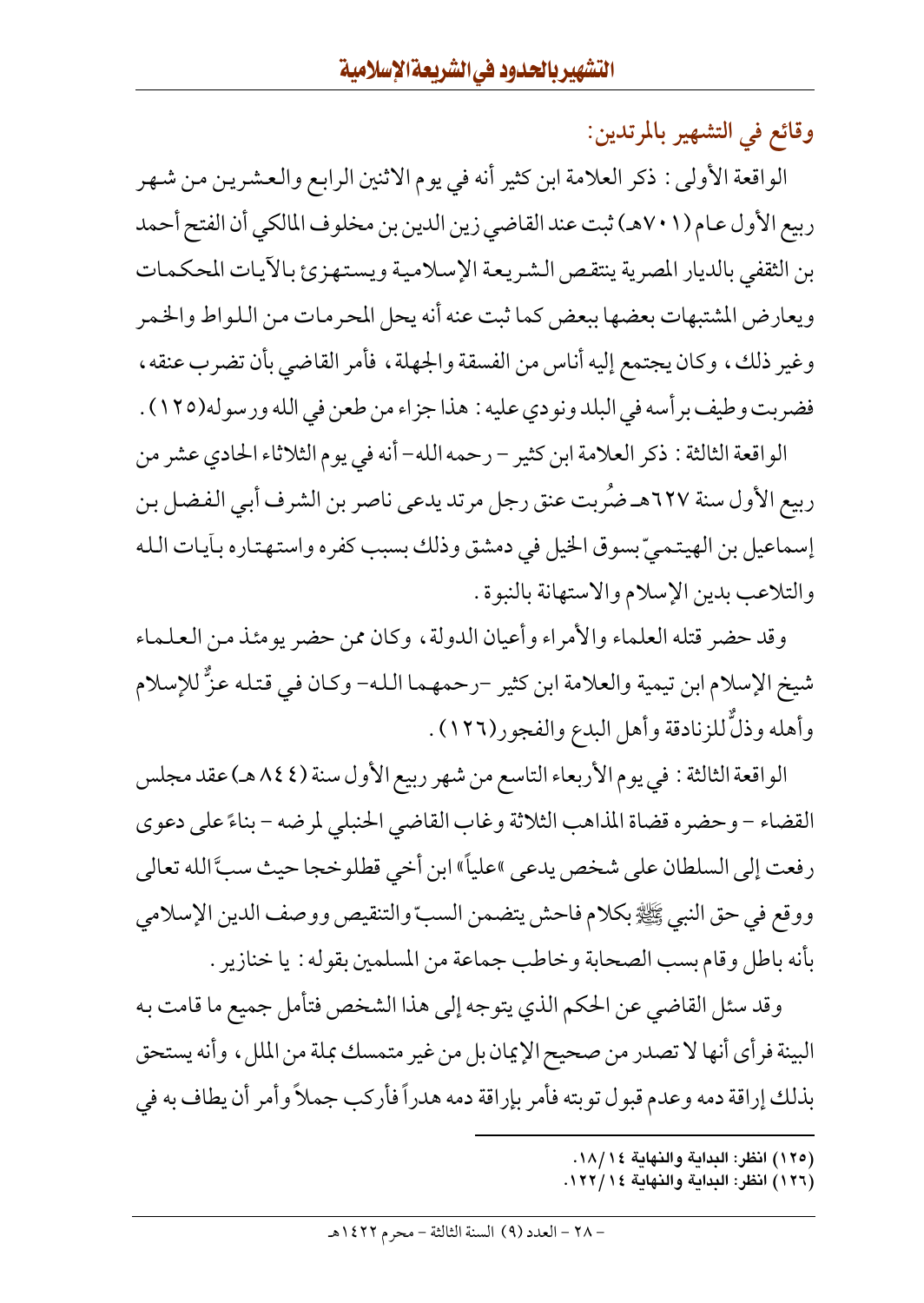الشوارع التي كان يعلن فيها السب والفحش فلما وصل الرميلة أمر السلطان بضرب عنقه هناك فضربت(١٢٧) .

## المبحث السابع التشهير بالمقتول قصاصأ عند إقامة الحلِّ عليه

شرع الله -سبحانه وتعالى- القتل قصاصاً(١٢٨) للمحافظة على الأنفس والأرواح(١٢٩) قال تعالى : ﴿ وَلَكُمْ فِي القصَاصِ حَيَاةً يَا أُوْلِي الأَلْبَابِ لَعَلَّكُمْ تَتَّقُونَ ﴾(١٣٠) فقد أخبر -سبحانه- أن في شرعه للقصاص حياة عظيمة تحصل بالارتداع عن القتل لوقوع العلم بالاقتصاص من القاتل(١٣١).

فالقصاص من القاتل فيه ردع وزجر لغيره إذا رأى القاتل مقتولاً أو سمع ذلك، وهذا لايتم إلا بإشهار عقوبة القتل حتى يمتنع أصحاب النفوس المريضة من نشر الفـوضي وتجاوز الحدود والظلم .

كما أن إشهار العقوبة يحصر الجريمة في أضيق نطاق ممكن(١٣٢) . أما ستر هذه العقوبات مطلقاً أو قصر علمها على بعض دون بعض فهو لا يحقق المقصود

(١٢٧ ) انظر: إنباء الغمر بأنباء العمر ١٢٣/٩ ــ ١٢٥ للحافظ أبي الفضل أحمد بن علي بن حجر العسقلاني. (١٢٨) القصاص في اللغة مصدر قص يقص، تقول قصصت الشيء إذا تتبعت أثره شيئاً بعد شىء، والقصاص في الجراح من هذا الباب حيث إنَّ القاص يتبع أثر المقتص منه فيقتص له منه بجرحه مثل جرحه إياه أو قتله به. انظر: لسان العرب ١٠٢/٣. والقصاص في الاصطلاح: هو استيفاء الحق لصاحبه ممن هو عليه النفس بالنفس والجـرح بــالجـرح، وقـد استعمل الفقهاء هذا المعنى غالـبــاً فى الجنايات، انظر: الدر النقى فى شرح ألفاظ الخرقى ٧١/٣ تأليــف أبــى المحاسن يوسف بن حسن بن عبدالهادى الحنبلى الدمشقى الصالحي المعروف بابن المبرد تحقيــق: الــدكــتــور مروان مختار بن غربية، والقاموس الفقهي لغة واصطلاحاً ص ٣٠٤ للشيخ سعدي أبو جيب. (١٢٩) انظر: المستصفى من علم الأصول ٢٨٧/١. ٢٨٨. (١٣٠) الآية ( ١٧٩) من سورة البقرة. (١٣١) انظر: البحر المحيط ١٥/٢، لأبي عبدالله محمد بن يوسف بن علي بن حيان الأندلسـي الـــفــرنـــاطــي، والكشاف عن حقائق التنزيل وعيون الأقاويل في وجوه التأويل ٣٣٣/١، وتفسير القرآن العظيم ١/ ٢١١. (١٣٢ ) انظر: تيسير الكريم الرحمن في تفسير كلام المنان ١٦/١، للعلامة عبد الرحمن بن ناصر الـســعـدي ــ تحقيق محمد زهري النجار، والتفسير المنير في العقيدة والشريعة و المنهج ٢٠٧/٢ للأستاذ الدكتور وهـبــة الزحيلي.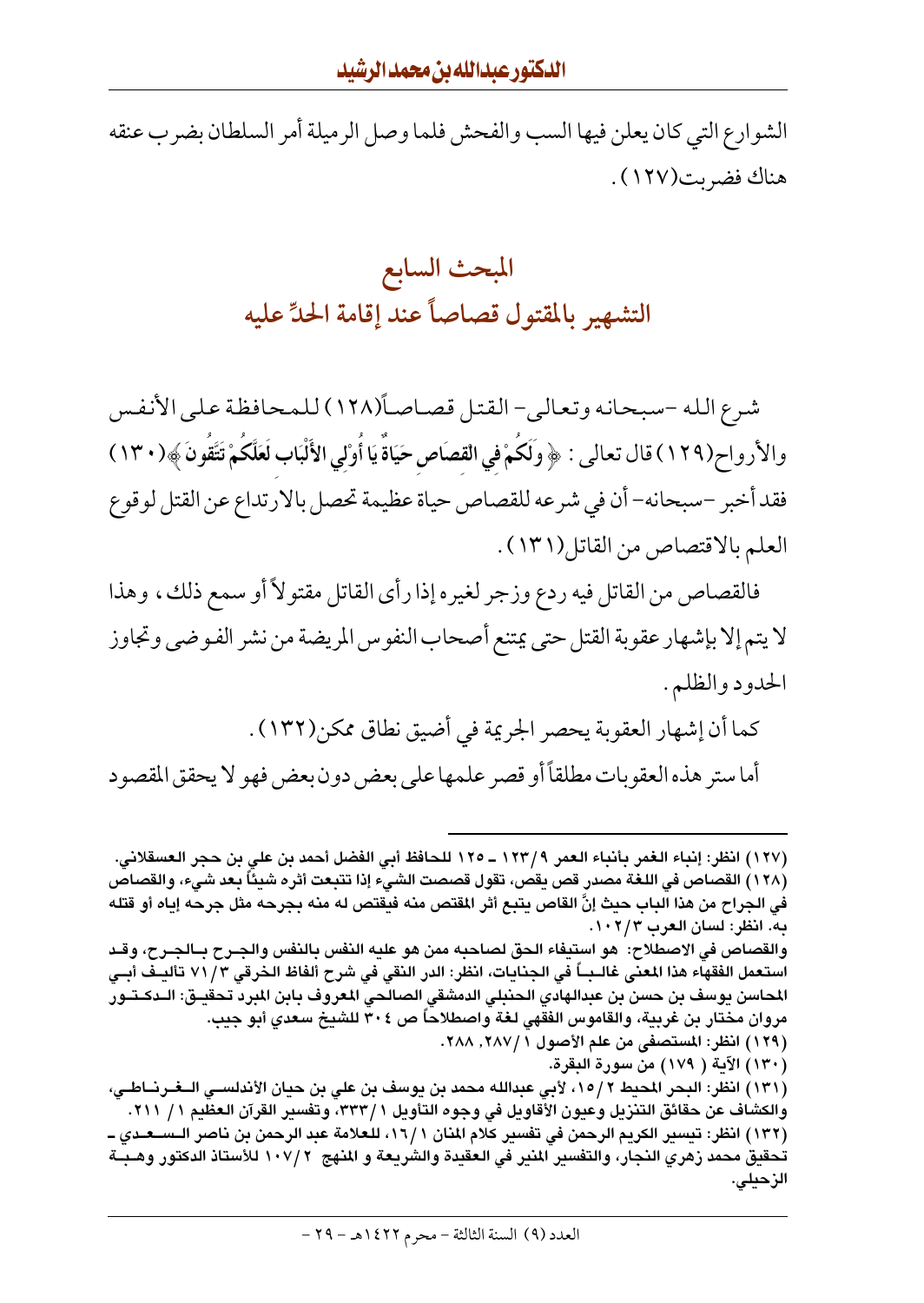منها كما أن فيه مفاسد كثيرة (١٣٣) .

ولهذا يشترك إعلان تنفيذ القصاص مع تنفيذ سائر الحدود في تشهير تنفيذها كما يقول الكاساني (لأن المقصود من الحدود كلها واحد وهو زجر العامة وذلك لا يحصل إلا أن تكون الإقامة على رؤوس العامة، لأن الحضور ينزجرون بأنفسهم بالمعاينة والغُيَّب ينزجرون بإخبار الحضور فيحصل الزجر للكل)(١٣٤).

وقد انطلقت صيحات الباحثين في هذا العصر تنادي بإعلان عقوبة القصاص لحماية نفوس أبناء المجتمع من انتشار جريمة القتل بسبب ضعف الوازع الديني في النفوس ومن ذلك :

١/ الدكتور عبد الحليم محمود ـ رحمه الله ـ (شيخ الأزهر ـ سابقاً) قال : يجب أن يتم الإعدام علناً . . . لردع الآخرين، والعلانية أمر قديم ومشروع ولا تقبل في ذلك أية سفسطة(١٣٥) أو ادعاء بحرمة الموت . . . ، إن علانية التنفيذ من أقوى الأسباب التبي تردع المجرمين(١٣٦) .

٢/ الدكتور مصطفى محمود قال في هذا المعنى : إن القتل جزاؤه القتل والمعاملة بالمثل والإعدام يجب أن يكون علنياً لقوله تعالى : ﴿ وَلْيَشْهَدْ عَذَابَهُمَا طَائِفَةٌ مّنَ الْمَؤْمِنينَ﴾ والمقصود من العلنية أن يرتدع الناس، ويقصد من العلنية جميع الجرائم لتكون رادعاً لمن يعتبر ، أما إذا كان الإعدام غير علني فإن الردع هنا قد انعدم، أما إذا علم المجتمع -وهـو صاحب الحق- أن حقوقه محفوظة وعلم المجرم أن القصاص لمن استهان بحياة البشر علم الجميع أن الدولة واعية وتعطي كل ذي حق حقه كاملاً(١٣٧) .

ولهذا كان من القواعد العامة للتنفيذ في المملكة العربية السعودية – حيث تقام فيها

- (١٣٤) بدائع الصنائع في ترتيب الشرائع ٦٠/ ٦٠, ٦١ .
- (١٣٥) السفسطة : مأخوذة من سفسط أي: غالط وأتي بحكمة مضللة، والسفسطة هي: قياس مركب من الوهميات الغرض منها إفحام الخصم وإسكاته، انظر المعجم الوسيط ٤٣٣/١.
	- (١٣٦)الشريعة الإسلامية وأثرها في الظاهرة الإجرامية ص ٢٠١ للنقيب / حمود بن ضاوي القثامي.
		- (١٣٧) الشريعة الإسلامية وأثرها في الظاهرة الإجرامية ص ٢٠٤. ٢٠٥.

<sup>(</sup>١٣٣) انظر: تيسير اللطيف المنان في خلاصة تفسير القرآن ص ١٢٣ للعلامة الشيخ عبد الرحمن بن نــاصــر الس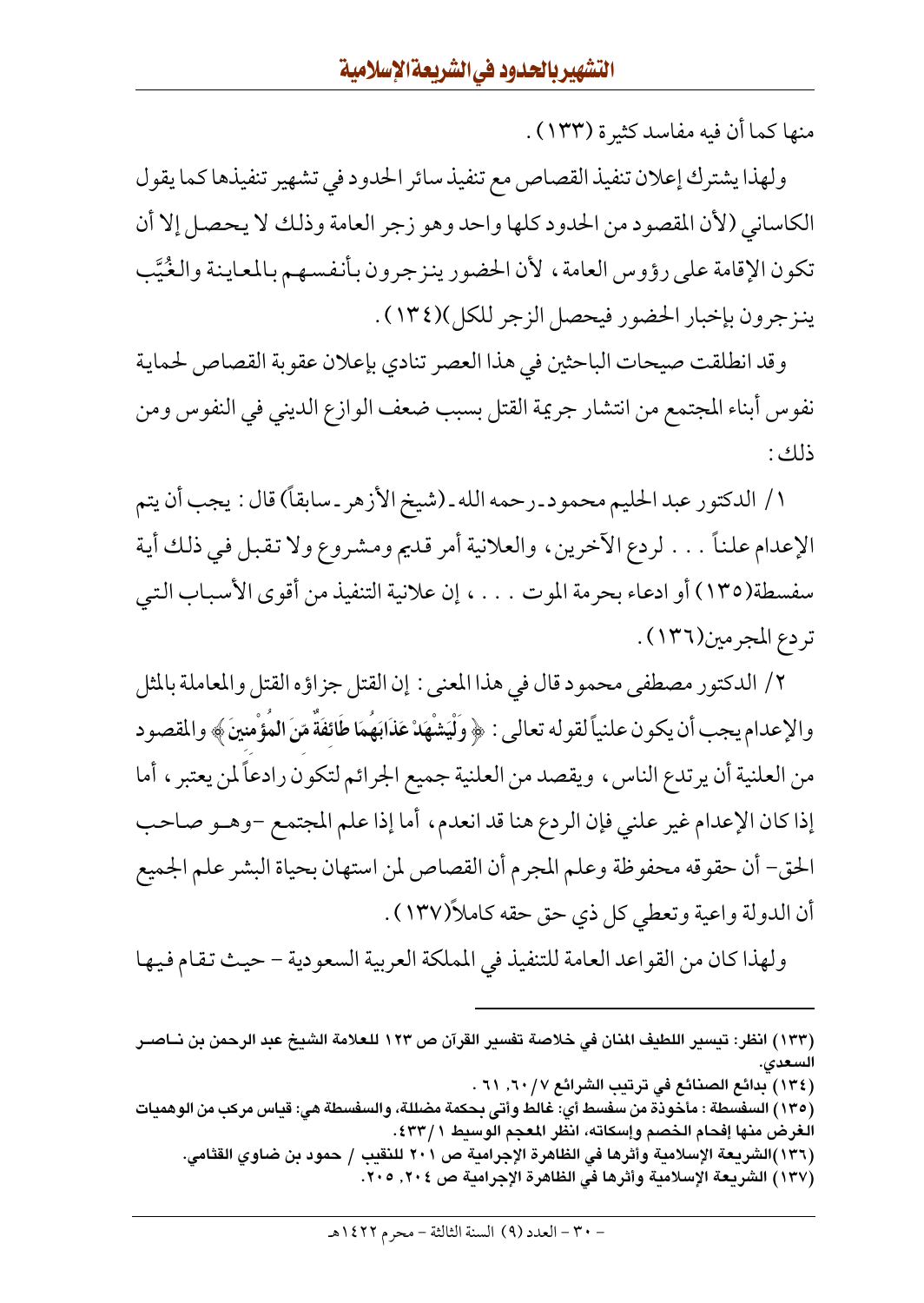أحكام الحدود والقصاص وفق الشريعة الإسلامية –الإعلانُ عن تنفيذ الحدود وما تقضى المصلحة العامة الإعلان عنه، وقد نص على ذلك الأمر السامي ذو الرقم ٣٦٣١٣ في ١٥/ ٤/ ١٣٩٧هـ وعممت وزارة الداخلية بالرقم ٢٣٤٠٤/ ٥ في ١١/ ٦/ ١٣٩٩هـ أن ما يتعلق بالإعلان في وسائل الإعلام عن تنفيذ الأحكام التي تصدر بالقتل أو القطع أو الرجم وغير ذلك إنما هو من اختصاص الوزارة ولا يعلن عنه إلا بإشعار من الوزارة ويتم تزويد الإمارة المعنية بصورة من الإعلان الصادر من قبلها في حينه(١٣٨) .

ومن القواعد العامة للتنفيذ ـ أيضـاً ـ ما جاء في تعميم الوزارة ذي الرقـم (٢١٦٦) في ١٥/ ٢/ ١٣٨٦هـ من منع تصوير تنفيذ الأحكام الشرعية منعاً باتاً وأنه إذا نص في الحكم الشرعي على إنفاذ الحدّ أو التعزير بالتشهير أو أمر به ولي الأمر فينفذ هذا في المكان المشهور المتعارف عليه، وعلى قوات الأمن أن تحول بين المصورين من التقاط صور لهذا المشهد(١٣٩).

#### خاتمة البحث

إن الشريعة الإسلامية اشتملت على مصالح العباد في الدنيا والأخرة حيث جاءت بحفظ المقاصد الضرورية وهي الدين والنفس والعقل والمال والنسل والعرض، فشرعت إقامة الحدود الشرعية على من اعتدى على هذه الضرورات وهي حد الزنا والسرقة والخمر وقطع الطريق والقذف والردة، ويضاف إلى ذلك حد القصاص .

ولما كان لإقامة هذه الحدود أمام ملأ من الناس تأثير قوى في نفس من أقيمت عليه أو شاهد إقامتها أو سمع بها فقد أمر الشرع الحكيم بإشهار إقامتها بأي وسيلة تؤدي الغرض الشرعي منها .

- (١٣٨) انظر : مرشد الإجراءات الجنائية ص ٢٤٢ ـ ٢٤٤ .
	- (١٣٩) انظر: المرجع السابق ص ٢٤٥ .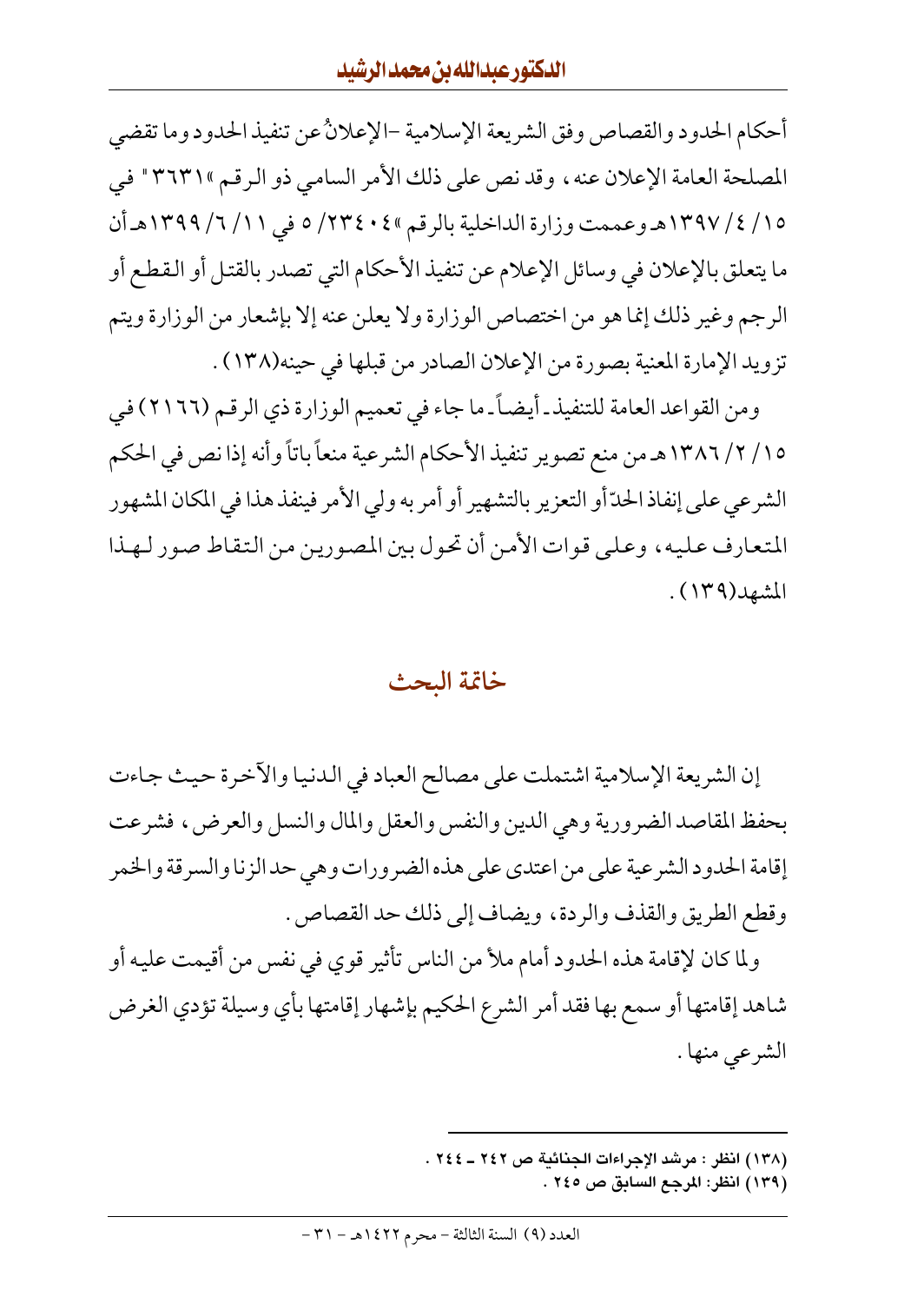وقد مرت في أثناء البحث أدلة قولية وعملية تبيّن مشروعية ذلك . وتبين لنا ـ كذلك ـ أن الشريعة الإسلام صالحة لكل زمان ومكان وذلك بالأخذ بوسائل التشهير الحديثة في وسائل الإعلام المقروءة والمسموعة والمرئية وفق الضوابط الشرعية لما في ذلك من الآثار الإيجابية من ردع العاصي وتأديبه وردع الآخرين وزجرهم .

أما عدم إشهار إقامة الحدود فإنه يترتب عليه آثار سلبية لا يعلم مداها إلا الله سبحانه وتعالى .

نسأل الله ـ سبحانه ـ الفقه في دينه ، وأخر دعوانا أن الحمد لله رب العالمين .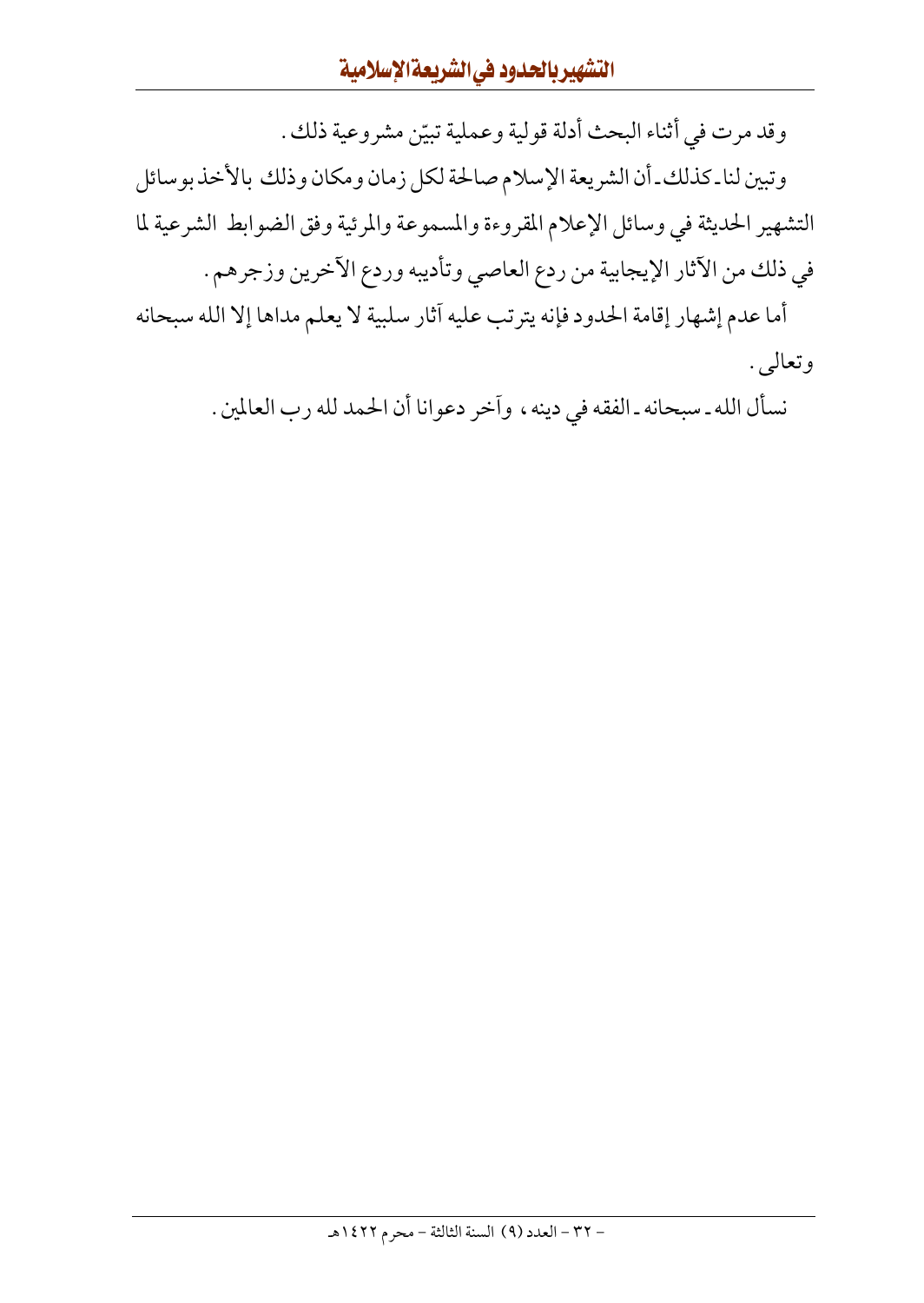## المصادر والمراجع

l – إحكام الأحكام شرح عمدة الأحكام للعلامة أبي الفتح الشهير بابن دقيق العيد (ت ٧٠٢هـ). ط دار الكتـب العلمية – بيروت – لبنان. (د.ت). ٢ – الأحكام السلطانية للقاضى أبي يعلي محمد بن الحسن الفراء الحنبلي (ت ٤٥٨ هـ) صححه وعلق عليــه الشيخ محمد حامد الفقى ٣ – الأحكام السلطانية والولايات الدينية لأبى الحسن علي بن محمد بن حبيب البصري الماوردي (ت ٤٥٠هـ)، ط شركة مكتبة ومطبعة مصطفى البابي الحلبي وأولاده بمصر الطبعة الثانية (١٣٨٦–١٩٦٦م). 3– أحكام القرآن لأبى بكر محمد بن عبدالله المعروف بابن العربي (٤٦٨–٥٤٣). تحقيق علي محمد البجاوي، ط عيسى البابي الحلبي وشركاه، الطبعة الثانية (١٣٨٧هـ–١٩٦٧م). 4— إرشاد العقل السليم إلى مزايا الكتاب الكريم للشيخ محمد بن محمد بن مصطفى العمادي أبي السعود (٨٩٨ – ٩٨٢) ط دار الفكر للطباعة والنشر والتوزيع (د.ت). 6– إرواء الغليل في تخريج أحاديث منار السبيل للشيخ العلامة محمد ناصر الدين الألباني. ط المكتب الإسلامي (دمشق – بيروت الطبعة الأولى ١٩٧٩م). 7– أسنى المطالب شرح روض الطالب، لأبى يحيى زكريا بن محمد بن زكريا الأنصاري (ت ٩٢٦هـ)، ط المكتبة الإسلامية (د. ن)، (د.ت). 8– الإشراف على مذاهب أهل العلم للإمام الحافظ محمد بن إبراهيم بن المنذر النيسابوري (ت ٣١٩هـ) تحقيق محمد نجيب سراج الدين. ط: دار الثقافة – الدوحة– قطر ، الطبعة الأولى (١٤٠٦/١٤٠٦). 9– الإصابة في تمييز الصحابة للحافظ أحمد بن علي بن حجر العسقلاني (٧٧٣ – ٨٨٥٢هـــ)، الــنــاشــر: دار الكتاب العربي – بيروت – لبنان (د.ت). 10– أضواء البيان في إيضاح القرآن بالقرآن للشيخ محمد الأمين بن محمد المختار الجكني الشنقـبـطـي – ط الرئاسة العامة لإدارات البحوث العلمية والإفتاء والدعوة والإرشاد (١٤٠٣هـ) بالملكة العربية السعودية. ١١- الإعلام الإسلامي «المنهج» للأستاذ الدكتور سيد محمد ساداتي الشنقيطي ط: دار عالم الكتب للـطـبــاعــة والنشر والتوزيع الطبعة الأولى (١٩١٤هـ ـ ١٩٩٨م). ١٢– إعلام الموقعين عن رب العالمين للإمام أبي عبدالله محمد بن أبي بكر المعروف بابـن قـيـم الجـوزيــة (ت ٧٥١هـ) تحقيق وضبط عبدالرحمن الوكيل، مطبعة السعادة بمصر (سنة ١٣٨٩هـ). ١٣- إنباء الغمر بأنباء العمر للإمام الحافظ أبي الفضل أحمد بن علي بن حجر العسقـلانــي (ت ٨٥٢هـــ). ط مجلس دائرة المعارف العثمانية – حيدر آباد – الدكن – الهند، الطبعة الأولى (١٣٩٦هـ – ١٩٧٦م). ١٤ – الإنصاف في معرفة الراجح من الخلاف على مذهب الإمام أحمد للعلامة علاء الدين أبي الحسن على بـن سليمان المرداوي (٨١٧– ٨٨٨هـ) ط: دار إحياء التراث العربي، الطبعة الأولى. (د.ت). ١٥– الأم للإمام أبي عبدالله محمد بن إدريس الشافعي (١٥٠–٢٠٤)، ط: دار الفكر للطباعة والنشر والتوزيع ىدروت – لىنان (د.ت). ١٦– البحر المحيط (التفسير الكبير) لأبي عبدالله محمد بن يوسف بن علي بن يوسف بن حيــان الأنــدلـــــــي الغرناطي (٦٥٤–٧٥٤هـ)، الناشر: مكتبة ومطابع النصر الحديثة بالرياض (د.ت). ١٧ – بحوث في الإعلام الإسلامي للدكتور محمد فريد محمود عزت ط. دار الشروق للنشر والتوزيع والطباعة، جدة ــ المملكة العربية السعودية، الطبعة الأولى (١٤٠٣هـ ـ ١٩٨٣م). ١٨– بدائع الصنائع في ترتيب الشرائع للإمام أبي بكر بن مسعود الكاساني الحنفي (ت ٥٨٧هـ)، الناشر: دار الكتاب العربي – بيروت – لبنان – الطبعة الثانية (١٣٩٤–١٩٧٤م). ١٩– بداية المجتهد ونهاية المقتصد للقاضي أبي الوليد محمد بن أحمد بن محمد بن أحمد بن رشد الــقــرطــبــي الأندلسي الشهير بابن الحقيد (٥٢٠–٥٩٥هـ)، تحقيق عبدالمجيد طعمه حلبي، ط: دار المعـرفــة – بــيــروت -لبنان، الطبعة الأولى (١٤١٨هـ). ٢٠ – البداية والنهاية للإمام الحافظ أبي الفداء إسماعيل بن كثير القرشي الدمشقي (٧٠١ – ٧٧٤هـ)، تحقيق الدكتور / أحمد أبو ملحم وآخرين، نشر: دار الكتب العلمية الطبعة الأولى (١٤٠٥هـ). ٢١– تاج العروس من جواهر القاموس، تأليف محمد مرتضى الزبيدي (ت ١٢٠٥هــ) ط (سنة ١٣٨٦هــ). ٢٢– تبصرة الحكام في أصول الأقضية ومناهج الأحكام لأبي الوفاء إبراهيم بن الإمام أبي عبدالله محمـد بـن فرحون اليعمري المالكي (٧١٩–٧٩٩)، ط دار الكتب العلمية بيروت– لبنان، مصورة عن الطبعة الأولى بالمطبعة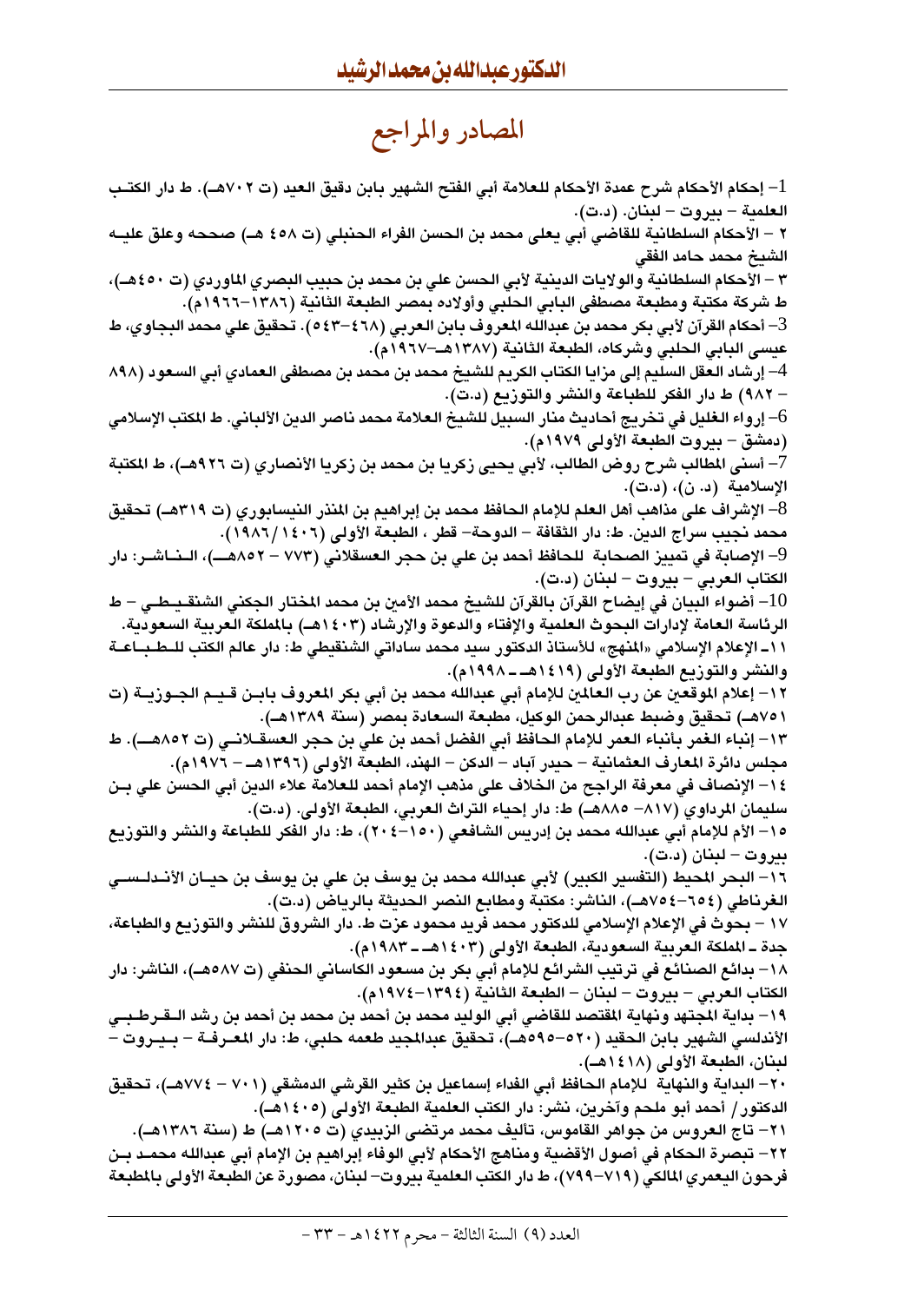العامرة الشرقية بمصر (١٣٠١). ٢٣ – تبيين الحقائق شرح كنز الدقائق، تأليف عثمان بن على الزيلعي الحنفي، ط دار المعرفة للطباعة والنشر، بيروت – لبنان. (مصورة عن الطبعة الأميرية (١٣١٣هـ). ٢٤– تحفة الفقهاء لأبي منصور محمد بن أحمد السمرقندي (ت ٥٤٠). ٢٥– التدابير الزجرية الوقائية تأليف توفيق على وهبة، ط دار اللواء بالرياض، الملكة العربية السعوديــة ، الطبعة الأولى (١٤٠١-١٩٨١). ٢٦– التشريع الجنائي الإسلامي مقارناً بالقانون الوضعي للشيخ عبدالقادر عودة، الطبعة الخامسة (١٣٨٨هــ – ۱۹۲۸م). (د.م). ٢٧– التشريع والفقه فى الإسلام تاريخاً ومنهجاً لفضيلة الشيخ مناع بن خليل القطان ط، مؤسسة الرسالة ــ بيروت ــ لبنان الطبعة الأولى (١٤٠٢هــ ١٩٨٢م). ٢٨– التعزير في الشريعة الإسلامية للدكتور عبدالعزيز عامر، طبع ونشر: دار الفكر العربي الطبعة الرابعة. (د.ت). ٢٩ – تفسير القرآن العظيم للإمام الحافظ أبي الفداء إسماعيل بن كثير القرشي الدمشقي (ت٧٧٤هـ) ط، المكتبة التجارية بمصر (د.ت). ٣٠ – التفسير المنير في العقيدة والشريعة والمنهج للأستاذ الدكتور / وهبة الزحيلي، ط دار الفكر المعاصر، دار الفكر بدمشق. الطبعة الأولى (١٩٩١م). ٣١ – تقريب التهذيب للحافظ أحمد بن علي بن حجر العسقلاني (٧٣٣ – ٨٥٢هــ) حققه وعلق حواشيه الشيخ عبدالوهاب عبداللطيف، ط: دار المعرفة للطباعة والنشر، بيروت، لبنان، الطبعة الثانية (١٣٩٥هـ – ١٩٧٥م). ٣٢– تيسير الكريم الرحمن في تفسير كلام المُنان للعلامة الشيخ عبدالرحمن بن ناصــر الـســعـدي (١٣٠٧– ١٣٧٦هـ) تحقيق محمد زهري النجار. ط: مطابع الدجوي بالقاهرة (١٩٧٦م). ٣٢ – تيسير اللطيف المنان في خلاصة تفسير القرآن للعلامة الشيخ / عبدالرحمن بن ناصر السعدي (١٣٠٧– ١٣٧٦هــ)، ط: مكتبة الأقصى – عنيزة – القصيم – الملكة العربية السعودية، الطبعة الثانية (١٤٠٩هــ). ٣٣ – الجامع الصحيح (سنن الترمذي) لأبي عيسى محمد بن عيسى بن سورة الترمذي (٢٠٩–٢٧٩هـ)، تحقيق وتعليق أحمد محمد شاكر، ومحمد فؤاد عبدالباقى، وإبراهيم عطوة عوض، ط: شركة مكتبة ومطبعة مصطفى البابي الحلبي وأولاده بمصر، الطبعة الثانية (١٣٩٥–١٩٧٦م). ٣٤ – جمهرة اللغة لأبي بكر محمد بن الحسن الأزدي البصري المعروف بابن دريد (ت ٣٣١هـ)، ط: مطبــعــة مجلس دائرة المعارف العثمانية حيدر آباد – الدكن – الهند، الطبعة الأولى (١٣٤٥هـ). ٣٥ – جواهر الإكليل شرح مختصر العلامة خليل في مذهب الإمام مالك للشيخ صالح بن عبدالسمـيــع الإبــي الأزهري ط: دار الفكر، بيروت – لبنان (د.ت). ٣٦ – حاشية الدسوقي على الشرح الكبير للشيخ / محمد عرفة الدسوقي (ت ١٢٠١هـ) على الشرح الكبير لأبي البركات أحمد الدردير، ط دار إحياء الكتب العربية، عيسى البابي الحلبي وشركاه. (د.ت). ٣٧ – حاشية ابن عابدين (حاشية رد المحتار على الدر المختار لمحمد أمين الشهير بابن عابدين على الدر المختار شرح تنوير الأبصار ط: دار إحياء التراث العربي. ٣٨ – الحاوي الكبير في فقه مذهب الإمام الشافعي لأبي الحسن علي بن محمد بن حبيب الماوردي البصري (ت ٤٥٠هــ) تحقيق وتعليق الشيخ على محمد معوض والشيخ عادل أحمد عبدالموجود، ط دار إحياء الكتب العربية عيسى البابي الحلبي وشركاه، الطبعة الأولى (١٤١٤–١٩٩٤م). ٣٩ – الحسبة أو (وظيفة الحكومة الإسلامية) لشيخ الإسلام أحمد بن عبدالحليم بن عبدالسلام بن تـيــمـيــة (٦٦١١– ٧٢٨هـ)، الطبعة الأولى (١٣٧٢هـ). ٤٠ – الخراج ليعقوب بن إبراهيم المشهور بأبي يوسف (ت ١٨٢هـ)، المطبعة الأميرية (١٣٠٢هـ). ٤١ – الدر المنثور في التفسير بالمأثور لأبي بكر عبدالرحمن بن محمد بن أبي بكر السيوطي (٨٤٩ – ٩١١هـ)، ط مؤسسة الرسالة – بيروت – لبنان (د.ت). ٤٢ – الدر النقى في شرح ألفاظ الخرقي لأبي المحاسن يوسف بن حسن بن عبدالهادي الحنبلـى الــدمـشـقــى الصالحي المعروف بابن المبرد (ت ٩٠٩هـ) تحقيق رضوان مختار بين غريبة، ط: دار المجتمع للنشر والتوزيع جدة ــ الملكة العربية السعودية، الطبعة الأولى ٤٣ – روضة الطالبين وعمد المفتين للإمام أبي زكريا يحيي بن شرف النووي الدمشقي (ت ٦٧٦هــ)، ط: المكتب الإسلامي للطباعة والنشر. الطبعة الثانية (١٩٨٥). ٤٤ – سنن الدار قطنى للحافظ أبى الحسن علي بن عمر بن أحمد بن عمر بن مهدي بن مسعود البغدادي الدار قطني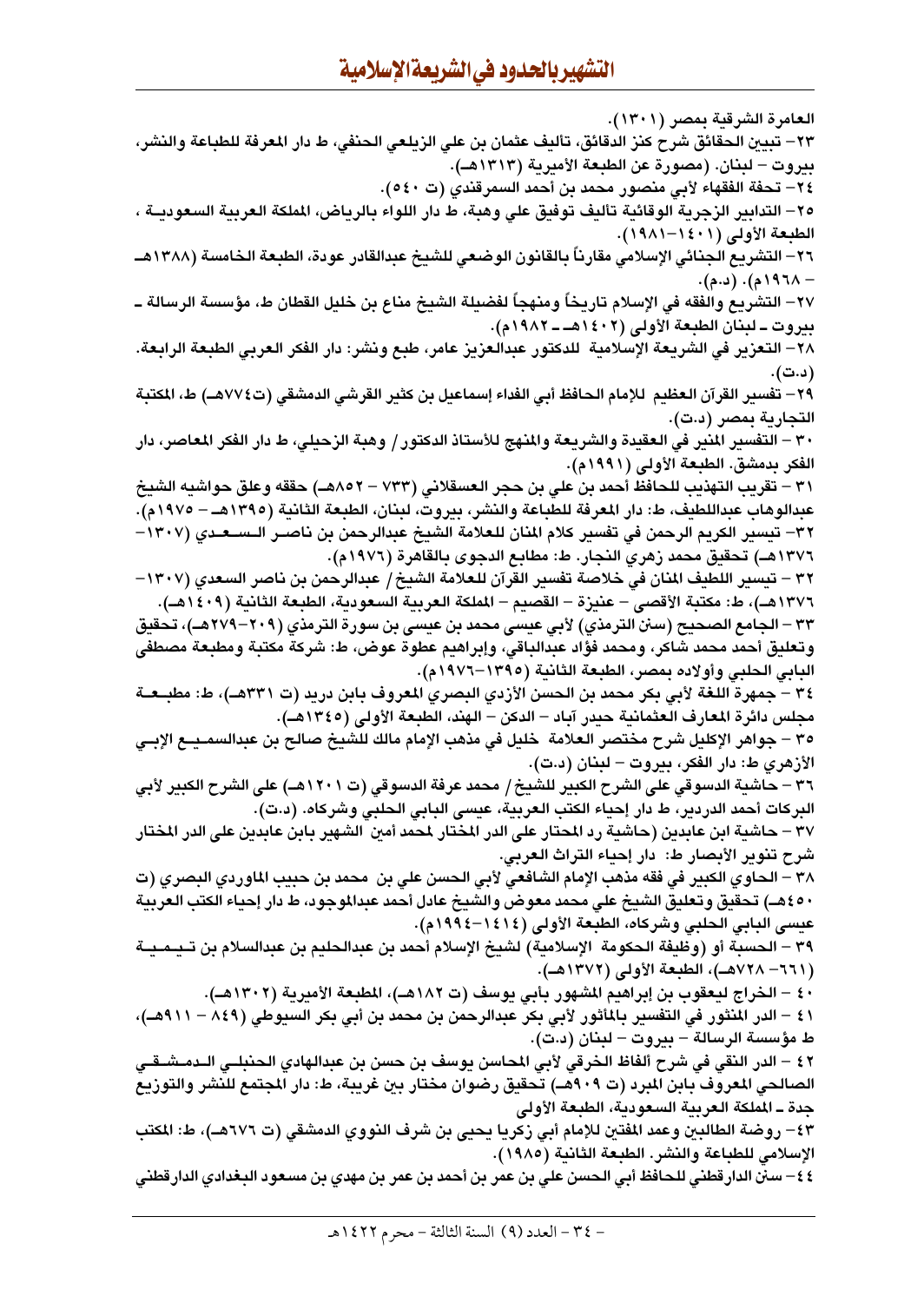| (٣٠٦– ٣٨٥هــ)، تصحيح ونشر عبدالله هاشم يماني، الدينة المنورة (١٣٨٦–١٩٦٦م)، وتذيله التعليق المغنى          |
|-----------------------------------------------------------------------------------------------------------|
| على الدارقطني لأبي الطيب شمس الحق العظيم أبادي.                                                           |
| ٥ ٤ – سنن أبي داود للإمام الحافظ أبي داود سليمان بن الأشعث السجستاني الأزدي (٢٠٢–٢٧٥)، إعدد وتعليق        |
| عزة عبيد الدعاس، الطبعة الأولى (١٣٨٩– ١٩٦٩م). (د.م).                                                      |
| ٤٦ – السنن الكبرى للإمام الحافظ أبي بكر أحمد بن الحسين بن علي البيهقي (ت ٤٨٥هـ)، ط مطبعة مجلــس           |
| دائرة المعارف العثمانية حيدر آباد – الدكن– الهند (١٣٤٥هـ).                                                |
| ٤٧ – سنن ابن ماجه للحافظ أبي عبدالله محمد بن يزيد القزويني ابن ماجة (٢٠٧–٢٧٥هـ)، حقق نصــوصــه            |
| ورقم كتبه وأبوابه وأحاديثه وعلق عليه الشيخ محمد فؤاد عبدالباقي، ط: دار إحياء التراث العربي، (١٣٩٥–        |
| ۱۹۷۵م). (د.م).                                                                                            |
| ٤٨ – السياسة الشرعية والفقه الإسلامي للشيخ عبدالرحمن تاج، ط مطبعة دار التأليف والتـرجـمـة بمـصـر          |
| الطبعة الأولى (١٣٧٣هـ).                                                                                   |
| ٤٩– الشريعة الإسلامية وأثرها في الظاهرة الإجرامية حمود بن ضاوي القثامي، ط: دار المجمع العلمي – جدة        |
| المملكة العربية السعودية (١٣٩٨هـ).                                                                        |
| ٥٠– صحيح مسلم للإمام أبي الحسين مسلم بن الحجاج القشيري النيسابوري (٢٠٦–٢٦١هـ)، حقق نصوصه                  |
| ورقمه وعدَّ كتبه وأبوابه وأحاديثه وعليه عليه الشيخ محمد فؤاد عبدالباقي، ط دار إحياء التراث الــعـربــي،   |
| بيروت – لبنان، الطبعة الأولى (١٣٧٥هـ – ١٩٥٦م).                                                            |
| ٥١– ضوابط الإعلام في الشريعة الإسلامية وأنظمة الملكة العربية السعودية للدكتور يوسف محمد قاسم ط،           |
| دار عكاظ ــ جدة ــ الملكة الـعربية السـعودية (١٣٩٩ ــ ١٩٧٩م)                                              |
| ٥٢ – فتاوى ورسائل سماحة الشيخ محمد بن إبراهيم بن عبداللطيف آل الشيخ  جمع وترتيب الشيخ محمد بن             |
| عبدالرحمن بن قاسم، ط: مطبعة الحكومة بمكة المكرمة، الطبعة الأولى (١٣٩٩هـ).                                 |
| ٥٣– الفتاوى الهندية في مذهب الإمام أبي حنيفة النعمان للشيخ نظام وجماعة من علماء الهند، ط: دار إحياء       |
| التراث العربي للنشر والتوزيع – بيروت – لبنان، الطبعة الرابعة (١٤٠٦–١٩٨٦م).                                |
| ٤٥– فتح الباري بشرح صحيح البخاري للحافظ أحمد بن علي بن حجر العسقلاني (٧٧٣–٨٨٤هـ)، قرأ أصله                |
| تصحيحاً وتحقيقاً وأشرف على نسخه المطبوعة والمخطوطة سماحة الشيخ عبدالعزيز بن عبدالله بـن بــاز –           |
| رحمه الله– المفتي العام للمملكة سابقاً. ورقم كتبه وأبوابه وأحاديثه الشيخ محمد فؤاد عبدالباقي، الناشر: دار |
| المعرفة للطباعة والنشر، بيروت، لبنان. (د.ت).                                                              |
| 00– فتح الـعلي المالك في الفتوى على مذهب الإمام مالك لأبي عبدالله محمد بن أحمد بن محمد بن عليــش (ت       |
| ١٢٩٩هـ)، وبهامشه تبصرة الحكام في أصول الأقضية ومناهج الأحكام لابن فرحون، ط: دار المعرفة – بيروت–          |
| لبنان (د.ت).                                                                                              |
| ٥٦– فتح الوهاب شرح منهج الطلاب لأبي يحيى زكريا الأنصاري (٨٢٥ – ٩٢٥هـ)، الناشر: شركة ومطبعــة              |
| مصطفى البابي الحلبي وأولاده بمصر، الطبعة الأخيرة (١٣٦٧هـ).                                                |
| ٥٧ – الفروق للإمام أبي العباس أحمد بن إدريس بن عبدالرحمن الصنهاجي المشهور بالقرآني (ت ٦٨٤هـ)، ط           |
| دار المعرفة، بيروت – لبنان. (د.ت).                                                                        |
| ٥٨– الفروق بين الرجل والمرأة في الحدود للشيخ محمد بن عبدالرحمن البعيجان – رسالة  ماجستيـر غـيـر           |
| منشورة – المعهد العالي للقضاء: (١٤١٩–١٤٢٠هـ).                                                             |
| ٥٩– الفروق اللغوية للإمام الأديب اللغوي أبي هلال العسكري، (ت ٣٩٥هـ) تحقيق حسام الدين القدسي. ط:           |
|                                                                                                           |
| دار الكتب العلمية – بيروت– لبنان (١٤٠١–١٩٨١م).                                                            |
| ٦٠ – فلسفة العقوبة في الشريعة الإسلامية والقانون للدكتور فكري أحمد، ط مكتبات عكاظ للنشر والتوزيع،         |
| الطبعة الأولى. (١٩٨٢م).                                                                                   |
| ٦١– القاموس الفقهي لغة واصطلاحاً للشيخ سعدي أبو جيب. ط دار الفكر بدمشق، الطبعة الأولــى (١٤٠٢–            |
| ۱۹۸۲م).                                                                                                   |
| ٦٢– القاموس المحيط للمجد محمد بن يعقوب الفيروز آبادي (ت ٨٨١٧هـ)، ط: المؤسسة العربية للـطـبـاعـة           |
| والنشر، بيروت – لبنان. (د.ت).                                                                             |
| ٦٣– الكبائر للإمام الحافظ أبي عبدالله محمد بن أ حمد بن عثمان بن قــايمــاز الــذهــبــي (٦٧٣–٧٤٨هــــ)، ط |
| (۱۳۶۵هـ) (د.م).                                                                                           |
| ٦٤– الكتاب المصنف في الأحاديث والآثار، للإمام الحافظ عبدالله بن محمد بن أبي شيبة الكوفي العبســي (ت       |
| ٣٣٥هـ) حققه وصححه عامر العمري الأعظمي، ط: الدار السلفية – بمبي – الهند، الطبعة الثانـيــة (١٣٩٩ –         |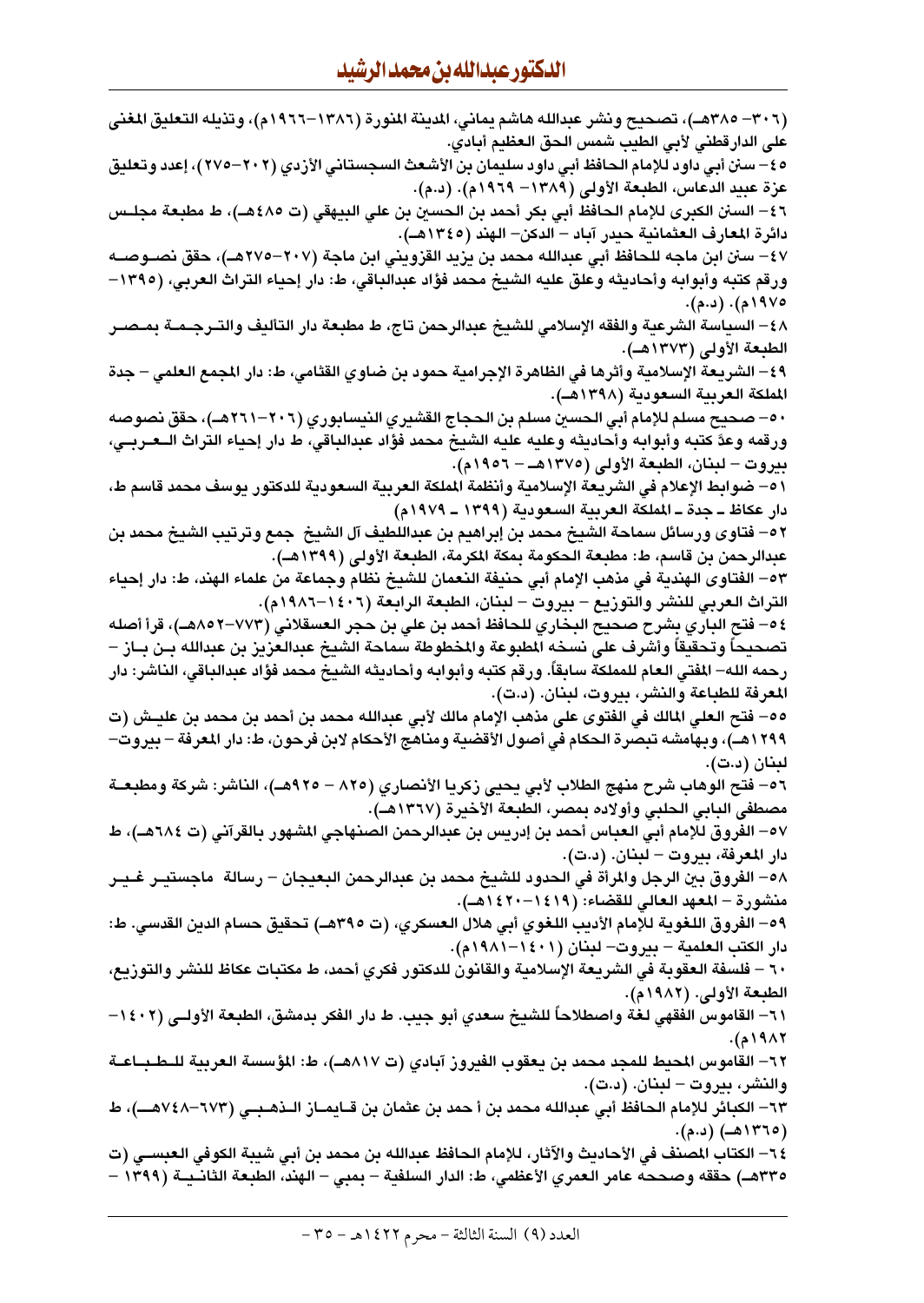۱۹۷۹م).

٦٥– الكشاف عن حقائق التنزيل وعيون الأقاويل في وجوه التأويل، لأبي القاسم جار الله محمــود بــن عــمــر الزمخشري الخوارزمي (٤٦٧-٥٣٨هـ)، ط: دار المعرفة للطباعة والنشر – بيروت – لبنان (د.ت). ٦٦– كشف المخدرات والرياض المزهرات شرح أخصر المختصرات فى فقه إمام السنة أحمد بن حنبل الشيبانى ــ رحمه الله ــ تأليف الفقيه المقرىء عبدالرحمن بن عبدالله بن أحمد البعلي ثم البدمشقي (١١٠ ــ ١١٩٢هــ) ط، المطبعة السلفية ومكتبتها ــ القاهرة (د. ت). ٦٧– لسان العرب للعلامة محمد بن مكرم بن على بن أحمد الأنصاري المعروف بابن منظـور (٦٠٣–٧١١١هـــ) إعداد وتصنيف: يوسف خياط، ط: دار لسان العرب بيروت – لبنان (د.ت). ٦٨– المجموع شرح مهذب الشيرازي للإمام أبى زكريا يحيى بن شرف النووي، حققه وعلق عليه وأكمله الشيخ محمد نجيب المطيعي، ط: دار النصر للطباعة بالقاهرة (د.ت). ٤٩٠هـ)، ط دار المعرفة، بيــروت، ٦٩– المبسوط للإمام أبي بكر محمد بن أحمد بن أبي سهل السرخسي (ت لبنان (د.ت). ٧٠ – مجموع فتاوي شيخ الإسلام ابن تيمية (٦٦١–٧٢٨هــ)، جمع وترتيب الشيخ عبدالرحمن بن محمـد بـن قاسم العاصمي النجدي الحنبلي، مصورة عن الطبعة الأولى (١٣٩٨هـ). ٧١– مختار الصحاح لمحمد بن أبي بكر بن عبدالقادر الرازي (ت ٦٦٦هـ)، الناشر: دار الكتاب العربي – بيروت –لبنان الطبعة الأولى (١٩٦٧م). ٧٢– مراتب الإجماع في العبادات والمعاملات والاعتقادات لأبي محمد علي بن أحمد بن سعيد بن حزم (٣٨٤– ٤٥٦هـ)، ط: دار الكتب العلمية –بيروت – لبنان (د.ت). ٧٣– مرشد الإجراءات الجنائية، وزارة الداخلية بالملكة العربية السعودية – الإدارة العامة للحقوق. ٧٤– المستصفى من علم الأصول للإمام أبي حامد محمد بن محمد الغزالي (وبذيله) فواتح الرحموت بــشــرح مسلم الثبوت – المطبعة الأميرية مصورة عن الطبعة الأولى (١٣٢٢) دار صادر – بيروت – لبنان. ٧٥– المسند للإمام أحمد بن حنبل الشيباني وبهامشه منتخب كنز العمال في سنن الأقوال والأفعال للـمـتـقـي الهندي، ط المكتب الإسلامي بيروت، لبنان الطبعة الرابعة (١٤٠٣–١٩٨٣م). ٧٦– مشكل الآثار للإمام الحافظ أبي جعفر أحمد بن محمد الطحاوي (ت ٣٢١هـ)، ط: دار صادر بيروت – لبنان (١٣٩٠–١٩٧٠م)، مصورة عن الطبعة الأولى – حيدر آباد– الدكن (١٣٣٣هـ). ٧٧– المصباح المنير في غريب الشرح الكبير للعلامة أحمد بن محمد بن على المقري الفـيــومــى (ت ٧٧٠هـــ) بتصحيح مصطفى السقا، ط مصطفى البابي الحلبي وأولاده بمصر – القاهرة (١٩٥٠م). ٧٨– المصنف للحافظ أبي بكر عبدالرازق بن همام الصنعاني (١٢٦–٢١١١هـ)، تحقيق حبيب الرحمن الأعظمي، ط: المكتب الإسلامي، بيروت – لبنان، الطبعة الأولى (١٣٦٢هـ). ٧٩– معجم لغة الفقهاء (عربي – إنجليزي) وضعه د. محمد رواس قلعة جي، ود. محمد صادق قنيـبـي، مـن منشورات: إدارة القرآن والعلوم الإسلامية – كرانتشي، الباكستان (د.ت). ٨٠– المعيار المغرب والجامع المغرب عن فتاوى علماء إفريقية والأندلس والمغرب لأحمد بن يحيى الونشريسي (ت ٩١٤هـ)، خرجه جماعة من الفقهاء بإشراف الدكتور محمد حجي. ط دار الـغرب الإسلامي – بيروت – لبنان  $(11314-12)$ . ٨١– المعجم الوسيط، أصدره مجمع اللغة العربية بالقاهرة إعداد: الدكتور إبراهيم أنيس، والدكتور: عبدالحليم منتصر، وعطية الصوالحي ومحمد خلف الله الأحمد، الطبعة الثاني (١٣٩٢–١٩٧٢م). ٨٢– المقاصد العامة للشريعة الإسلامية للدكتور يوسف حامد العالم، ط المعد العالمي للفكر الإسلامي، الطبعة الثانية (١٤١٥هـ - ١٩٩٤م). ٨٣– معالم القربة في أحكام الحسبة لمحمد بن محمد بن أحمد القرشي المعروف بابن الأخوة (٧٢٩هــ)، تحقيق محمد محمود شعبان، وصديق أحمد عيسى المطيعي (١٩٧٦م) ط: الهيئة المصرية العامة للكتاب (١٩٧٦م). ٨٤– المغنى لموفق الدين أبى محمد عبدالله بن أحمد بن محمد بن قدامة المقدسى الجماعيلى الصالحى الحنبلى (٥٤١-٦٢٠هــ) تحقيق الدكتور عبدالله بن عبد المحسن التركي، والدكتور عبدالفتاح محمد الحلــو، ط: هــجــر للطباعة والنشر والتوزيع والإعلان، الطبعة الأولى (١٤١٠هـ). ٨٥– مغنــي المحتاج إلى معرفة معاني ألفاظ المنهاج شرح الشيخ محمد الخطيب الشربيني على متن مــنــهــاج الطالبين للإمام أبي زكريا بن شرف النووي، ط دار الفكر (د.ت). ٨٦– من حقيبة المفتى، تأليف أحمد عبدالحليم العسكري، ط: مطبعة مصر شركة مساهمة مصرية بالقــاهــرة. (د.ت).